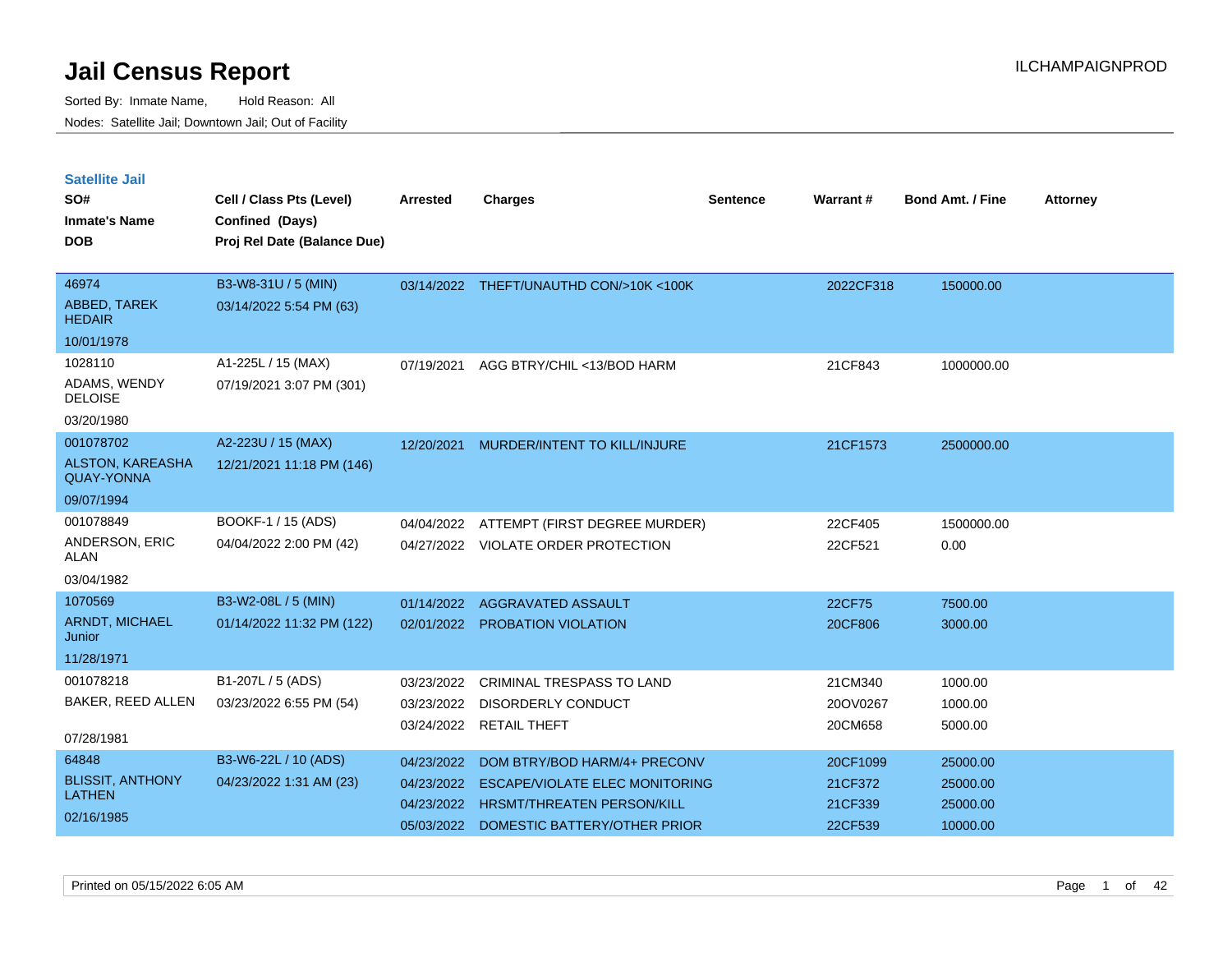| SO#<br><b>Inmate's Name</b><br><b>DOB</b>                        | Cell / Class Pts (Level)<br>Confined (Days)<br>Proj Rel Date (Balance Due) | <b>Arrested</b>                        | <b>Charges</b>                                                                                               | <b>Sentence</b> | Warrant#                      | <b>Bond Amt. / Fine</b>       | <b>Attorney</b> |
|------------------------------------------------------------------|----------------------------------------------------------------------------|----------------------------------------|--------------------------------------------------------------------------------------------------------------|-----------------|-------------------------------|-------------------------------|-----------------|
| 001077362<br><b>BOOKER, JALEN M</b><br>02/06/2001                | <b>BOOKH-8 / 15 (ADS)</b><br>05/11/2022 2:35 PM (5)                        |                                        | 05/11/2022 AGG UNLAWFUL USE WEAPON/PERSON                                                                    |                 | 22CF593                       | 100000.00                     |                 |
| 517915<br><b>BOXLEY, CHARLES</b><br><b>OMAR</b><br>01/10/1985    | B3-W4-15U / 5 (MIN)<br>08/03/2021 2:18 PM (286)                            | 08/03/2021<br>08/03/2021<br>08/03/2021 | FORGERY/ISSUE/DELIVER DOCUMENT<br><b>BURGLARY</b><br><b>BURGLARY</b>                                         |                 | 21CF289<br>21CF679            | 0.00<br>20000.00<br>20000.00  |                 |
| 776095<br><b>BRADDOCK, MICHAEL</b><br>LEE.<br>04/16/1982         | B4-127L / 10 (MED)<br>05/12/2022 10:06 PM (4)                              |                                        | 05/12/2022 DOMESTIC BATTERY                                                                                  |                 | 2020CM446                     | 3000.00                       |                 |
| 47897<br><b>BRANAMAN,</b><br><b>CLIFFORD EARL</b><br>03/09/1975  | B1-104L / 15 (ADS)<br>01/19/2022 9:21 PM (117)                             | 01/19/2022                             | <b>PAROLE REVOCATION</b><br>01/19/2022 VIOLATE ORDER PROTECTION<br>01/19/2022 DRVG REVOKED/2+/PERS INJ/DEATH |                 | VA2201139<br>22CF85<br>22CF84 | 0.00<br>50000.00<br>150000.00 |                 |
| 923208<br><b>BREADY, ANDREW</b><br><b>NICHOLAS</b><br>06/08/1988 | B3-W8-30L / 10 (MED)<br>01/22/2022 7:43 PM (114)                           | 01/22/2022                             | <b>CRIM TRES TO RES/PERS PRESENT</b>                                                                         |                 | 22CF92                        | 4080.00                       |                 |
| 25694<br><b>BROADWAY, ELLIS</b><br>Junior<br>10/02/1960          | A3-111L / 5 (ADS)<br>04/25/2022 3:23 PM (21)                               |                                        | 04/25/2022 BURGLARY                                                                                          |                 | 22CF506                       | 15000.00                      |                 |
| 61675<br><b>BROWN, ANTONIO</b><br><b>BURNETT</b><br>03/04/1983   | A4-104U / 10 (MED)<br>02/10/2022 3:28 PM (95)                              |                                        | 02/10/2022 AGG DISCHARGE FIREARM/OCC BLDG                                                                    |                 | 20CF374                       | 100000.00                     |                 |
| 51247<br>BROWN, DANTE<br><b>MAURICE</b><br>04/19/1979            | A4-104L / 10 (MED)<br>04/15/2021 6:24 PM (396)                             |                                        | 04/15/2021 FELON POSS/USE WEAPON/FIREARM                                                                     |                 | 21CF411                       | 250000.00                     |                 |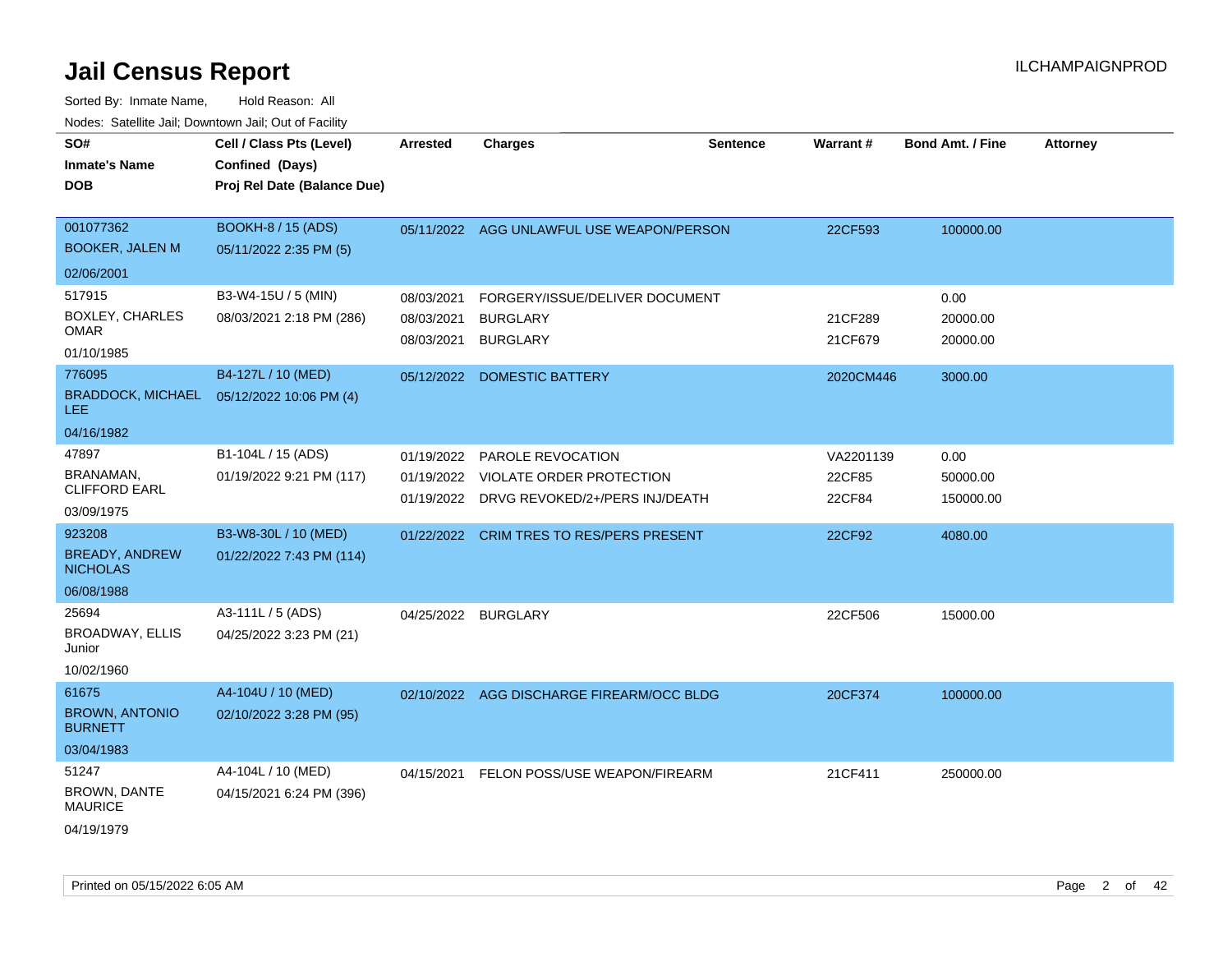Sorted By: Inmate Name, Hold Reason: All Nodes: Satellite Jail; Downtown Jail; Out of Facility

| SO#                                      | Cell / Class Pts (Level)                    | <b>Arrested</b>   | <b>Charges</b>                        | <b>Sentence</b> | Warrant#   | <b>Bond Amt. / Fine</b> | <b>Attorney</b> |
|------------------------------------------|---------------------------------------------|-------------------|---------------------------------------|-----------------|------------|-------------------------|-----------------|
| Inmate's Name                            | Confined (Days)                             |                   |                                       |                 |            |                         |                 |
| DOB                                      | Proj Rel Date (Balance Due)                 |                   |                                       |                 |            |                         |                 |
|                                          |                                             |                   |                                       |                 |            |                         |                 |
| 1028966                                  | A4-102L / 10 (ADS)                          | 04/29/2022        | MFG/DEL CANNABIS/500<2000 GR          |                 | 22CF532    | 100000.00               |                 |
| <b>BROWN, DARRION</b><br><b>DEVON</b>    | 04/30/2022 1:10 AM (16)                     |                   | 04/29/2022 IMPROPER USE REGIS/TITLE   |                 | 22MT598    | 20.00                   |                 |
| 03/05/1994                               |                                             |                   |                                       |                 |            |                         |                 |
| 995432                                   | B1-101L / 10 (ADS)                          | 12/20/2021        | FAIL TO RPT WKLY/NO FIXED ADDR        |                 | 21CF1559   | 0.00                    |                 |
| BROWN, JAVON<br><b>SHANTEZ</b>           | 12/20/2021 2:06 AM (147)                    |                   |                                       |                 |            |                         |                 |
| 10/14/1991                               |                                             |                   |                                       |                 |            |                         |                 |
| 1015739                                  | A2-123U / 5 (MIN)                           | 04/14/2022        | <b>CRIMINAL TRESPASS BUILDING</b>     |                 | 22CM114    | 100.00                  |                 |
|                                          | BROWN, JERI CHANCY 04/14/2022 10:11 PM (32) |                   | 04/19/2022 AGGRAVATED BATTERY         |                 | 2021CF1260 | 50000.00                |                 |
| 03/07/1989                               |                                             |                   |                                       |                 |            |                         |                 |
| 990921                                   | B4-121L / 15 (MAX)                          | 01/20/2022        | MFG/DEL 1<15 GR COCAINE/ANLG          |                 | 19CF369    | 25000.00                |                 |
| <b>BROWN, QUINTIN</b><br><b>MARSHAUN</b> | 01/20/2022 7:19 PM (116)                    |                   | 01/20/2022 ARMED HABITUAL CRIMINAL    |                 | 21CF935    | 750000.00               |                 |
| 09/26/1991                               |                                             |                   |                                       |                 |            |                         |                 |
| 981645                                   | B4-225L / 15 (MAX)                          | 01/27/2022 MURDER |                                       |                 | 22CF114    | 1000000.00              |                 |
| BRUMFIELD,<br><b>JONATHAN EZEKEIL</b>    | 01/27/2022 8:15 PM (109)                    |                   |                                       |                 |            |                         |                 |
| 08/03/1989                               |                                             |                   |                                       |                 |            |                         |                 |
| 1047579                                  | A1-125U / 10 (MED)                          |                   | 02/24/2022 ARMED ROBBERY/NO FIREARM   |                 | 22CF232    | 150000.00               |                 |
| BUTLER, TAMYRA<br><b>COSHAWN</b>         | 02/24/2022 5:40 AM (81)                     |                   |                                       |                 |            |                         |                 |
| 07/06/1988                               |                                             |                   |                                       |                 |            |                         |                 |
| 39474                                    | A4-101L / 10 (ADS)                          | 07/06/2021        | MFG/DEL 15<100 GR HEROIN/ANLG         |                 | 21CF792    | 75000.00                |                 |
| CAMPBELL, AARON<br><b>JACOB</b>          | 07/06/2021 11:56 PM (314)                   |                   |                                       |                 |            |                         |                 |
| 07/18/1974                               |                                             |                   |                                       |                 |            |                         |                 |
| 533450                                   | A1-226U / 5 (ADS)                           | 04/25/2022        | THEFT                                 |                 | 22CF503    | 370.00                  |                 |
| CAMPBELL,<br>ELIZABETH TAEHEE            | 04/25/2022 7:24 PM (21)                     | 04/26/2022 THEFT  |                                       |                 | 22CF511    | 870.00                  |                 |
| 11/11/1979                               |                                             |                   | 04/26/2022 POSSESSION OF METH<5 GRAMS |                 | 22CF512    | 870.00                  |                 |

Printed on 05/15/2022 6:05 AM Page 3 of 42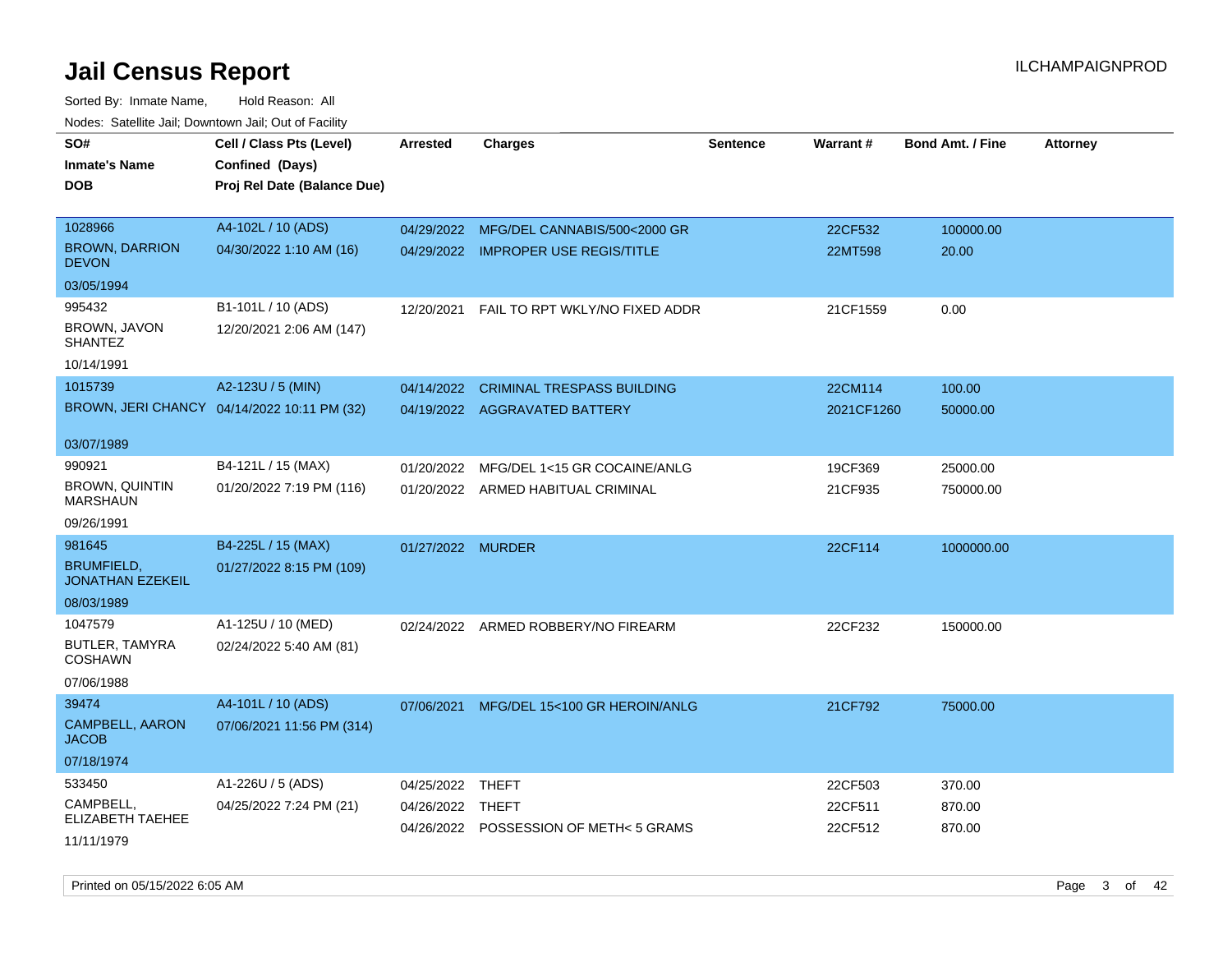| SO#                                       | Cell / Class Pts (Level)                     | Arrested   | <b>Charges</b>                            | <b>Sentence</b> | <b>Warrant#</b> | <b>Bond Amt. / Fine</b> | <b>Attorney</b> |
|-------------------------------------------|----------------------------------------------|------------|-------------------------------------------|-----------------|-----------------|-------------------------|-----------------|
| <b>Inmate's Name</b>                      | Confined (Days)                              |            |                                           |                 |                 |                         |                 |
| DOB                                       | Proj Rel Date (Balance Due)                  |            |                                           |                 |                 |                         |                 |
|                                           |                                              |            |                                           |                 |                 |                         |                 |
| 1029088                                   | A4-203L / 10 (MED)                           | 12/21/2021 | FELON POSS/USE FIREARM PRIOR              |                 | 21CF1338        | 250000.00               |                 |
| CHAPPLE, MALIK<br><b>BIANCO</b>           | 12/22/2021 10:02 AM (145)                    |            |                                           |                 |                 |                         |                 |
| 10/25/1994                                |                                              |            |                                           |                 |                 |                         |                 |
| 1072407                                   | A2-221L / 10 (MED)                           | 04/17/2022 | FORGERY/ISSUE/DELIVER DOCUMENT            |                 | 2021CF1159      | 24820.00                |                 |
| CLARK, AMY KANANI                         | 04/17/2022 1:20 AM (29)                      |            | 04/17/2022 AGG BATTERY/PEACE OFFICER      |                 | 22CF473         | 10000.00                |                 |
| 11/29/1988                                |                                              |            |                                           |                 |                 |                         |                 |
| 56241                                     | B1-104U / 5 (MIN)                            | 01/13/2022 | <b>VIOLATE ORDER/PRIOR DOM BTRY</b>       |                 | 22CF59          | 10000.00                |                 |
| <b>CLARK, DAMON</b><br><b>GILLMORE</b>    | 01/13/2022 4:36 AM (123)                     |            | 04/04/2022 CIVIL FTA WARRANT              |                 | 2007D200        | 100000.00               |                 |
| 12/21/1976                                |                                              |            |                                           |                 |                 |                         |                 |
| 001078838                                 | B1-206L / 15 (ADS)                           |            | 02/12/2022 PRED CRIM SEX ASLT/BODILY HARM |                 | 21CF30          | 150000.00               |                 |
| CLAYTON, KAREEM<br><b>JAMAL</b>           | 02/12/2022 8:55 AM (93)                      |            |                                           |                 |                 |                         |                 |
| 02/03/1974                                |                                              |            |                                           |                 |                 |                         |                 |
| 001077485                                 | A1-227U / 15 (MAX)                           | 12/21/2021 | MURDER/INTENT TO KILL/INJURE              |                 | 2021CF1282      | 1000000.00              |                 |
| <b>COLBERT, ARIEANA</b><br><b>FELICIA</b> | 12/21/2021 2:08 PM (146)                     |            |                                           |                 |                 |                         |                 |
| 12/13/2000                                |                                              |            |                                           |                 |                 |                         |                 |
| 34805                                     | B4-223U / 15 (MAX)                           | 10/01/2021 | <b>DOMESTIC BATTERY</b>                   |                 | 21CF1183        | 10000.00                |                 |
|                                           | CONERLY, KIN JOSEPH 10/01/2021 1:53 AM (227) | 10/01/2021 | ARMED HABITUAL CRIMINAL                   |                 | 21CF1184        | 1500000.00              |                 |
|                                           |                                              | 10/06/2021 | POSS STOLEN VEHICLE > \$25,000            |                 | 19CF1786        | 10000.00                |                 |
| 11/16/1971                                |                                              |            |                                           |                 |                 |                         |                 |
| 001079168                                 | BOOKH-3                                      | 05/15/2022 | DRVG UNDER INFLU OF ALCOHOL               |                 | 2022DTAWOW      | 3000.00                 |                 |
| CORONADO TENORIO,<br><b>DYLAN ALONSO</b>  | 05/15/2022 2:25 AM (1)                       | 05/15/2022 | DRVG UNDER INFLU/BAC 0.08                 |                 | 2022DTAWOW      | 0.00                    |                 |
| 10/30/1993                                |                                              | 05/15/2022 | DRIVING 1-10 MPH ABOVE LIMIT              |                 | 2022TRAWOW      | 0.00                    |                 |
|                                           |                                              | 05/15/2022 | <b>OPERATE UNINSURED MTR VEHICLE</b>      |                 | 2022TRAWOW      | 0.00                    |                 |
| 1075361<br>COWART, TORREY                 | B1-205L / 5 (ADS)                            | 04/16/2021 | <b>BURGLARY</b>                           |                 | 21CF414         | 5000.00                 |                 |
| BENJAMEN, Junior                          | 04/16/2021 9:17 PM (395)                     |            |                                           |                 |                 |                         |                 |
| 11/22/1987                                |                                              |            |                                           |                 |                 |                         |                 |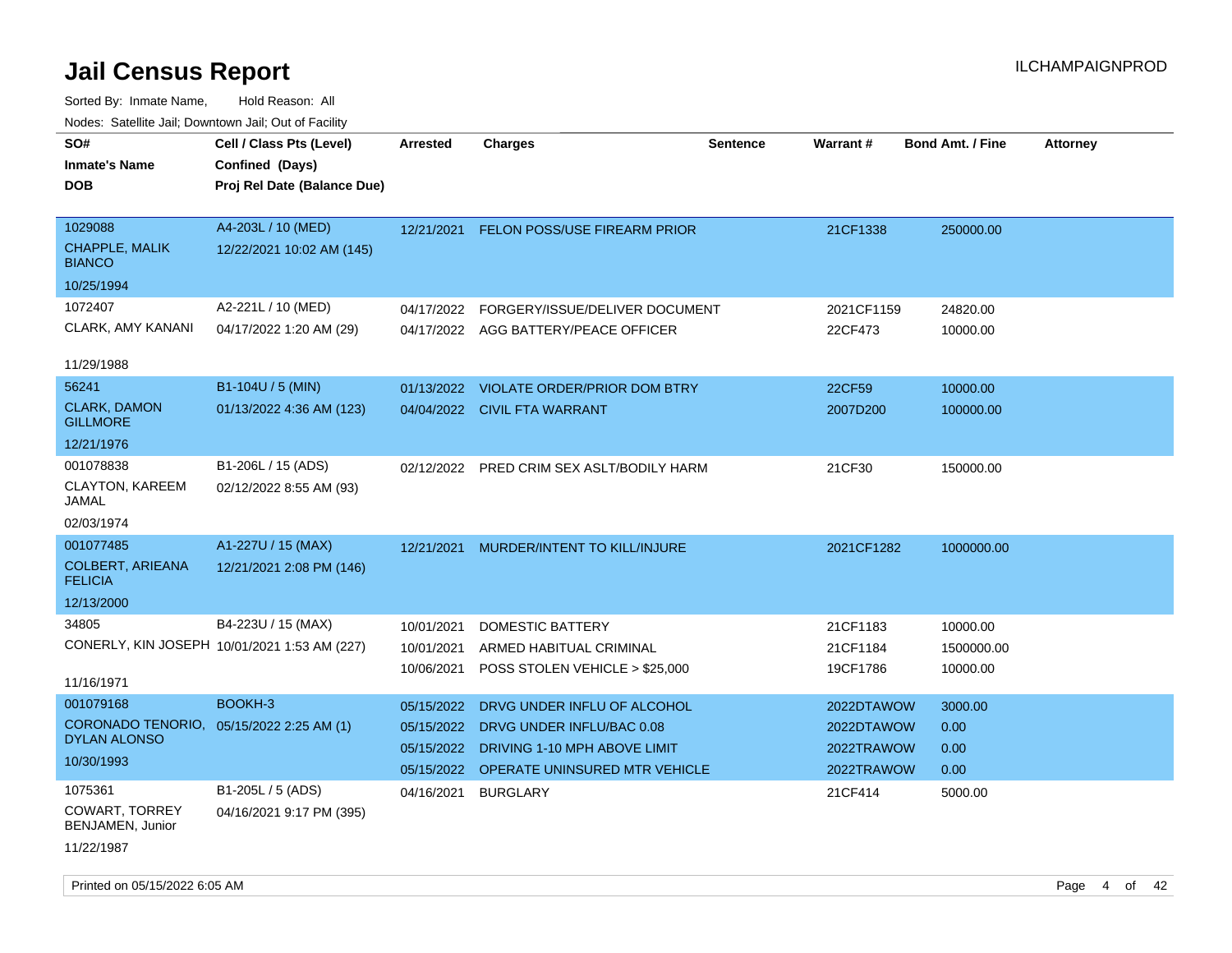Sorted By: Inmate Name, Hold Reason: All Nodes: Satellite Jail; Downtown Jail; Out of Facility

| SO#                                    | Cell / Class Pts (Level)    | <b>Arrested</b> | <b>Charges</b>                            | <b>Sentence</b> | Warrant#   | <b>Bond Amt. / Fine</b> | <b>Attorney</b> |
|----------------------------------------|-----------------------------|-----------------|-------------------------------------------|-----------------|------------|-------------------------|-----------------|
|                                        |                             |                 |                                           |                 |            |                         |                 |
| <b>Inmate's Name</b>                   | Confined (Days)             |                 |                                           |                 |            |                         |                 |
| <b>DOB</b>                             | Proj Rel Date (Balance Due) |                 |                                           |                 |            |                         |                 |
|                                        |                             |                 |                                           |                 |            |                         |                 |
| 1074319                                | B1-203L / 15 (SPH)          | 10/12/2021      | AGGRAVATED CRUELTY TO ANIMALS             |                 | 21CF1238   | 43520.00                |                 |
| <b>CRAIG, DAVUCCI</b><br><b>DAVION</b> | 10/12/2021 11:36 AM (216)   | 10/14/2021      | <b>MURDER</b>                             |                 | 21CF1239   | 2000000.00              |                 |
| 08/02/2001                             |                             |                 |                                           |                 |            |                         |                 |
| 001077549                              | B2-T3-10L / 10 (SPH)        | 12/22/2020      | PRED CRIM SEX ASLT/VICTIM <13             |                 | 2020CF1469 | 250000.00               |                 |
| CRISTOBAL-MATEO,<br><b>CRISTOBAL</b>   | 12/22/2020 1:17 PM (510)    |                 |                                           |                 |            |                         |                 |
| 12/02/1988                             |                             |                 |                                           |                 |            |                         |                 |
| 1066482                                | <b>BOOKH-2 / 15 (ADS)</b>   | 04/24/2022      | AGG ROBBERY/INDICATE ARM W/FIR            |                 | 22CF500    | 500000.00               |                 |
| DANGERFIELD,                           | 04/24/2022 12:22 PM (22)    |                 | 04/26/2022 RETAIL THEFT                   |                 | 21CF811    | 100000.00               |                 |
| <b>AMANTAE ESSTAVION</b>               |                             |                 | 04/26/2022 CRIM DAMAGE TO PROPERTY <\$500 |                 | 21CM239    | 50000.00                |                 |
| 01/11/1998                             |                             |                 |                                           |                 |            |                         |                 |
| 1059949                                | BOOKH-3                     |                 | 05/14/2022 CRIM TRES TO RES/PERS PRESENT  |                 | 22CFAWOW   | 0.00                    |                 |
| DAVIS, MCKENZIE<br><b>DINERO</b>       | 05/14/2022 4:42 PM (2)      |                 |                                           |                 |            |                         |                 |
| 04/01/1996                             |                             |                 |                                           |                 |            |                         |                 |
| 001079106                              | A3-217L / 10 (ADS)          | 04/25/2022      | BATTERY/MAKES PHYSICAL CONTACT            |                 | 22CM130    | 75000.00                |                 |
| DENNIGER-BRADLEY,<br><b>TYAIRE L</b>   | 04/25/2022 4:21 PM (21)     |                 |                                           |                 |            |                         |                 |
| 06/29/1990                             |                             |                 |                                           |                 |            |                         |                 |
| 001079047                              | A4-107L / 10 (MED)          |                 | 04/10/2022 HOME INVASION/CAUSE INJURY     |                 | 22CF432    | 25000.00                |                 |
| DILLARD, WILDON<br><b>JEROME</b>       | 04/11/2022 1:54 AM (35)     |                 |                                           |                 |            |                         |                 |
| 03/27/1971                             |                             |                 |                                           |                 |            |                         |                 |
| 571307                                 | A3-117U / 15 (ADS)          | 09/14/2020      | <b>CRIM SEXUAL ABUSE/CONSENT</b>          |                 | 2020CF1026 | 500000.00               |                 |
| <b>DOMINGO-</b><br>CASTANEDA,          | 09/14/2020 11:19 PM (609)   | 09/14/2020      | <b>PRED CRIM SEX ASLT/VICTIM &lt;13</b>   |                 | 2020CF1025 | 500000.00               |                 |
| 09/29/1989                             |                             |                 |                                           |                 |            |                         |                 |
| 527379                                 | B1-106L / 15 (ADS)          | 10/25/2021      | ARMED HABITUAL CRIMINAL                   |                 | 21CF1297   | 500000.00               |                 |
| DRAKE, MARCELL<br><b>DEON</b>          | 10/25/2021 5:05 PM (203)    | 10/27/2021      | AGG DOMESTIC BATTERY/STRANGLE             |                 | 21CF1245   | 500000.00               |                 |
|                                        |                             |                 |                                           |                 |            |                         |                 |

04/20/1987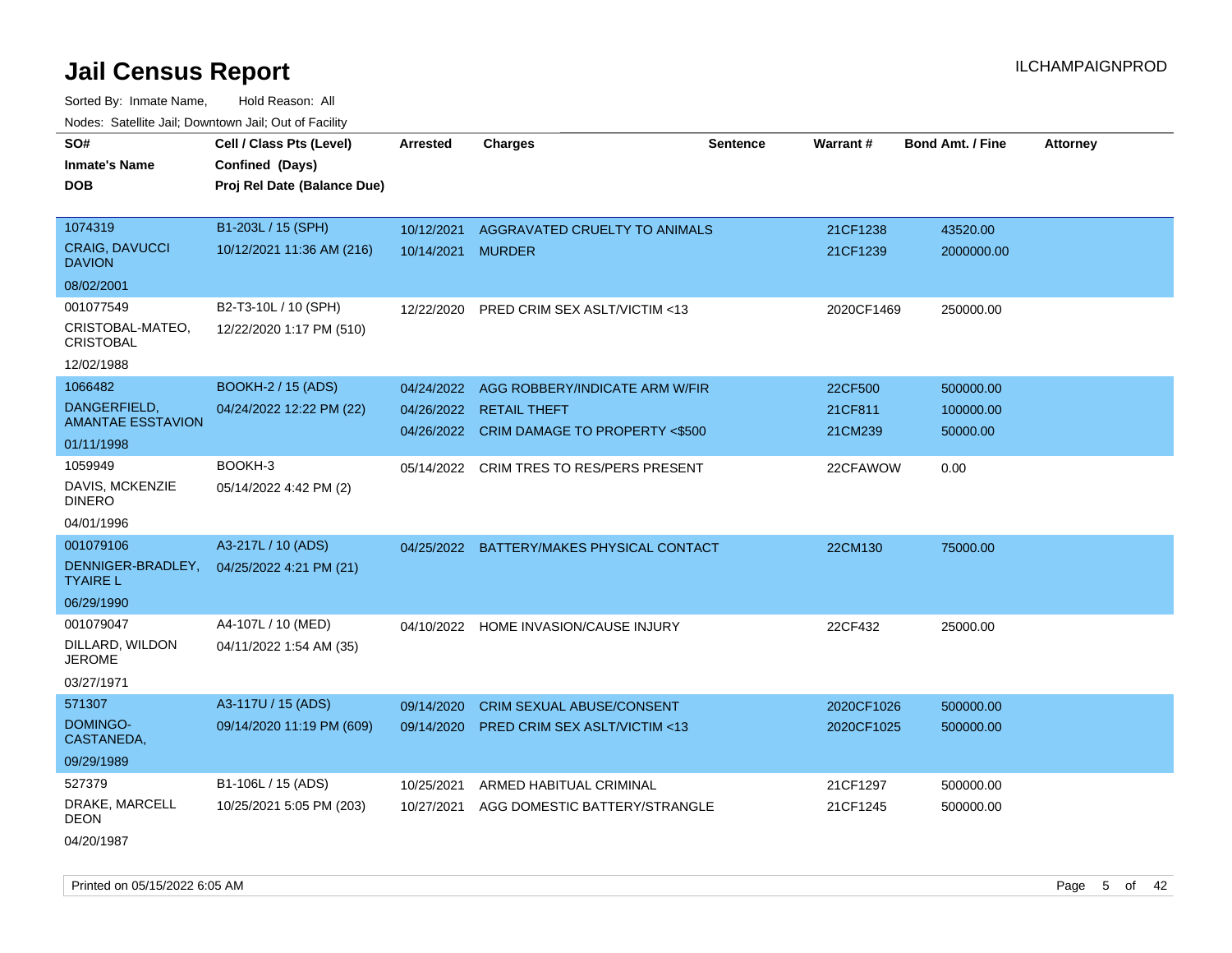Sorted By: Inmate Name, Hold Reason: All Nodes: Satellite Jail; Downtown Jail; Out of Facility

| Noues. Sateme Jan, Downtown Jan, Out or Facility |                                              |                      |                                          |                 |             |                         |                 |
|--------------------------------------------------|----------------------------------------------|----------------------|------------------------------------------|-----------------|-------------|-------------------------|-----------------|
| SO#                                              | Cell / Class Pts (Level)                     | <b>Arrested</b>      | <b>Charges</b>                           | <b>Sentence</b> | Warrant#    | <b>Bond Amt. / Fine</b> | <b>Attorney</b> |
| <b>Inmate's Name</b>                             | Confined (Days)                              |                      |                                          |                 |             |                         |                 |
| <b>DOB</b>                                       | Proj Rel Date (Balance Due)                  |                      |                                          |                 |             |                         |                 |
|                                                  |                                              |                      |                                          |                 |             |                         |                 |
| 36298                                            | B2-DR / 5 (SPH)                              | 03/11/2022 AGG DUI/3 |                                          |                 | 21CF380     | 25000.00                |                 |
| <b>DUCEY, SCOTT</b><br><b>ROBERT</b>             | 03/11/2022 12:49 PM (66)                     |                      |                                          |                 |             |                         |                 |
| 04/02/1969                                       |                                              |                      |                                          |                 |             |                         |                 |
| 1024895                                          | A4-201U / 10 (MED)                           | 12/15/2021           | MFG/DEL 100<400 GR COCA/ANLG             |                 | 21CF1535    | 750000.00               |                 |
| EDWARDS, GEORGE                                  | 12/15/2021 12:26 PM (152)                    | 12/15/2021           | AGGRAVATED BATTERY                       |                 | 21CF1536    | 100000.00               |                 |
| <b>CORTEZ</b>                                    |                                              |                      | 04/29/2022 PROBATION VIOLATION           |                 | 18CF964     | 1000.00                 |                 |
| 06/19/1994                                       |                                              |                      |                                          |                 |             |                         |                 |
| 1074720                                          | B2-DR / 15 (SPH)                             |                      | 01/19/2022 PRED CRIM SEX ASLT/VICTIM <13 |                 | 21CF1414    | 500000.00               |                 |
| ELVIR-REYES, JORGE<br><b>LEONARDO</b>            | 01/19/2022 1:43 PM (117)                     |                      |                                          |                 |             |                         |                 |
| 06/03/1988                                       |                                              |                      |                                          |                 |             |                         |                 |
| 43977                                            | B2-T1-02L / 5 (SPH)                          | 12/20/2021           | AGG FLEEING POLICE/21 MPH OVER           |                 | 21CF1566    | 25000.00                |                 |
| <b>EMKES, DOUGLAS</b><br><b>ALAN</b>             | 12/20/2021 9:59 AM (147)                     | 12/20/2021           | <b>PAROLE REVOCATION</b>                 |                 |             | 0.00                    |                 |
| 06/08/1959                                       |                                              |                      |                                          |                 |             |                         |                 |
| 987328                                           | A2-122L / 10 (MED)                           | 12/11/2021           | AGG ASLT PEACE OFF/FIRE/ER WRK           |                 | 21CF1515    | 0.00                    |                 |
| ERVIN, DEIDRA ANN<br>RUTH                        | 12/11/2021 8:48 PM (156)                     |                      |                                          |                 |             |                         |                 |
| 04/15/1991                                       |                                              |                      |                                          |                 |             |                         |                 |
| 527081                                           | A4-107U / 10 (MED)                           | 09/06/2021           | ARSON/REAL/PERSONAL PROP>\$150           |                 | 2021 CF 797 | 25000.00                |                 |
| FERGUSON,<br>CHRISTOPHER                         | 09/06/2021 1:18 PM (252)                     |                      |                                          |                 |             |                         |                 |
| 12/21/1981                                       |                                              |                      |                                          |                 |             |                         |                 |
| 66468                                            | A3-115L / 15 (MAX)                           | 03/06/2022 MURDER    |                                          |                 | 22CF273     | 1000000.00              |                 |
| <b>FERRELL, BRIAN</b><br><b>JAMAL</b>            | 03/06/2022 9:04 PM (71)                      |                      |                                          |                 |             |                         |                 |
| 11/15/1985                                       |                                              |                      |                                          |                 |             |                         |                 |
| 962759                                           | B2-T2-05U / 15 (SPH)                         | 07/16/2021           | METH DELIVERY<5 GRAMS                    |                 | 21CF833     | 250000.00               |                 |
|                                                  | FINLEY, KEVIN DANTE 07/16/2021 9:44 PM (304) | 07/29/2021           | AGG CRIM SEX ASSAULT/FELONY              |                 | 21CF891     | 1000000.00              |                 |

12/28/1988

Printed on 05/15/2022 6:05 AM Page 6 of 42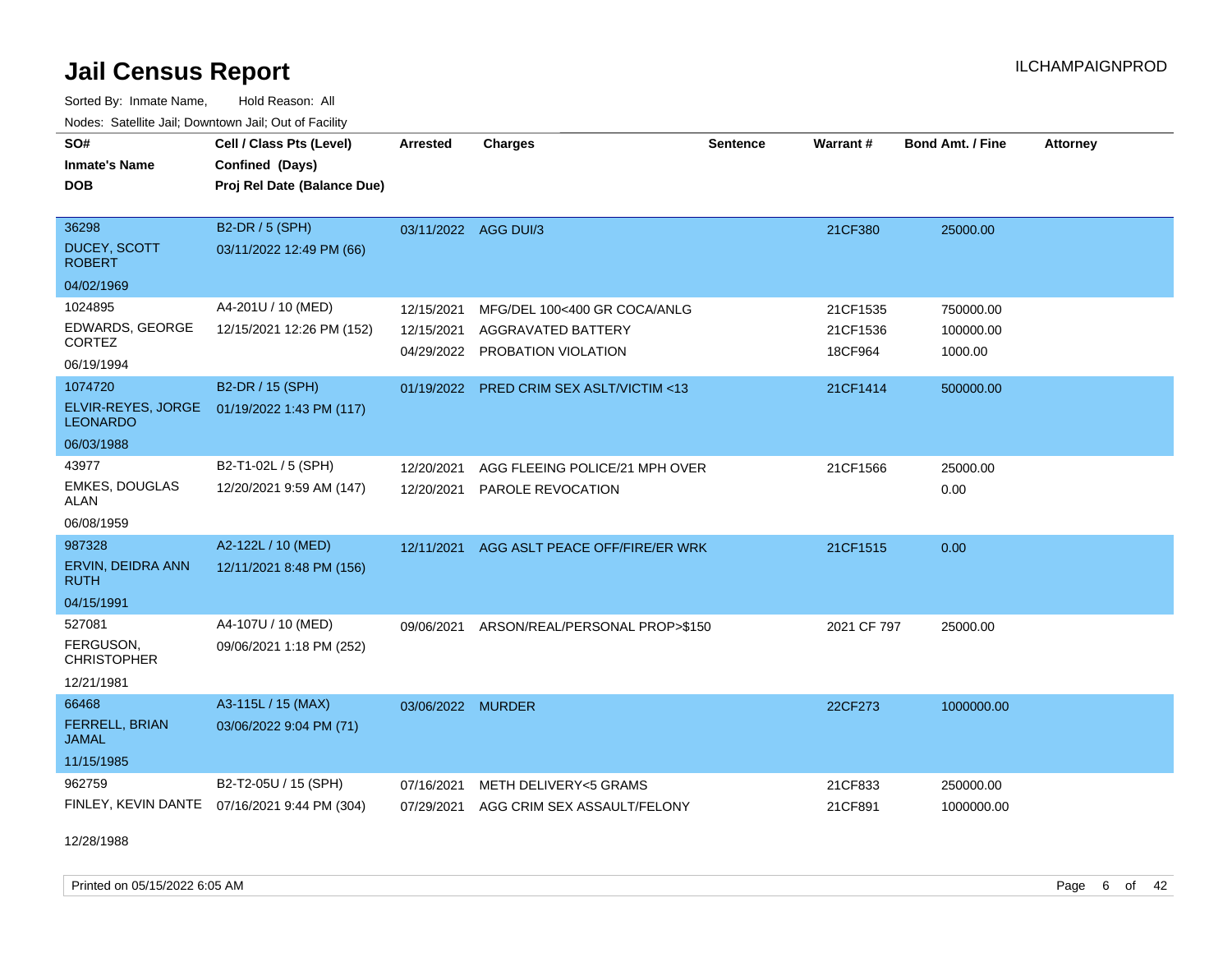| SO#<br><b>Inmate's Name</b><br><b>DOB</b>                        | Cell / Class Pts (Level)<br>Confined (Days)<br>Proj Rel Date (Balance Due) | Arrested   | <b>Charges</b>                            | <b>Sentence</b> | <b>Warrant#</b> | <b>Bond Amt. / Fine</b> | <b>Attorney</b> |
|------------------------------------------------------------------|----------------------------------------------------------------------------|------------|-------------------------------------------|-----------------|-----------------|-------------------------|-----------------|
| 1039744<br><b>FONVILLE, TREVOY</b><br><b>JERMAINE</b>            | B4-225U / 15 (MAX)<br>12/06/2021 10:52 AM (161)                            | 12/06/2021 | <b>MURDER</b>                             |                 | 20CF959         | 1000000.00              |                 |
| 01/13/1996<br>001077852<br>FONZA, DAMARI<br>RAQUAN<br>12/07/2001 | A4-202L / 10 (MED)<br>05/11/2022 3:54 PM (5)                               | 05/11/2022 | AGG UNLAWFUL USE WEAPON/PERSON 14m (DOC)  |                 | 2021CF404       | 0.00                    |                 |
| 001077819<br>FORTUNE, DOMINIC<br><b>AUGUSTUS</b><br>02/16/1999   | A3-113U / 15 (ADS)<br>04/06/2022 7:15 AM (40)                              |            | 04/06/2022 MURDER/INTENT TO KILL/INJURE   |                 | 22CF416         | 5000000.00              |                 |
| 001078863<br>FOSTER, JOHN<br>CARELL<br>03/13/1981                | B4-122L / 15 (MAX)<br>02/19/2022 6:01 AM (86)                              |            | 02/19/2022 POSSESSION OF STOLEN FIREARM   |                 | 22CF203         | 100000.00               |                 |
| 518395<br>09/10/1985                                             | B2-T3-12L / 15 (SPH)<br>FRANDLE, MARK RYAN 07/07/2020 3:42 PM (678)        | 07/07/2020 | <b>CRIMINAL SEXUAL ASSAULT</b>            |                 | 2020-CF735      | 250000.00               |                 |
| 001079034<br>FRANKLIN, MICHAEL<br>ANDRAE<br>12/18/1997           | B4-124U / 10 (MED)<br>04/08/2022 1:53 PM (38)                              |            | 04/08/2022 POSS FIR FOID EXPIRED/NOT ELIG |                 | 22CF434         | 50000.00                |                 |
| 001077934<br>FREED, LOGAN<br><b>SUZANNE</b><br>08/18/1996        | A1-125L / 10 (MED)<br>08/22/2021 11:45 PM (267)                            | 08/22/2021 | AGG DUI/ACCIDENT/DEATH                    | 10y (DOC)       | 21CF1024        | 0.00                    |                 |
| 001078290<br>FREEMAN, ANGEL<br><b>JANILA KAY</b><br>12/25/1995   | A1-224L / 10 (ADS)<br>08/19/2021 1:26 AM (270)                             | 08/19/2021 | MACHINE GUN/AUTO WEAPON/VEH               |                 | 21CF1012        | 250000.00               |                 |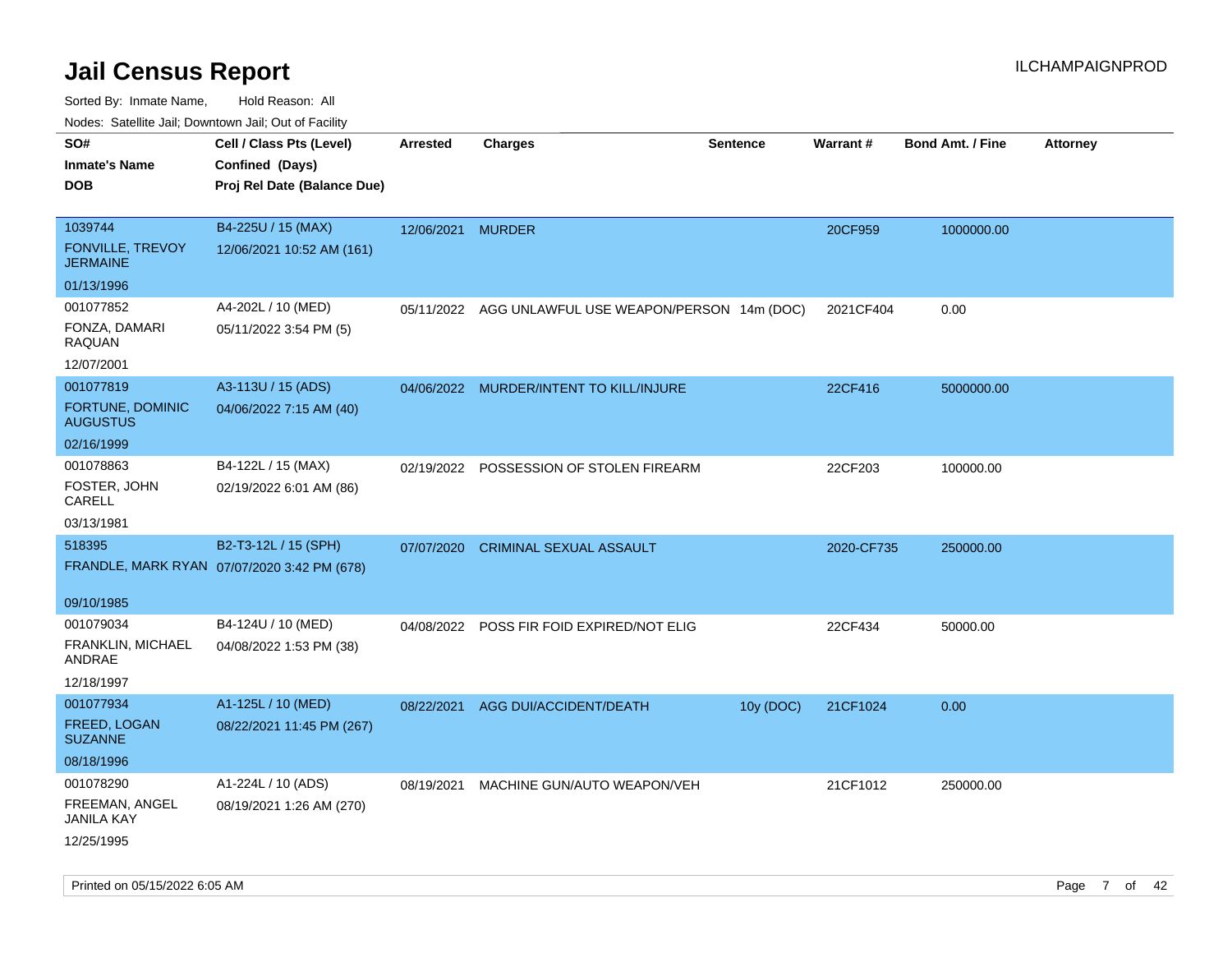Sorted By: Inmate Name, Hold Reason: All Nodes: Satellite Jail; Downtown Jail; Out of Facility

| SO#                                   | Cell / Class Pts (Level)                   | <b>Arrested</b> | <b>Charges</b>                                | <b>Sentence</b> | Warrant#     | <b>Bond Amt. / Fine</b> | <b>Attorney</b> |
|---------------------------------------|--------------------------------------------|-----------------|-----------------------------------------------|-----------------|--------------|-------------------------|-----------------|
| <b>Inmate's Name</b>                  | Confined (Days)                            |                 |                                               |                 |              |                         |                 |
| <b>DOB</b>                            | Proj Rel Date (Balance Due)                |                 |                                               |                 |              |                         |                 |
|                                       |                                            |                 |                                               |                 |              |                         |                 |
| 591514                                | B2-T4-14L / 10 (SPH)                       |                 | 02/25/2022 AGG CRIM SEX ABUSE/VIC 13-17       |                 | 22CF230      | 100000.00               |                 |
|                                       | GAMBLE, SCOTT PAUL 02/25/2022 6:08 PM (80) |                 | 02/25/2022 AGG CRIM SEX ABUSE/THREAT LIFE     |                 | 22CF135      | 0.00                    |                 |
|                                       |                                            |                 |                                               |                 |              |                         |                 |
| 09/06/1968                            |                                            |                 |                                               |                 |              |                         |                 |
| 1068917                               | B1-201L / 5 (ADS)                          | 08/11/2021      | VIO ORDER/PRIOR VIO OF ORDER                  |                 | 21CF965      | 50000.00                |                 |
| GARCIA, JUAN<br>CARLOS                | 08/11/2021 9:24 PM (278)                   |                 |                                               |                 |              |                         |                 |
| 10/21/1997                            |                                            |                 |                                               |                 |              |                         |                 |
| 001078154                             | B4-223L / 10 (MED)                         |                 | 01/09/2022 DRVG UNDER INFLU OF ALCOHOL        |                 | 2021 DT 182  | 5000.00                 |                 |
| <b>GENTRY, DAMON</b><br><b>LIONEL</b> | 01/09/2022 4:41 PM (127)                   |                 | 01/09/2022 AGG DOMESTIC BATTERY/STRANGLE      |                 | 2021 CF 1396 | 50000.00                |                 |
| 12/25/1971                            |                                            |                 |                                               |                 |              |                         |                 |
| 1064590                               | B4-123L / 10 (MED)                         |                 | 04/26/2022 AGG RECK DRVG/INCLINE/BOD HARM     |                 | 22CF517      | 200000.00               |                 |
| GIPSON, JERRION<br>CONTREAL           | 04/26/2022 7:43 PM (20)                    |                 |                                               |                 |              |                         |                 |
| 05/21/1996                            |                                            |                 |                                               |                 |              |                         |                 |
| 001078633                             | B2-T3-11U / 25 (SPH)                       | 12/01/2021      | PRED CRIM SEX ASLT/VICTIM <13                 |                 | 21CF1416     | 250000.00               |                 |
| GONZALEZ-GUILLEN,<br><b>EDWARD</b>    | 12/01/2021 12:08 PM (166)                  |                 |                                               |                 |              |                         |                 |
| 08/25/2002                            |                                            |                 |                                               |                 |              |                         |                 |
| 1031794                               | B3-W3-10L / 10 (MED)                       | 04/19/2022      | <b>DOMESTIC BATTERY</b>                       |                 | 21CF662      | 25000.00                |                 |
| GOODWIN, ANTHONY                      | 04/19/2022 3:51 PM (27)                    |                 | 04/19/2022 RESIST/OBSTRUCTING A PEACE OFFICEL |                 | 20CM553      | 1000.00                 |                 |
| <b>DWAYNE</b>                         |                                            |                 | 04/19/2022 BATTERY/MAKES PHYSICAL CONTACT     |                 | 21CM175      | 1000.00                 |                 |
| 07/03/1986                            |                                            |                 |                                               |                 |              |                         |                 |
| 35329                                 | <b>BOOKH-1 / 10 (MED)</b>                  |                 | 05/12/2022 VIO BAIL BOND/CLASS 4 OFFENSE      |                 | 22CM164      | 2380.00                 |                 |
|                                       | GRADY, JAMES LAMAR 05/12/2022 11:44 PM (4) |                 |                                               |                 |              |                         |                 |
| 12/07/1971                            |                                            |                 |                                               |                 |              |                         |                 |
| 001078607                             | B4-221L / 15 (MAX)                         | 11/22/2021      | FELON POSS/USE FIREARM/PAROLE                 |                 | 21CF1437     | 250000.00               |                 |
| GRAY, WILLIAM<br>DA'VON               | 11/22/2021 2:57 PM (175)                   | 11/22/2021      | ATTEMPT (FIRST DEGREE MURDER)                 |                 | 21CF1435     | 1000000.00              |                 |
| 04/18/1984                            |                                            |                 |                                               |                 |              |                         |                 |

Printed on 05/15/2022 6:05 AM Page 8 of 42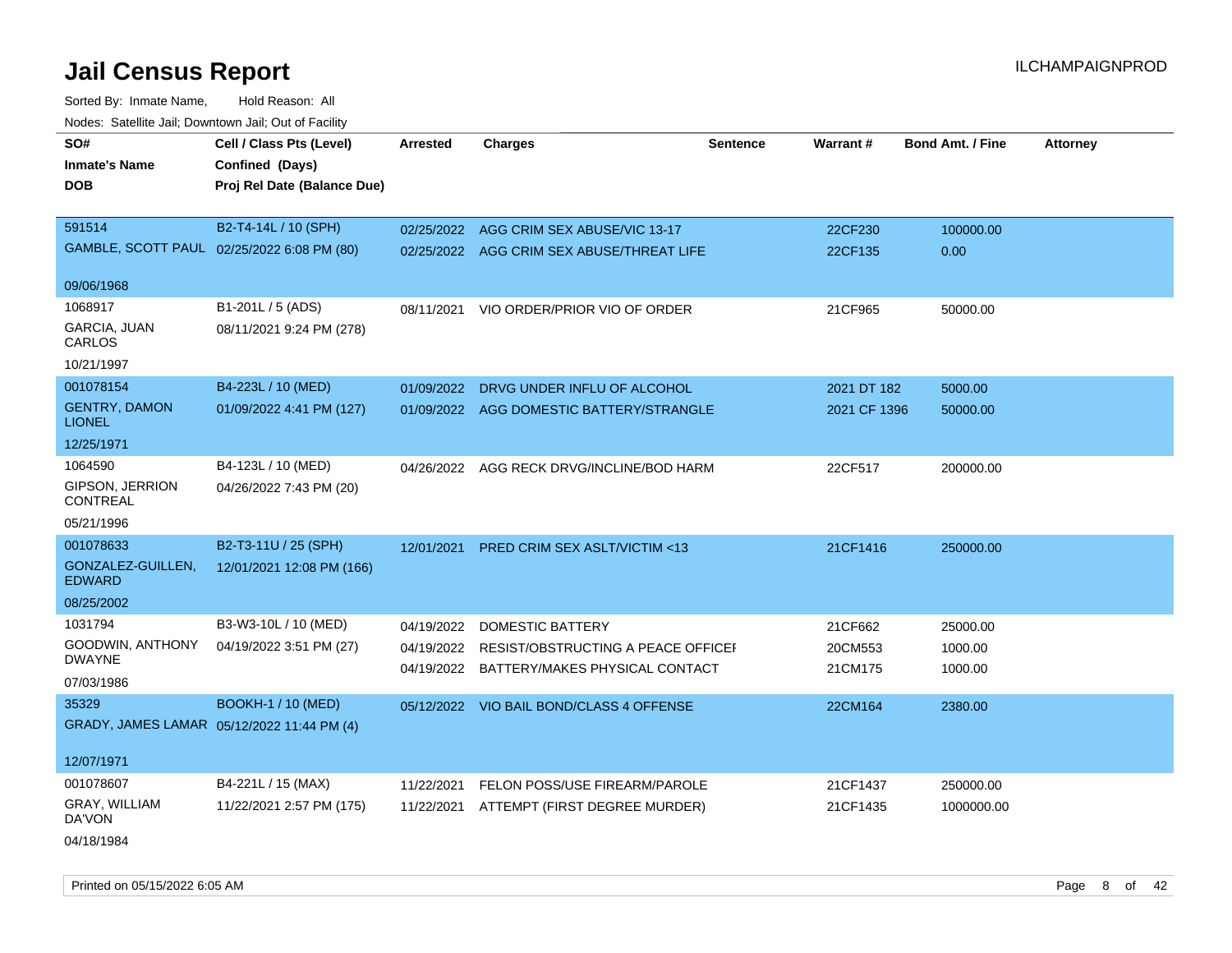| Sorted By: Inmate Name,                               | Hold Reason: All            |                 |                                               |                 |            |                  |                 |
|-------------------------------------------------------|-----------------------------|-----------------|-----------------------------------------------|-----------------|------------|------------------|-----------------|
| Nodes: Satellite Jail; Downtown Jail; Out of Facility |                             |                 |                                               |                 |            |                  |                 |
| SO#                                                   | Cell / Class Pts (Level)    | <b>Arrested</b> | <b>Charges</b>                                | <b>Sentence</b> | Warrant#   | Bond Amt. / Fine | <b>Attorney</b> |
| <b>Inmate's Name</b>                                  | Confined (Days)             |                 |                                               |                 |            |                  |                 |
| <b>DOB</b>                                            | Proj Rel Date (Balance Due) |                 |                                               |                 |            |                  |                 |
|                                                       |                             |                 |                                               |                 |            |                  |                 |
| 1074062                                               | A2-220L / 15 (ADS)          |                 | 05/06/2022 FUGITIVE FROM JUSTICE              |                 |            | 0.00             |                 |
| <b>GREEN, DANIELLE</b><br><b>IMARI</b>                | 05/06/2022 3:39 PM (10)     |                 |                                               |                 |            |                  |                 |
| 09/18/1986                                            |                             |                 |                                               |                 |            |                  |                 |
| 56342                                                 | A4-205U / 10 (MED)          | 10/21/2021      | THEFT CONTROL INTENT <\$500                   |                 | 17CF1451   | 10000.00         |                 |
| <b>GRIFFIN, NATHAN</b>                                | 10/21/2021 4:20 PM (207)    | 10/21/2021      | DRIVING ON REVOKED LICENSE                    |                 | 20TR1979   | 3000.00          |                 |
| <b>EUGENE</b>                                         |                             | 10/21/2021      | ARMED HABITUAL CRIMINAL                       |                 | 21CF1279   | 250000.00        |                 |
| 02/24/1969                                            |                             |                 |                                               |                 |            |                  |                 |
| 001077761                                             | BOOKH-5                     |                 | 05/14/2022 CRIMINAL TRESPASS TO LAND          |                 | 2022CMAWOW | 100.00           |                 |
| <b>GULLENS, KENNETH</b><br><b>EARL</b>                | 05/14/2022 12:12 PM (2)     |                 | 05/14/2022 RESIST/OBSTRUCTING A PEACE OFFICEI |                 | 2022CMAWOW | 0.00             |                 |
| 04/21/1975                                            |                             |                 |                                               |                 |            |                  |                 |
| 001078868                                             | B1-202L / 5 (ADS)           |                 | 02/24/2022 STALKING/CAUSE FEAR FOR SAFETY     |                 | 22CF227    | 150000.00        |                 |
| HARRIS-MINER,<br><b>NICHOLAS</b>                      | 02/24/2022 3:56 PM (81)     |                 |                                               |                 |            |                  |                 |
| 07/08/1998                                            |                             |                 |                                               |                 |            |                  |                 |
| 975293                                                | A3-215L / 10 (MED)          | 07/21/2021      | <b>STALKING</b>                               |                 | 2021CF863  | 75000.00         |                 |
| HILL, JACOB MILES                                     | 07/21/2021 8:43 PM (299)    | 07/21/2021      | VIO ORDER/PRIOR VIO OF ORDER                  |                 | 21CF914    | 250000.00        |                 |
|                                                       |                             | 07/25/2021      | <b>PAROLE REVOCATION</b>                      |                 | CH2104646  | 0.00             |                 |
| 02/06/1988                                            |                             | 08/18/2021      | <b>HARASS WITNESS/FAMILY MBR/REP</b>          |                 | 21CF992    | 250000.00        |                 |
|                                                       |                             | 09/09/2021      | AGG STALKING/BODILY HARM                      |                 | 21CF1073   | 500000.00        |                 |
| 966228                                                | BOOKF-2                     | 05/13/2022      | <b>BURGLARY</b>                               |                 | 22CFAWOW   | 3000.00          |                 |
| HILL, MARJORIE DAWN 05/13/2022 8:50 PM (3)            |                             |                 | 05/13/2022 POSSESS BURGLARY TOOLS             |                 | 22CFAWOW   | 3000.00          |                 |
|                                                       |                             |                 |                                               |                 |            |                  |                 |
| 09/20/1969                                            |                             |                 |                                               |                 |            |                  |                 |
| 980939                                                | B4-227U / 10 (MED)          |                 | 03/25/2022 RECEIVE/POSS/SELL STOLEN VEH       | 8y (DOC)        | 22CF357    | 15000.00         |                 |
| <b>HILL, XAVIER</b><br><b>LENSHAUN</b>                | 03/25/2022 11:15 AM (52)    |                 |                                               |                 |            |                  |                 |
| 06/18/1988                                            |                             |                 |                                               |                 |            |                  |                 |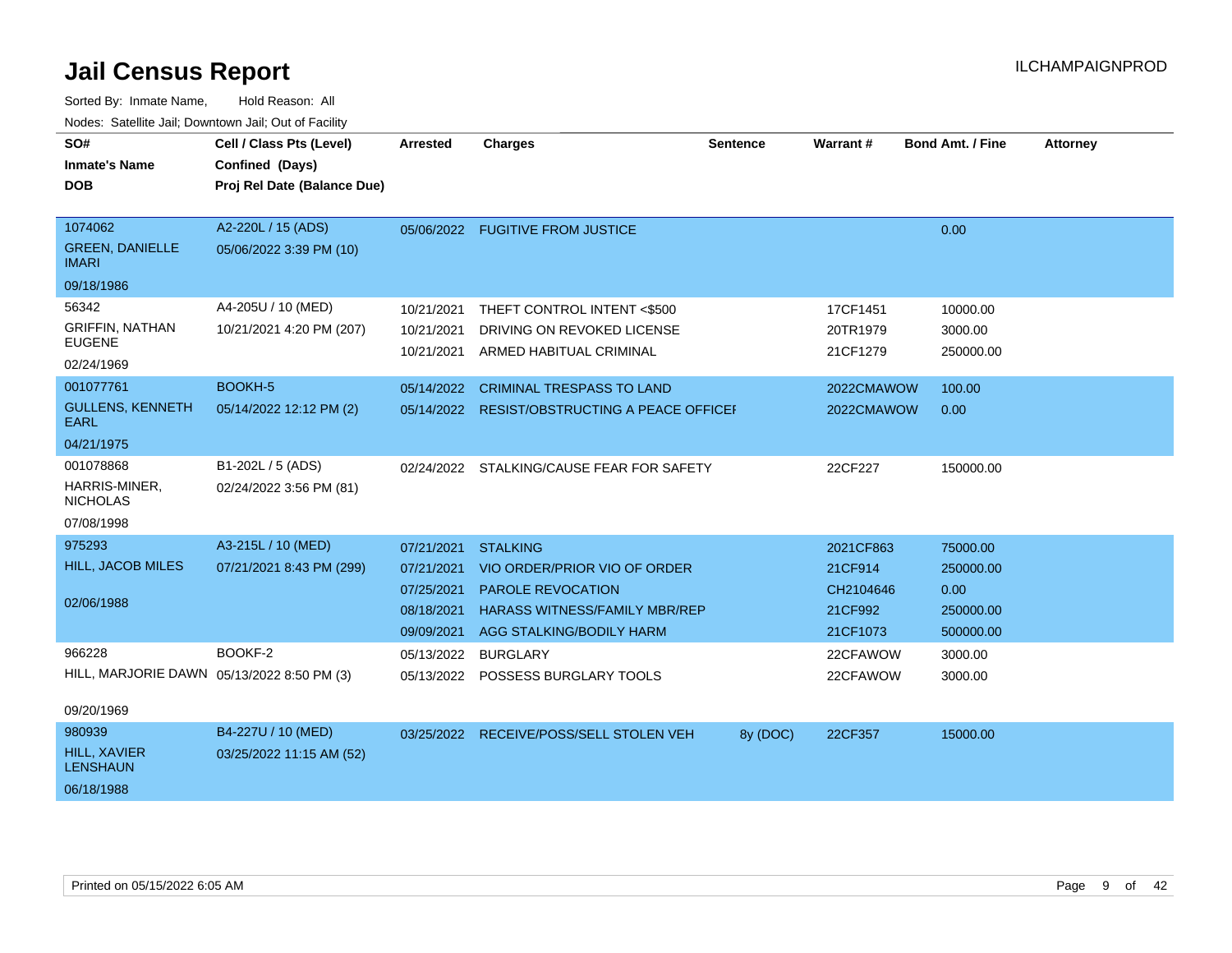| SO#<br><b>Inmate's Name</b><br><b>DOB</b>          | Cell / Class Pts (Level)<br>Confined (Days)<br>Proj Rel Date (Balance Due) | <b>Arrested</b>  | <b>Charges</b>                                | <b>Sentence</b> | Warrant#    | <b>Bond Amt. / Fine</b> | <b>Attorney</b> |  |
|----------------------------------------------------|----------------------------------------------------------------------------|------------------|-----------------------------------------------|-----------------|-------------|-------------------------|-----------------|--|
| 51028<br><b>HUFFMAN, MICHAEL</b><br><b>LEONARD</b> | B3-W5-20L / 10 (MED)<br>02/23/2022 3:14 AM (82)                            |                  | 02/23/2022 POSS STOLEN VEHICLE                |                 | 20-CF-377   | 0.00                    |                 |  |
| 07/24/1980                                         |                                                                            |                  |                                               |                 |             |                         |                 |  |
| 988718                                             | BOOKH-7                                                                    | 05/14/2022       | ARMED HABITUAL CRIMINAL                       |                 | 21CF001339  | 250000.00               |                 |  |
| HUGGER.<br><b>CHRISTOPHER</b>                      | 05/14/2022 11:22 AM (2)                                                    | 05/14/2022       | HOME INVASION/FIREARM                         |                 | 22CFAWOW    | 0.00                    |                 |  |
| 03/30/1991                                         |                                                                            |                  | 05/14/2022 UNLAWFUL USE OF A WEAPON           |                 | 22CFAWOW    | 0.00                    |                 |  |
|                                                    |                                                                            |                  | 05/14/2022 RESIST/OBSTRUCTING A PEACE OFFICEF |                 | 22CFAWOW    | 0.00                    |                 |  |
| 518711                                             | B3-W5-17U / 5 (MIN)                                                        | 01/30/2022 THEFT |                                               |                 | 22CF133     | 25000.00                |                 |  |
| <b>INGERSON, LUCUS</b><br><b>JAMES</b>             | 01/30/2022 4:57 PM (106)                                                   |                  |                                               |                 |             |                         |                 |  |
| 09/16/1979                                         |                                                                            |                  |                                               |                 |             |                         |                 |  |
| 1061186                                            | A1-224U / 15 (MAX)                                                         |                  | 03/16/2022 MURDER/STRONG PROB KILL/INJURE     |                 | 22CF329     | 2000000.00              |                 |  |
| INGRAM, CHERELL<br><b>LETRISE</b>                  | 03/16/2022 10:17 PM (61)                                                   |                  |                                               |                 |             |                         |                 |  |
| 10/01/1986                                         |                                                                            |                  |                                               |                 |             |                         |                 |  |
| 1054931                                            | BOOKF-2                                                                    |                  | 05/15/2022 AGG BATTERY/PUBLIC PLACE           |                 | 2022-CF-501 | 50000.00                |                 |  |
| <b>JACKSON, CARMEN</b>                             | 05/15/2022 5:28 AM (1)                                                     |                  | 05/15/2022 CIVIL FTA WARRANT                  |                 | 2017-LM-373 | 1000.00                 |                 |  |
| <b>MARIA</b>                                       |                                                                            |                  | 05/15/2022 FLEEING/ATTEMPT ELUDE OFFICER      |                 |             | 0.00                    |                 |  |
| 09/04/1996                                         |                                                                            |                  | 05/15/2022 AGGRAVATED ASSAULT                 |                 |             | 100.00                  |                 |  |
| 38993                                              | A4-103L / 15 (MAX)                                                         |                  | 02/13/2021 ATTEMPT (FIRST DEGREE MURDER)      |                 | 21CF181     | 1000000.00              |                 |  |
| JACKSON, LAMONT<br><b>JEREMIE</b>                  | 02/13/2021 7:45 AM (457)                                                   |                  |                                               |                 |             |                         |                 |  |
| 07/31/1973                                         |                                                                            |                  |                                               |                 |             |                         |                 |  |
| 001077711                                          | B3-W2-06L / 10 (MED)                                                       |                  | 04/28/2022 AGG CRIM SEX ABUSE/BODILY HARM     |                 | 21CF190     | 0.00                    |                 |  |
| JACOBS, JOSHUA<br><b>PAUL</b>                      | 04/28/2022 2:50 PM (18)                                                    |                  |                                               |                 |             |                         |                 |  |
| 02/07/1997                                         | 6/2/2022 (0.00)                                                            |                  |                                               |                 |             |                         |                 |  |
| 001077866                                          | B4-226U / 10 (MED)                                                         |                  | 04/28/2022 FELON POSS/USE WEAPON/FIREARM      |                 | 22CF524     | 200000.00               |                 |  |
| JENKINS, ISAIAH<br><b>DUJAUN</b>                   | 04/28/2022 8:32 PM (18)                                                    |                  |                                               |                 |             |                         |                 |  |
| 04/26/1994                                         |                                                                            |                  |                                               |                 |             |                         |                 |  |
| Printed on 05/15/2022 6:05 AM                      |                                                                            |                  |                                               |                 |             |                         | Page 10 of 42   |  |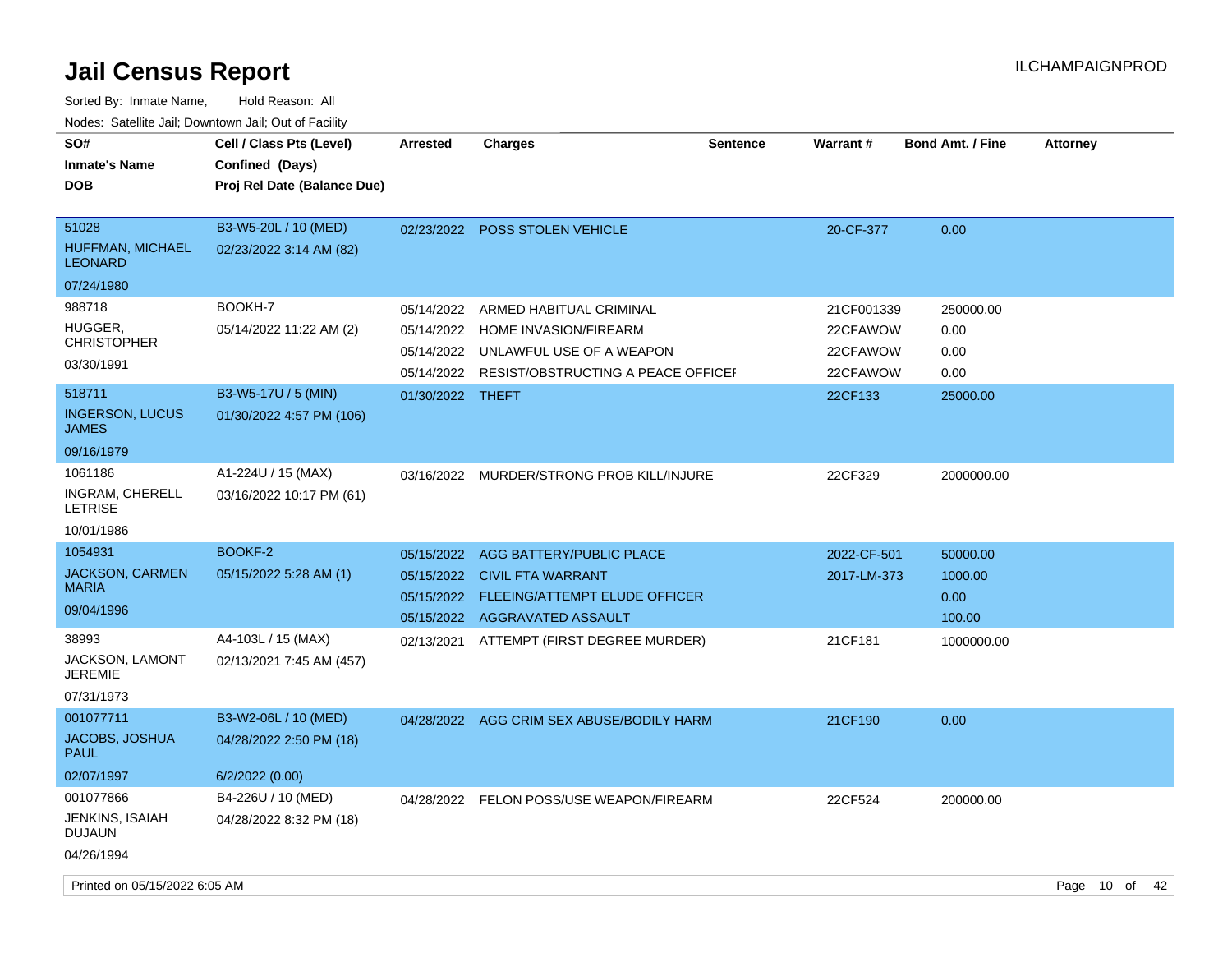| SO#                                      | Cell / Class Pts (Level)                    | <b>Arrested</b> | <b>Charges</b>                            | <b>Sentence</b> | Warrant#    | <b>Bond Amt. / Fine</b> | <b>Attorney</b> |
|------------------------------------------|---------------------------------------------|-----------------|-------------------------------------------|-----------------|-------------|-------------------------|-----------------|
| <b>Inmate's Name</b>                     | Confined (Days)                             |                 |                                           |                 |             |                         |                 |
| <b>DOB</b>                               | Proj Rel Date (Balance Due)                 |                 |                                           |                 |             |                         |                 |
|                                          |                                             |                 |                                           |                 |             |                         |                 |
| 1076684                                  | A3-211U / 5 (ADS)                           | 04/27/2022      | <b>CRIMINAL TRESPASS BUILDING</b>         |                 | 22CM140     | 100.00                  |                 |
| <b>JENKINS, KORON</b>                    | 04/27/2022 1:46 PM (19)                     | 04/29/2022      | <b>BURGLARY</b>                           |                 | 22CF159     | 0.00                    |                 |
| <b>SAMUEL</b>                            |                                             | 04/29/2022      | <b>CRIM TRESPASS TO RESIDENCE</b>         |                 | 22CM113     | 5000.00                 |                 |
| 04/28/2002                               |                                             | 04/29/2022      | AGG BATTERY/PUBLIC PLACE                  |                 | 22CF342     | 5000.00                 |                 |
| 001078703                                | A2-221U / 15 (ADS)                          | 12/20/2021      | MURDER/INTENT TO KILL/INJURE              |                 | 21CF1574    | 2500000.00              |                 |
| JOHNS, SHANIQUH<br><b>THERESA</b>        | 12/22/2021 6:41 AM (145)                    |                 |                                           |                 |             |                         |                 |
| 04/03/1992                               |                                             |                 |                                           |                 |             |                         |                 |
| 001078807                                | B3-W1-01U / 10 (MED)                        |                 | 05/10/2022 AGG BTRY/PREGNANT/HANDICAPPED  |                 | 2022-CF-134 | 0.00                    |                 |
| JOHNSON,<br><b>CHRISTOPHER</b>           | 05/10/2022 10:13 AM (6)                     |                 |                                           |                 |             |                         |                 |
| 10/25/1986                               | 7/6/2022 (0.00)                             |                 |                                           |                 |             |                         |                 |
| 001079105                                | A3-116L                                     | 04/25/2022      | CRIM DAMAGE TO PROPERTY <\$500            |                 | 20CM375     | 3000.00                 |                 |
| JOHNSON, EVERETT<br>LEON                 | 04/25/2022 3:08 PM (21)                     |                 | 04/25/2022 POSS STOLEN VEHICLE > \$25,000 |                 | 22CF505     | 10000.00                |                 |
| 01/22/1965                               |                                             |                 |                                           |                 |             |                         |                 |
| 001078766                                | A3-214L / 5 (ADS)                           | 02/08/2022      | <b>AGGRAVATED BATTERY</b>                 |                 | 22CF160     | 3000.00                 |                 |
| JOHNSON, IYONZI                          | 02/08/2022 11:56 AM (97)                    | 02/08/2022      | <b>BURGLARY</b>                           |                 | 22CF63      | 3000.00                 |                 |
| 07/16/1994                               |                                             |                 |                                           |                 |             |                         |                 |
| 001079089                                | B2-T1-03U / 15 (SPH)                        | 04/22/2022      | <b>PRED CRIM SEX ASLT/VIC &lt;13/FIR</b>  |                 | 21CF858     | 250000.00               |                 |
|                                          | JONES, DAVARUIS LEE 04/22/2022 6:34 AM (24) |                 |                                           |                 |             |                         |                 |
|                                          |                                             |                 |                                           |                 |             |                         |                 |
| 04/21/2001                               |                                             |                 |                                           |                 |             |                         |                 |
| 001078645                                | B3-W1-02L / 10 (MED)                        | 12/02/2021      | AGG DISCHARGE FIREARM                     |                 | 21CF1478    | 250000.00               |                 |
| <b>JONES, KELVIN</b><br><b>KHYRIC</b>    | 12/02/2021 6:56 PM (165)                    |                 |                                           |                 |             |                         |                 |
| 02/27/2001                               |                                             |                 |                                           |                 |             |                         |                 |
| 59668                                    | B2-T1-04L / 10 (SPH)                        | 02/11/2022      | <b>FAIL TO RPT CHNG ADDRESS/EMPL</b>      |                 | 20 CF 1241  | 75000.00                |                 |
| <b>JONES, MARTELL</b><br><b>DEANGELO</b> | 02/11/2022 3:19 PM (94)                     |                 | 02/11/2022 AGGRAVATED ARSON/BODILY HARM   |                 | 22 CF 169   | 75000.00                |                 |
| 07/11/1983                               |                                             |                 |                                           |                 |             |                         |                 |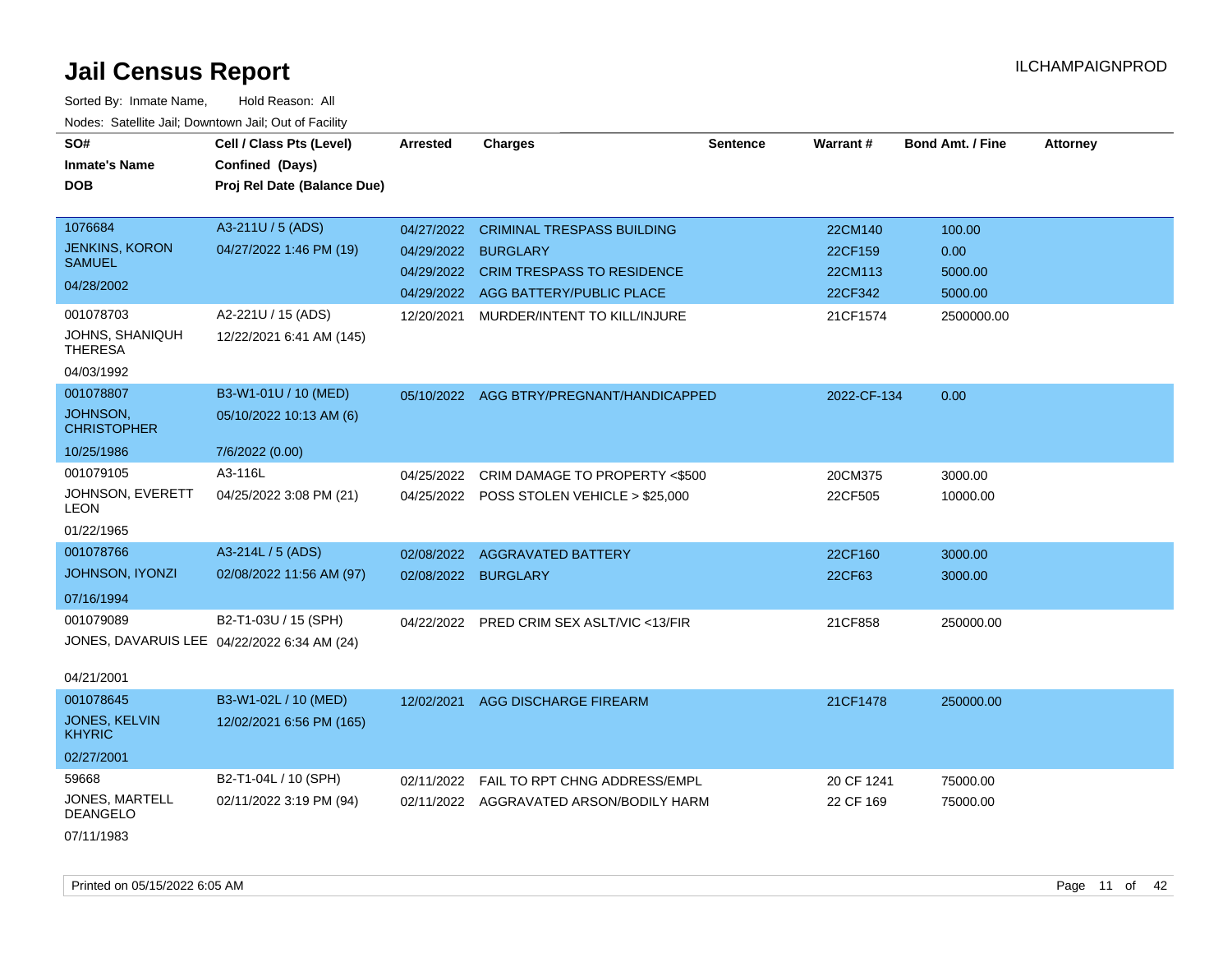| SO#<br><b>Inmate's Name</b><br><b>DOB</b> | Cell / Class Pts (Level)<br>Confined (Days)<br>Proj Rel Date (Balance Due) | <b>Arrested</b> | <b>Charges</b>                            | Sentence | Warrant#     | <b>Bond Amt. / Fine</b> | <b>Attorney</b> |
|-------------------------------------------|----------------------------------------------------------------------------|-----------------|-------------------------------------------|----------|--------------|-------------------------|-----------------|
| 1008468                                   | B4-125L / 10 (MED)                                                         | 12/01/2021      | <b>FELON POSS/USE WEAPON/FIREARM</b>      |          | 21CF1472     | 250000.00               |                 |
| <b>JONES, MARTEZ</b><br><b>LAMONTE</b>    | 12/01/2021 1:28 PM (166)                                                   | 12/02/2021      | PROBATION VIOLATION                       |          | 20CF1151     | 5000.00                 |                 |
| 06/22/1993                                |                                                                            |                 |                                           |          |              |                         |                 |
| 994904                                    | B4-127U / 10 (MED)                                                         |                 | 04/21/2022 RESIDENTIAL ARSON              |          | 22CF486      | 5000.00                 |                 |
| KEIGHER, BRADLY<br>ALAN                   | 04/21/2022 2:51 PM (25)                                                    |                 |                                           |          |              |                         |                 |
| 10/03/1988                                |                                                                            |                 |                                           |          |              |                         |                 |
| 1000825                                   | A2-223L / 5 (ADS)                                                          | 04/27/2022      | <b>RESIST/OBSTRUCTING A PEACE OFFICEF</b> |          | <b>22CF4</b> | 10000.00                |                 |
| <b>KELLEY, MEGAN</b>                      | 04/27/2022 6:19 PM (19)                                                    | 04/27/2022      | POSSESSION OF METH/5<15 GRAMS             |          | 21CF965      | 5000.00                 |                 |
| <b>MARIE</b>                              |                                                                            | 04/27/2022      | POSSESSION OF METH< 5 GRAMS               |          | 21CF1639     | 75000.00                |                 |
| 10/31/1991                                | 5/24/2022 (0.00)                                                           | 04/27/2022      | DRIVING ON REVOKED LICENSE                |          | 21CF38       | 4550.00                 |                 |
| 44798                                     | A4-207L / 10 (MED)                                                         | 04/19/2022      | AGG BATTERY/GOVERNMENT EMP                |          | 22CF481      | 2190.00                 |                 |
| KILLAM, STEVEN<br><b>WAYNE</b>            | 04/19/2022 5:26 PM (27)                                                    |                 |                                           |          |              |                         |                 |
| 03/30/1977                                |                                                                            |                 |                                           |          |              |                         |                 |
| 001078818                                 | B1-107L / 10 (MED)                                                         | 02/04/2022      | DOMESTIC BATTERY/OTHER PRIOR              |          | 22CF148      | 50000.00                |                 |
| KINSEL, EVERAL<br><b>MICHAEL WILLIAM</b>  | 02/04/2022 7:37 PM (101)                                                   |                 |                                           |          |              |                         |                 |
| 10/16/1985                                |                                                                            |                 |                                           |          |              |                         |                 |
| 987201                                    | BOOKH-3                                                                    | 05/14/2022      | FELON POSS/USE WEAPON/FIREARM             |          | 2020CF927    | 25000.00                |                 |
| LAMBERT, DERRICK                          | 05/14/2022 11:04 AM (2)                                                    | 05/14/2022      | ARMED HABITUAL CRIMINAL                   |          | 2021CF1340   | 250000.00               |                 |
| <b>LAMONT</b>                             |                                                                            | 05/14/2022      | HOME INVASION/DANGEROUS WEAPON            |          | 2022CFAWOW   | 0.00                    |                 |
| 07/13/1989                                |                                                                            | 05/14/2022      | UNLAWFUL USE OF A WEAPON                  |          | 2022CFAWOW   | 0.00                    |                 |
|                                           |                                                                            | 05/14/2022      | <b>RESIST/OBSTRUCTING A PEACE OFFICEF</b> |          | 2022CFAWOW   | 0.00                    |                 |
| 001077710                                 | B3-W6-23U / 5 (MIN)                                                        | 03/31/2022      | AGG DOMESTIC BATTERY/STRANGLE             |          | 21CF212      | 0.00                    |                 |
| LANGE, DEVONTAE<br><b>AND'RE</b>          | 03/31/2022 2:21 PM (46)                                                    | 03/31/2022      | AGG BATTERY/PUBLIC PLACE                  |          | 21CF279      | 0.00                    |                 |
| 03/05/1994                                |                                                                            |                 |                                           |          |              |                         |                 |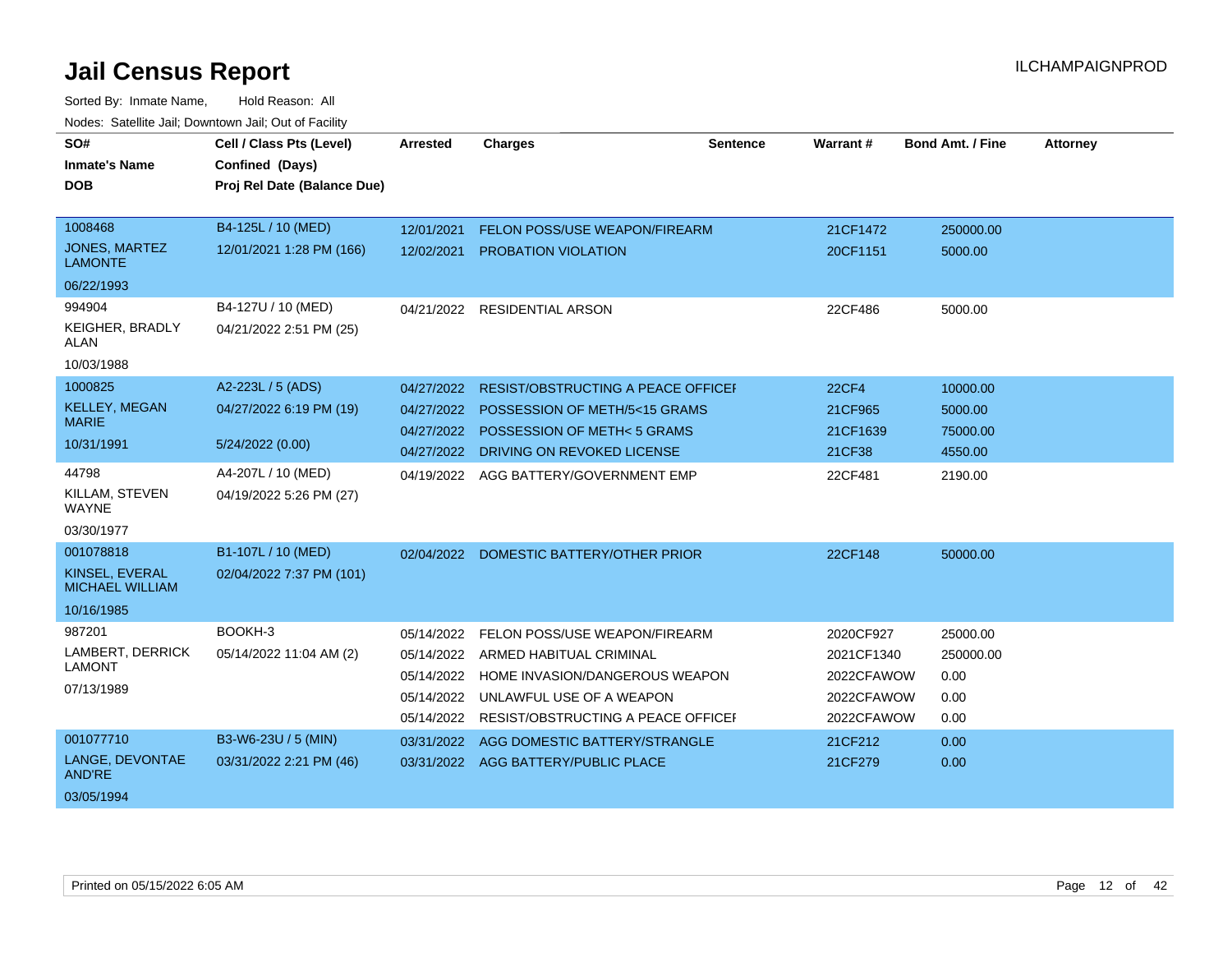| rougs. Calcing Jan, Downtown Jan, Out of Facility |                                                                            |                 |                                             |                 |           |                         |                 |
|---------------------------------------------------|----------------------------------------------------------------------------|-----------------|---------------------------------------------|-----------------|-----------|-------------------------|-----------------|
| SO#<br><b>Inmate's Name</b><br><b>DOB</b>         | Cell / Class Pts (Level)<br>Confined (Days)<br>Proj Rel Date (Balance Due) | <b>Arrested</b> | <b>Charges</b>                              | <b>Sentence</b> | Warrant#  | <b>Bond Amt. / Fine</b> | <b>Attorney</b> |
|                                                   |                                                                            |                 |                                             |                 |           |                         |                 |
| 29681                                             | A3-117L / 15 (ADS)                                                         | 07/14/2020      | PREDATORY CRIMINAL SEX ASSLT/CHILD          |                 | 20CF-781  | 250000.00               |                 |
| LENOIR, JOHN<br><b>CHRISTOPHER</b>                | 07/14/2020 12:51 PM (671)                                                  |                 |                                             |                 |           |                         |                 |
| 04/20/1966                                        |                                                                            |                 |                                             |                 |           |                         |                 |
| 001078797                                         | B1-105L / 10 (ADS)                                                         |                 | 01/26/2022 VIO STALKING NO CONTACT ORDER    |                 | 22CM31    | 5000.00                 |                 |
| LEVIN, DANIEL DAVID                               | 01/26/2022 3:00 PM (110)                                                   |                 |                                             |                 |           |                         |                 |
| 08/08/1984                                        |                                                                            |                 |                                             |                 |           |                         |                 |
| 55648                                             | BOOKH-4 / 5 (ADS)                                                          |                 | 05/08/2022 CRIM DMG TO PROP \$500-10K       |                 | 2020CF821 | 940.00                  |                 |
| LEWIS, LATASHA<br><b>ANNLEE</b>                   | 05/08/2022 10:33 AM (8)                                                    |                 |                                             |                 |           |                         |                 |
| 03/23/1982                                        |                                                                            |                 |                                             |                 |           |                         |                 |
| 41428                                             | B4-224U / 10 (MED)                                                         |                 | 05/02/2022 POSSESSING A CONTROLLED SUBSTANG |                 | 22CF255   | 100000.00               |                 |
| LINDSEY, DERRICK<br>LAMONT                        | 03/02/2022 8:03 AM (75)                                                    |                 |                                             |                 |           |                         |                 |
| 06/19/1975                                        |                                                                            |                 |                                             |                 |           |                         |                 |
| 001077143                                         | B3-W3-11U / 10 (MED)                                                       | 05/04/2022      | AGG ASLT PEACE OFF/FIRE/ER WRK              |                 | 22CF401   | 3000.00                 |                 |
| LORENZO-MATEO,                                    | 05/04/2022 4:07 AM (12)                                                    |                 | 05/04/2022 AGG BATTERY/PEACE OFFICER        |                 | 21CF180   | 3000.00                 |                 |
| <b>DIEGO</b>                                      |                                                                            |                 | 05/04/2022 BURGLARY                         |                 | 22CF545   | 2140.00                 |                 |
| 11/01/2000                                        |                                                                            |                 |                                             |                 |           |                         |                 |
| 1035159<br>MACKEY, MICHAEL                        | B2-T2-07U / 15 (SPH)                                                       |                 | 05/09/2022 RECEIVE/POSS/SELL STOLEN VEH     |                 | 22CF579   | 25000.00                |                 |
| <b>ANTHONY</b>                                    | 05/09/2022 11:53 AM (7)                                                    |                 |                                             |                 |           |                         |                 |
| 07/27/1971                                        |                                                                            |                 |                                             |                 |           |                         |                 |
| 53045                                             | B3-W2-05U / 10 (MED)                                                       | 04/21/2022      | DOMESTIC BTRY/CONTACT/VIO O/P               |                 |           | 5000.00                 |                 |
| <b>MARKHAM, HENRY</b><br>EARL                     | 04/21/2022 10:56 PM (25)                                                   |                 | 04/21/2022 AGGRAVATED BATTERY/NURSE         |                 | 22CF487   | 1000.00                 |                 |
| 02/10/1981                                        | 6/19/2022 (0.00)                                                           |                 |                                             |                 |           |                         |                 |
| 001078320                                         | A3-216U / 10 (ADS)                                                         |                 | 04/30/2022 BURGLARY                         |                 | 22CF533   | 5000.00                 |                 |
| MARSH, PAUL<br>OLUFUNMILAYO                       | 04/30/2022 8:44 PM (16)                                                    |                 |                                             |                 |           |                         |                 |
| 07/13/1994                                        |                                                                            |                 |                                             |                 |           |                         |                 |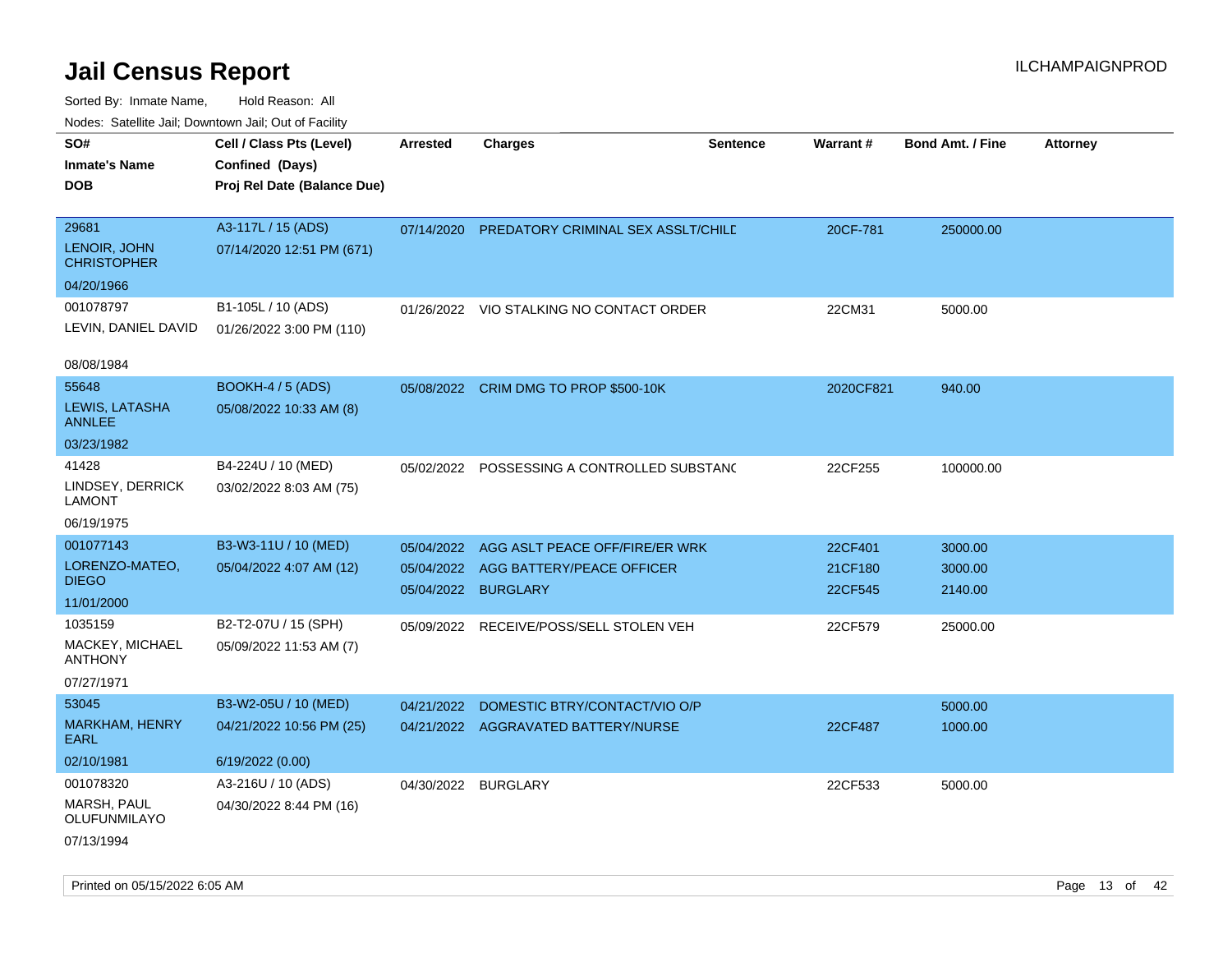Sorted By: Inmate Name, Hold Reason: All Nodes: Satellite Jail; Downtown Jail; Out of Facility

| ivuuto. Galtiilit vall, Duwilluwii vall, Oul of Facility |                                             |            |                                           |                 |             |                         |                 |
|----------------------------------------------------------|---------------------------------------------|------------|-------------------------------------------|-----------------|-------------|-------------------------|-----------------|
| SO#                                                      | Cell / Class Pts (Level)                    | Arrested   | <b>Charges</b>                            | <b>Sentence</b> | Warrant#    | <b>Bond Amt. / Fine</b> | <b>Attorney</b> |
| <b>Inmate's Name</b>                                     | Confined (Days)                             |            |                                           |                 |             |                         |                 |
| DOB                                                      | Proj Rel Date (Balance Due)                 |            |                                           |                 |             |                         |                 |
|                                                          |                                             |            |                                           |                 |             |                         |                 |
| 1063030                                                  | B1-107U / 15 (ADS)                          | 12/20/2021 | <b>MURDER</b>                             |                 | 21CF1571    | 5000000.00              |                 |
|                                                          | MASON, RYAN ONEIAL 12/21/2021 9:30 AM (146) | 12/22/2021 | PAROLE REVOCATION                         |                 | CH2107979   | 0.00                    |                 |
| 02/22/1991                                               |                                             |            |                                           |                 |             |                         |                 |
| 1038892                                                  | B2-DR / 10 (SPH)                            |            | 02/16/2022 PRED CRIM SEX ASLT/BODILY HARM |                 | 22CF199     | 500000.00               |                 |
| MCCAULEY, TIMOTHY<br><b>WILLIAM</b>                      | 02/16/2022 8:49 PM (89)                     |            |                                           |                 |             |                         |                 |
| 03/05/1989                                               |                                             |            |                                           |                 |             |                         |                 |
| 48792                                                    | B4-126L / 10 (MED)                          | 11/19/2021 | AGG BATTERY/DISCHARGE FIREARM             |                 | 21CF1425    | 500000.00               |                 |
| <b>MCCLAIN, HURCHEL</b><br><b>JOSEPH</b>                 | 11/20/2021 4:11 AM (177)                    |            |                                           |                 |             |                         |                 |
| 05/01/1979                                               |                                             |            |                                           |                 |             |                         |                 |
| 1005514                                                  | B4-121U / 15 (MAX)                          |            | 04/27/2022 FELON POSS/USE WEAPON/FIREARM  |                 | 22CF518     | 750000.00               |                 |
| MCDONALD,<br>RAYTRELL DOMINIQUE                          | 04/27/2022 11:11 PM (19)                    |            |                                           |                 |             |                         |                 |
| 03/08/1992                                               |                                             |            |                                           |                 |             |                         |                 |
| 001077938                                                | <b>BOOKH-6 / 15 (ADS)</b>                   | 05/10/2021 | AGG KIDNAPING DISCH FIR/HARM              |                 | 21CF532     | 5000000.00              |                 |
| MCGAHA,<br><b>CHRISTOPHER D</b>                          | 05/10/2021 7:02 PM (371)                    | 05/11/2021 | <b>MURDER</b>                             |                 | 2021-CF-215 | 0.00                    |                 |
| 07/27/1991                                               |                                             | 05/27/2021 | ESCAPE FROM DEPT OF CORRECTION            |                 | 21CF600     | 2000000.00              |                 |
| 66710                                                    | A4-207U / 15 (ADS)                          |            | 01/19/2022 ARMED VIOLENCE/CATEGORY I      |                 | 22CF88      | 75000.00                |                 |
| MEEKS, CASSARIOUS<br><b>MONTE</b>                        | 01/20/2022 11:40 AM (116)                   |            |                                           |                 |             |                         |                 |
| 06/22/1984                                               |                                             |            |                                           |                 |             |                         |                 |
| 1043071                                                  | A2-120L / 10 (MED)                          | 11/08/2021 | CRIM DMG/GOVT PROP/<\$500                 |                 | 21CF1378    | 0.00                    |                 |
| <b>MERRELL-</b><br>SUTHERLAND, ALICIA                    | 11/08/2021 2:22 AM (189)                    |            |                                           |                 |             |                         |                 |
| 11/26/1972                                               |                                             |            |                                           |                 |             |                         |                 |
| 40235                                                    | B3-W7-25U / 5 (MIN)                         | 10/04/2021 | AGG DUI/4                                 |                 | 2021CF1145  | 35000.00                |                 |
| MERRIWEATHER,<br><b>MARCUS TODD</b>                      | 10/04/2021 4:41 PM (224)                    |            |                                           |                 |             |                         |                 |
| 11/28/1967                                               |                                             |            |                                           |                 |             |                         |                 |

Printed on 05/15/2022 6:05 AM **Page 14** of 42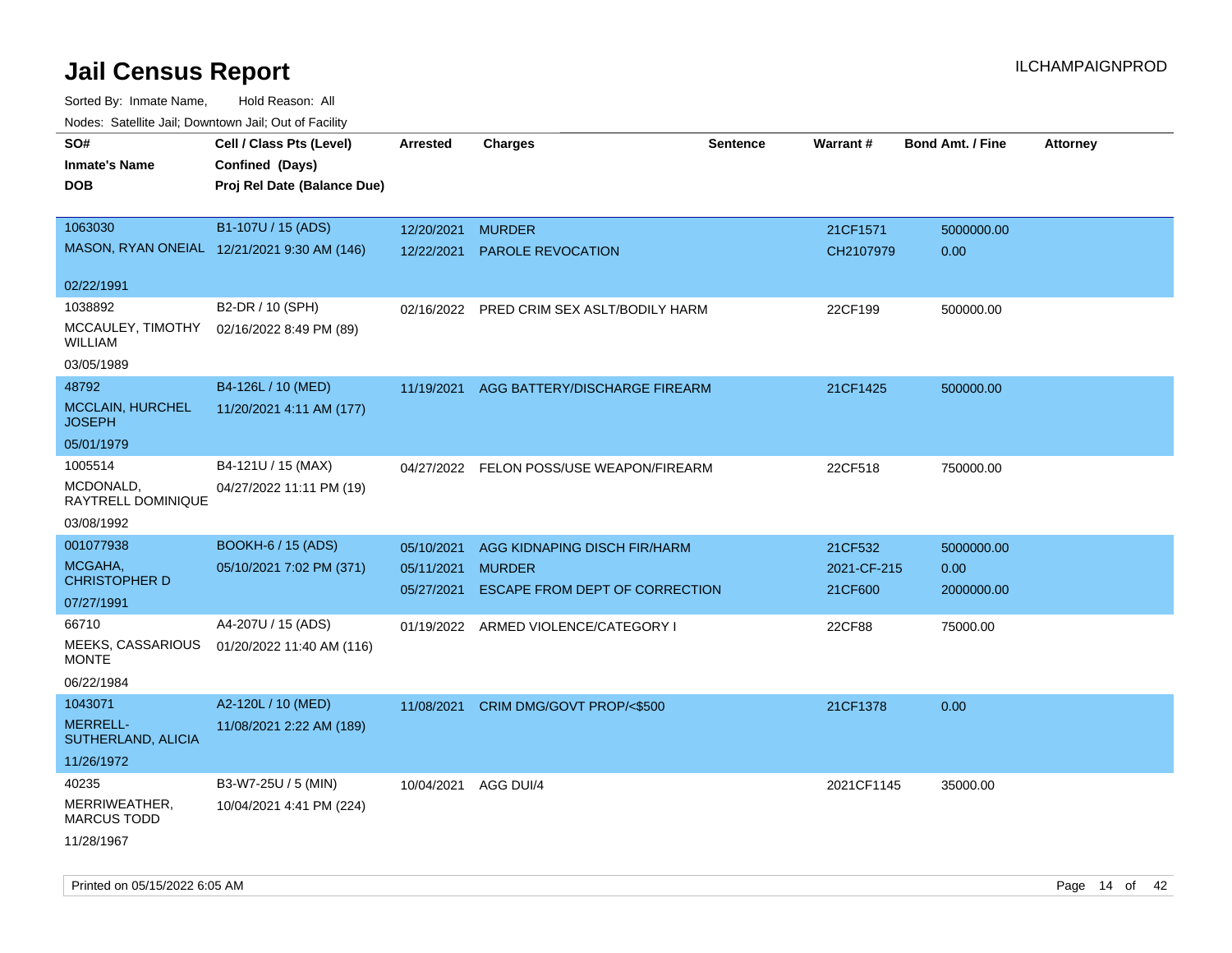Sorted By: Inmate Name, Hold Reason: All

| Nodes: Satellite Jail; Downtown Jail; Out of Facility |                                              |                 |                                          |                 |           |                         |                 |  |  |
|-------------------------------------------------------|----------------------------------------------|-----------------|------------------------------------------|-----------------|-----------|-------------------------|-----------------|--|--|
| SO#                                                   | Cell / Class Pts (Level)                     | <b>Arrested</b> | <b>Charges</b>                           | <b>Sentence</b> | Warrant#  | <b>Bond Amt. / Fine</b> | <b>Attorney</b> |  |  |
| <b>Inmate's Name</b>                                  | Confined (Days)                              |                 |                                          |                 |           |                         |                 |  |  |
| <b>DOB</b>                                            | Proj Rel Date (Balance Due)                  |                 |                                          |                 |           |                         |                 |  |  |
|                                                       |                                              |                 |                                          |                 |           |                         |                 |  |  |
| 1040273                                               | B1-102L / 15 (ADS)                           |                 | 09/30/2021 PRED CRIM SEX ASLT/VICTIM <13 |                 | 21CF329   | 500000.00               |                 |  |  |
| METCALFE, LANELL<br><b>JARON</b>                      | 09/30/2021 11:32 PM (228)                    |                 |                                          |                 |           |                         |                 |  |  |
| 09/22/1988                                            |                                              |                 |                                          |                 |           |                         |                 |  |  |
| 968679                                                | A4-205L / 15 (MAX)                           | 04/10/2022      | ARMED VIOLENCE/CATEGORY I                |                 | 21CF911   | 750000.00               |                 |  |  |
| MILES, ANTHONY<br><b>MARCUS JERALE</b>                | 04/10/2022 9:29 PM (36)                      |                 |                                          |                 |           |                         |                 |  |  |
| 10/21/1985                                            |                                              |                 |                                          |                 |           |                         |                 |  |  |
| 1026478                                               | B3-W4-13U / 5 (ADS)                          | 05/10/2022      | <b>CRIM TRES TO RES/PERS PRESENT</b>     |                 | 22CF579   | 5000.00                 |                 |  |  |
| MILLER, ANTHONY                                       | 05/10/2022 2:17 AM (6)                       |                 | 05/10/2022 VIO BAIL BOND/CLASS 4 OFFENSE |                 | 22CM155   | 19820.00                |                 |  |  |
| 02/20/1994                                            |                                              |                 |                                          |                 |           |                         |                 |  |  |
| 41584                                                 | B4-227L / 15 (MAX)                           | 12/01/2021      | ARMED HABITUAL CRIMINAL                  |                 | 21CF1467  | 500000.00               |                 |  |  |
|                                                       | MILLER, JOSE LOVELL 12/02/2021 1:04 AM (165) |                 |                                          |                 |           |                         |                 |  |  |
| 10/07/1975                                            |                                              |                 |                                          |                 |           |                         |                 |  |  |
| 1042168                                               | B3-W5-18L / 5 (MIN)                          |                 | 02/26/2022 AGG DUI/4                     |                 | 22CF238   | 15000.00                |                 |  |  |
| MONTALVO, ANTONIO                                     | 02/26/2022 6:14 AM (79)                      |                 |                                          |                 |           |                         |                 |  |  |
|                                                       |                                              |                 |                                          |                 |           |                         |                 |  |  |
| 05/03/1976                                            |                                              |                 |                                          |                 |           |                         |                 |  |  |
| 1052889                                               | B3-W6-24L / 10 (MED)                         |                 | 03/31/2022 AGGRAVATED DOMESTIC BATTERY   |                 | 22CF375   | 500000.00               |                 |  |  |
| MOORE, JEREMIAH<br><b>THOMAS</b>                      | 03/31/2022 2:39 AM (46)                      |                 |                                          |                 |           |                         |                 |  |  |
| 07/21/1996                                            |                                              |                 |                                          |                 |           |                         |                 |  |  |
| 539294                                                | B3-W3-12L / 10 (MED)                         |                 | 01/11/2022 AGG DUI/NO VALID DL           |                 | 22CF49    | 5000.00                 |                 |  |  |
| MOSLEY, JAMES<br><b>CALVIN</b>                        | 01/11/2022 9:43 PM (125)                     |                 | 01/11/2022 PAROLE REVOCATION             |                 | CH2200227 | 0.00                    |                 |  |  |
| 12/11/1985                                            |                                              |                 |                                          |                 |           |                         |                 |  |  |
| 001078993                                             | A3-212L / 10 (ADS)                           | 03/29/2022      | AGG ASLT PEACE OFF/FIRE/ER WRK           |                 | 22CM87    | 5000.00                 |                 |  |  |
| MURPHY, JUSTIN RAY                                    | 03/29/2022 6:40 PM (48)                      |                 |                                          |                 |           |                         |                 |  |  |
|                                                       |                                              |                 |                                          |                 |           |                         |                 |  |  |

03/12/1997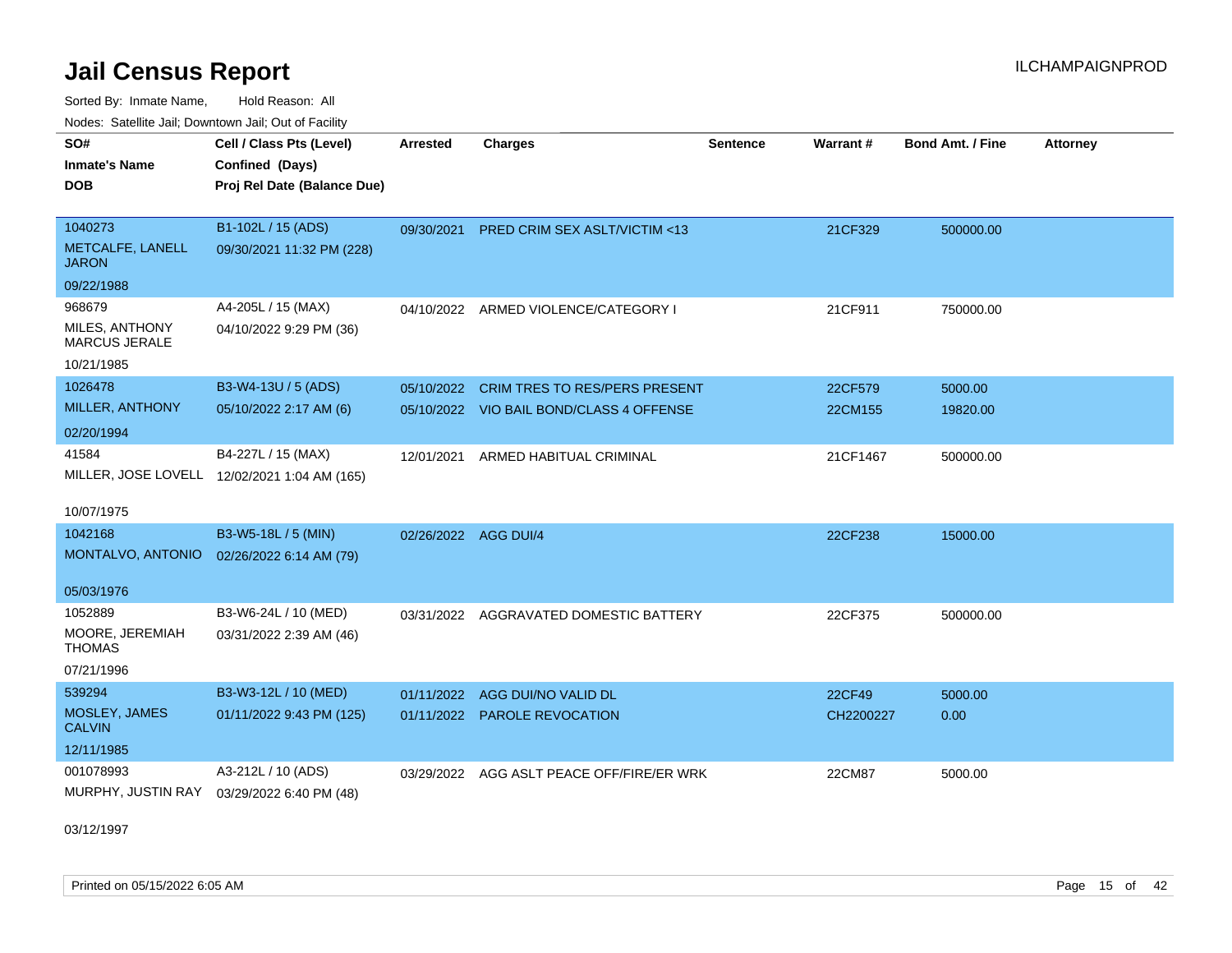| Sorted By: Inmate Name,                               | Hold Reason: All                            |            |                                          |           |                 |                         |                 |
|-------------------------------------------------------|---------------------------------------------|------------|------------------------------------------|-----------|-----------------|-------------------------|-----------------|
| Nodes: Satellite Jail; Downtown Jail; Out of Facility |                                             |            |                                          |           |                 |                         |                 |
| SO#                                                   | Cell / Class Pts (Level)                    | Arrested   | <b>Charges</b>                           | Sentence  | <b>Warrant#</b> | <b>Bond Amt. / Fine</b> | <b>Attorney</b> |
| Inmate's Name                                         | Confined (Days)                             |            |                                          |           |                 |                         |                 |
| <b>DOB</b>                                            | Proj Rel Date (Balance Due)                 |            |                                          |           |                 |                         |                 |
| 001078814                                             | B3-W5-19U / 5 (MIN)                         |            | 05/05/2022 VIO BAIL BOND/CLASS 2 OFFENSE |           | 22CM150         | 14670.00                |                 |
| MYLES, JENTAVIOUS<br>KENTRAIL                         | 05/05/2022 4:19 AM (11)                     |            |                                          |           |                 |                         |                 |
| 10/12/2001                                            |                                             |            |                                          |           |                 |                         |                 |
| 1037364                                               | BOOKH-7                                     | 05/14/2022 | MFG/DEL 1<15 GR COCAINE/ANLG             |           | 22CFAWOW        | 0.00                    |                 |
| NELSON, JAKEEM                                        | 05/14/2022 10:21 AM (2)                     | 05/14/2022 | MFG 100>400 GR ECSTASY/ANALOG            |           | 22CFAWOW        | 0.00                    |                 |
| 06/11/1992                                            |                                             | 05/14/2022 | RESIST/OBSTRUCTING A PEACE OFFICEF       |           | 22CFAWOW        | 0.00                    |                 |
|                                                       |                                             | 05/14/2022 | AGG FLEEING/21 MPH OVER/2ND              |           | 22CFAWOW        | 0.00                    |                 |
|                                                       |                                             | 05/14/2022 | NO WINDOW TREAT ADJACENT/DRVR            |           | 22CFAWOW        | 0.00                    |                 |
|                                                       |                                             | 05/14/2022 | SPEEDING 26-34 MPH OVER LIMIT            |           | 22CFAWOW        | 0.00                    |                 |
| 544881                                                | B3-W6-21U / 5 (MIN)                         | 05/02/2022 | <b>RESIST/OBSTRUCT WITH INJURY</b>       |           | 22CF543         | 7080.00                 |                 |
|                                                       | PASCUAL, FRANCISCO 05/02/2022 11:40 PM (14) | 05/02/2022 | BATTERY/CAUSE BODILY HARM                |           | 20CM592         | 7500.00                 |                 |
| JUAN                                                  |                                             | 05/02/2022 | DOMESTIC BTRY/PHYSICAL CONTACT           |           | 20CM802         | 5000.00                 |                 |
| 04/20/1983                                            |                                             |            |                                          |           |                 |                         |                 |
| 001078854                                             | B2-DR / 15 (SPH)                            | 02/15/2022 | AGG BATTERY/DISCHARGE FIREARM            |           | 2019JD22        | 0.00                    |                 |
| PATNAUDE, MARTY<br>WW                                 | 02/15/2022 5:12 PM (90)                     | 02/15/2022 | ARMED VIOLENCE/CATEGORY I                |           | 22CF190         | 100000.00               |                 |
| 08/26/2003                                            |                                             |            |                                          |           |                 |                         |                 |
| 1076920                                               | <b>BOOKH-8 / 10 (MED)</b>                   |            | 05/11/2022 FELON POSS/USE WEAPON/FIREARM | 15y (DOC) | 20-CF-892       | 0.00                    |                 |
| PENNINGTON, RICHIE<br>DEAN                            | 05/11/2022 12:19 PM (5)                     |            |                                          |           |                 |                         |                 |
| 05/11/1977                                            |                                             |            |                                          |           |                 |                         |                 |
| 61251                                                 | A3-114L / 15 (ADS)                          | 12/27/2021 | <b>PRED CRIM SEX ASLT/VICTIM &lt;13</b>  |           | 21CF651         | 500000.00               |                 |
| PETMECKY, JOHN<br>ROBERT                              | 12/27/2021 1:52 PM (140)                    |            |                                          |           |                 |                         |                 |
| 03/09/1983                                            |                                             |            |                                          |           |                 |                         |                 |
| 001078357                                             | A4-105L                                     | 09/17/2021 | ARMED ROBBERY/ARMED W/FIREARM            |           | 21CF1230        | 500000.00               |                 |
| PETTIGREW, CAREY                                      | 09/17/2021 9:56 AM (241)                    | 09/17/2021 | ARMED ROBBERY/ARMED W/FIREARM            |           | 22-CF-7         | 500000.00               |                 |
| <b>CORNITRIAS DEOBLO</b>                              |                                             | 09/17/2021 | ARMED ROBBERY/ARMED W/FIREARM            |           | 21CF1128        | 1000000.00              |                 |
| 08/31/1986                                            |                                             | 09/17/2021 | ARMED ROBBERY/ARMED W/FIREARM            |           | 21CF1129        | 1000000.00              |                 |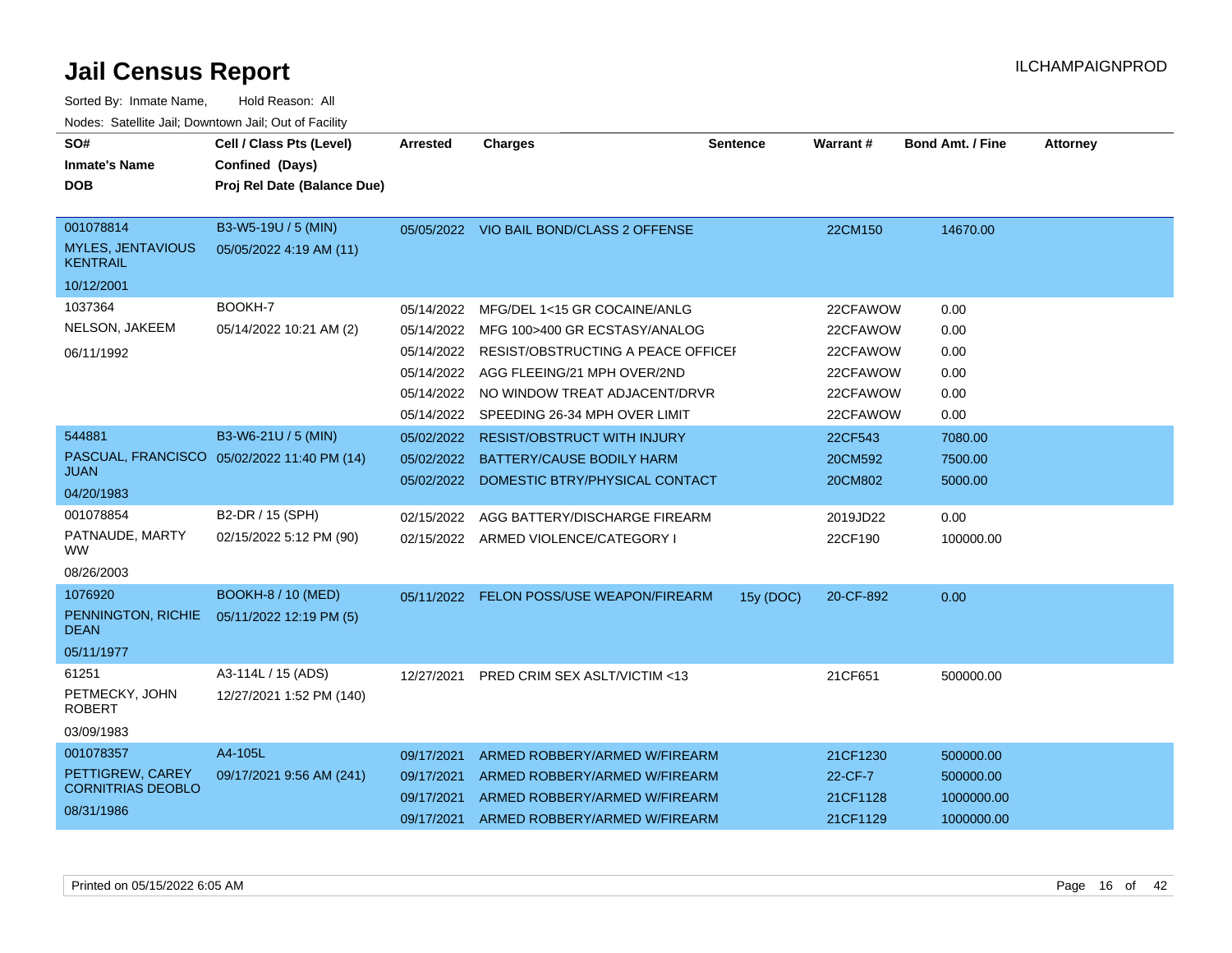| roaco. Calcinio dan, Domnomi dan, Cal or Fability |                                             |            |                                           |                 |              |                         |                 |
|---------------------------------------------------|---------------------------------------------|------------|-------------------------------------------|-----------------|--------------|-------------------------|-----------------|
| SO#                                               | Cell / Class Pts (Level)                    | Arrested   | <b>Charges</b>                            | <b>Sentence</b> | Warrant#     | <b>Bond Amt. / Fine</b> | <b>Attorney</b> |
| <b>Inmate's Name</b>                              | Confined (Days)                             |            |                                           |                 |              |                         |                 |
| <b>DOB</b>                                        | Proj Rel Date (Balance Due)                 |            |                                           |                 |              |                         |                 |
|                                                   |                                             |            |                                           |                 |              |                         |                 |
| 1030954                                           | B3-W4-16L / 10 (MED)                        |            | 01/14/2022 ARMED VIOLENCE/CATEGORY I      |                 | 22CF76       | 150000.00               |                 |
| PETTIGREW,<br><b>MALCOME JAMIESON</b>             | 01/15/2022 4:35 AM (121)                    |            | 01/14/2022 MFG/DEL CANNABIS/10-30 GRAMS   |                 | 2020CF9      | 15000.00                |                 |
| 02/20/1995                                        |                                             |            |                                           |                 |              |                         |                 |
| 1008308                                           | A4-106U / 10 (MED)                          | 01/30/2022 | ASSAULT                                   |                 | 19CM364      | 4000.00                 |                 |
| PETTIGREW, MARIO<br><b>TRAVINIO</b>               | 01/30/2022 6:15 AM (106)                    |            | 01/30/2022 AGG BTRY/GREAT BOD HARM/60+    |                 | 22CF131      | 15000.00                |                 |
| 08/11/1992                                        |                                             |            |                                           |                 |              |                         |                 |
| 1059394                                           | B3-W1-04L / 5 (MIN)                         |            | 02/16/2022 AGG DUI/NO VALID DL            |                 | 2020CF1396   | 0.00                    |                 |
| PHILLIPS, ISAAC<br><b>TERRELL</b>                 | 02/16/2022 9:00 AM (89)                     |            |                                           |                 |              |                         |                 |
| 12/27/1996                                        | 5/15/2022 (0.00)                            |            |                                           |                 |              |                         |                 |
| 1069766                                           | A1-124L / 5 (MIN)                           | 04/05/2022 | DUI ANY AMOUNT OF DRUG                    |                 | 17-DT-0026-1 | 0.00                    |                 |
| PHILLIPS, REBEKAH<br>LOUISE                       | 04/05/2022 2:44 PM (41)                     |            |                                           |                 |              |                         |                 |
| 09/06/1985                                        |                                             |            |                                           |                 |              |                         |                 |
| 1022441                                           | B2-T1-01U / 10 (SPH)                        | 10/27/2021 | AGG BATTERY/PEACE OFFICER                 |                 | 2021 CF 12   | 7500.00                 |                 |
| PICKENS, DONTRELL<br><b>DEMAR</b>                 | 10/27/2021 1:39 PM (201)                    | 10/27/2021 | AGG BATTERY/PEACE OFFICER                 |                 | 2020 CF 1488 | 7500.00                 |                 |
| 12/10/1993                                        |                                             |            |                                           |                 |              |                         |                 |
| 001078005                                         | B1-204L / 10 (MED)                          | 03/08/2022 | HOME INVASION/CAUSE INJURY                |                 | 22CF280      | 1000000.00              |                 |
|                                                   | PINEX, MARCHELLO D  03/08/2022 2:54 AM (69) |            | 03/08/2022 AGGRAVATED BATTERY/STRANGLE    |                 | 19CR605101   | 0.00                    |                 |
|                                                   |                                             |            |                                           |                 |              |                         |                 |
| 12/25/1991                                        |                                             |            |                                           |                 |              |                         |                 |
| 60613                                             | B4-226L / 10 (MED)                          |            | 04/26/2022 FELON POSS/USE WEAPON/FIREARM  |                 | 22CF513      | 75000.00                |                 |
| POINDEXTER.<br><b>ANTHONY DEVON</b>               | 04/26/2022 8:49 PM (20)                     |            |                                           |                 |              |                         |                 |
| 06/14/1978                                        |                                             |            |                                           |                 |              |                         |                 |
| 54916                                             | B4-222U / 10 (MED)                          |            | 04/29/2022 ATTEMPT DISARM PC OFF/CORR EMP |                 | 22CF535      | 100000.00               |                 |
| RAYBURN, JOSHUA<br><b>STEVEN</b>                  | 04/29/2022 1:56 PM (17)                     |            |                                           |                 |              |                         |                 |
| 03/09/1982                                        |                                             |            |                                           |                 |              |                         |                 |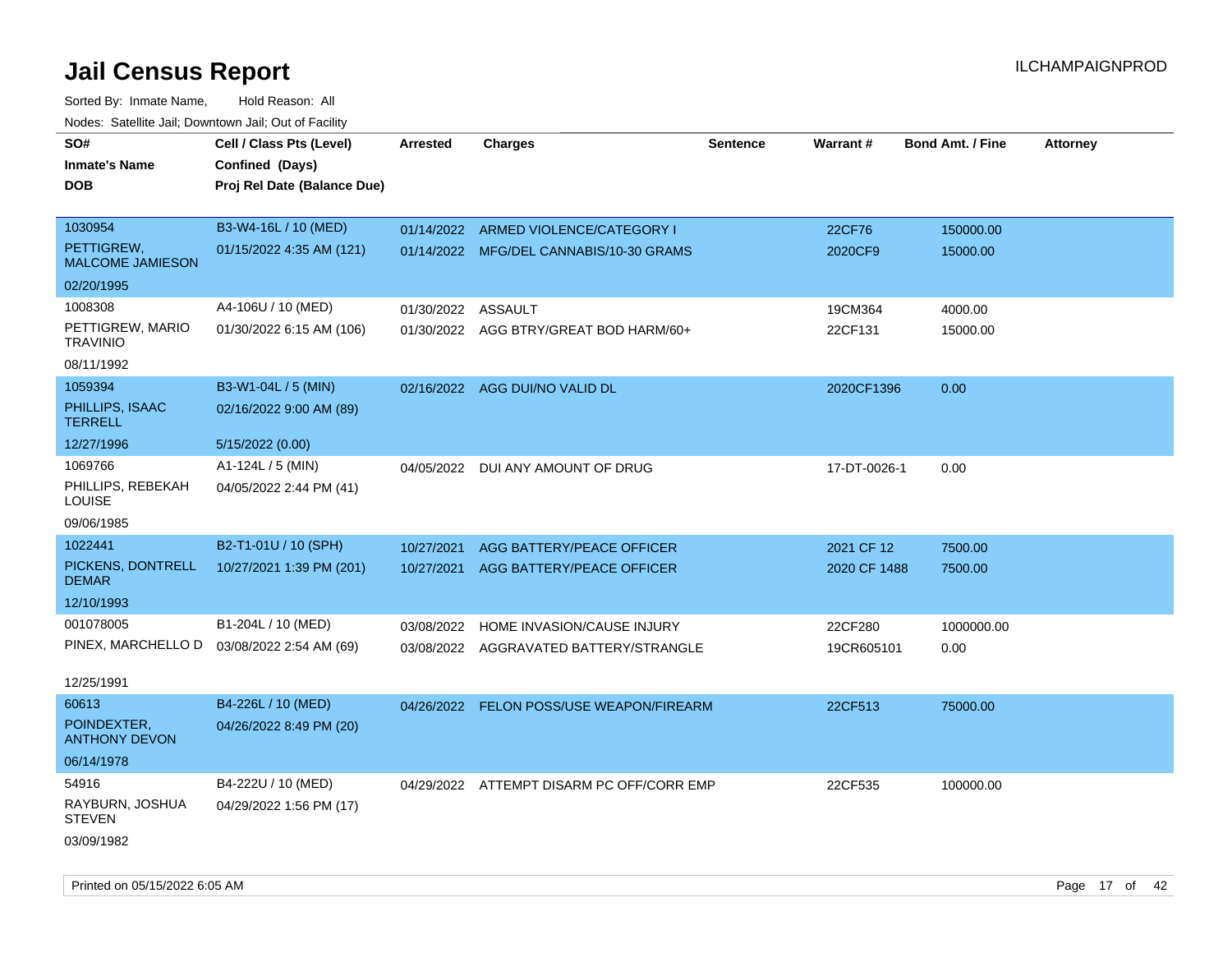Sorted By: Inmate Name, Hold Reason: All Nodes: Satellite Jail; Downtown Jail; Out of Facility

| i vuuto. Talelille Jall, Duwilluwii Jall, Out of Facility |                             |                  |                                        |                 |             |                         |                 |
|-----------------------------------------------------------|-----------------------------|------------------|----------------------------------------|-----------------|-------------|-------------------------|-----------------|
| SO#                                                       | Cell / Class Pts (Level)    | <b>Arrested</b>  | <b>Charges</b>                         | <b>Sentence</b> | Warrant#    | <b>Bond Amt. / Fine</b> | <b>Attorney</b> |
| <b>Inmate's Name</b>                                      | Confined (Days)             |                  |                                        |                 |             |                         |                 |
| <b>DOB</b>                                                | Proj Rel Date (Balance Due) |                  |                                        |                 |             |                         |                 |
|                                                           |                             |                  |                                        |                 |             |                         |                 |
| 1008646                                                   | BOOKF-2 / 10 (MED)          | 05/12/2022 THEFT |                                        |                 | 22CF20      | 10000.00                |                 |
| RIVERA, ANDRIANNA<br><b>LEANN</b>                         | 05/12/2022 1:14 PM (4)      |                  | 05/12/2022 AGG ASLT/USE DDLY WEAPON    |                 | 21CM490     | 1000.00                 |                 |
| 06/25/1991                                                |                             |                  |                                        |                 |             |                         |                 |
| 001077783                                                 | A3-213L / 10 (ADS)          |                  | 01/05/2022 AGGRAVATED BATTERY          |                 | 21CF325     | 500000.00               |                 |
| RIVERA, DARYL<br><b>ANTONIO</b>                           | 01/05/2022 4:20 PM (131)    |                  |                                        |                 |             |                         |                 |
| 11/14/1981                                                |                             |                  |                                        |                 |             |                         |                 |
| 001079048                                                 | A1-227L / 15 (MAX)          | 04/10/2022       | <b>MURDER</b>                          |                 | 21CF649     | 1000000.00              |                 |
| ROBINSON, AMARI                                           | 04/10/2022 9:44 AM (36)     | 04/10/2022       | AGGRAVATED BATTERY                     |                 | 2022-JD-014 | 0.00                    |                 |
| <b>MICHELLE TAMIRA</b>                                    |                             | 04/10/2022       | <b>CRIMINAL DAMAGE</b>                 |                 | 2022-JD-014 | 0.00                    |                 |
| 04/10/2004                                                |                             | 04/10/2022       | AGG UNLAWFUL USE WEAPON/PERSON         |                 | 21-JD-079   | 0.00                    |                 |
| 979485                                                    | B2-T4-16L / 15 (SPH)        | 03/12/2021       | PRED CRIM SEX ASLT/VICTIM <13          |                 | 21CF282     | 1000000.00              |                 |
| RODRIGUEZ, JOSHUA<br><b>ANTHONY</b>                       | 03/12/2021 1:57 PM (430)    |                  |                                        |                 |             |                         |                 |
| 04/06/1990                                                |                             |                  |                                        |                 |             |                         |                 |
| 61330                                                     | B4-224L / 15 (MAX)          | 12/01/2021       | ARMED HABITUAL CRIMINAL                |                 | 21CF1473    | 500000.00               |                 |
| <b>RUFFIN, JONATHON</b><br><b>CECIL</b>                   | 12/01/2021 5:34 AM (166)    | 12/01/2021       | PAROLE REVOCATION                      |                 | CH2107545   | 0.00                    |                 |
| 05/10/1984                                                |                             |                  |                                        |                 |             |                         |                 |
| 001077681                                                 | B3-W7-26L / 10 (MED)        | 04/08/2022       | CRIM DMG/GOVT PROP/<\$500              |                 | 22CM101     | 18860.00                |                 |
| SALES, ANDREW                                             | 04/08/2022 6:03 PM (38)     | 04/11/2022       | ELEC HRSMT/OBSCENE/FORC FEL            |                 | 21CF406     | 25000.00                |                 |
| <b>KEVIN</b>                                              |                             |                  | 04/11/2022 AGGRAVATED DOMESTIC BATTERY |                 | 21CF247     | 1000.00                 |                 |
| 02/25/1979                                                |                             |                  |                                        |                 |             |                         |                 |
| 1071161                                                   | B4-124L / 15 (MAX)          | 08/18/2021       | DELIVERY OF OR POSSESSION OF W/INT     |                 | 21CF1008    | 500000.00               |                 |
| SANDERS, MARKELL<br><b>LAMAR</b>                          | 08/18/2021 6:18 PM (271)    |                  |                                        |                 |             |                         |                 |
| 02/02/2000                                                |                             |                  |                                        |                 |             |                         |                 |
| 001078441                                                 | BOOKF-3 / 15 (ADS)          | 10/01/2021       | ARMED HABITUAL CRIMINAL                |                 | 21CF1182    | 1000000.00              |                 |
| SINGLETON, CORRIE<br><b>DERRELL</b>                       | 10/01/2021 12:36 PM (227)   | 12/20/2021       | SPEEDING 26-34 MPH OVER LIMIT          |                 | 2021TR2701  | 1000.00                 |                 |
| 05/07/1983                                                |                             |                  |                                        |                 |             |                         |                 |

Printed on 05/15/2022 6:05 AM **Page 18** of 42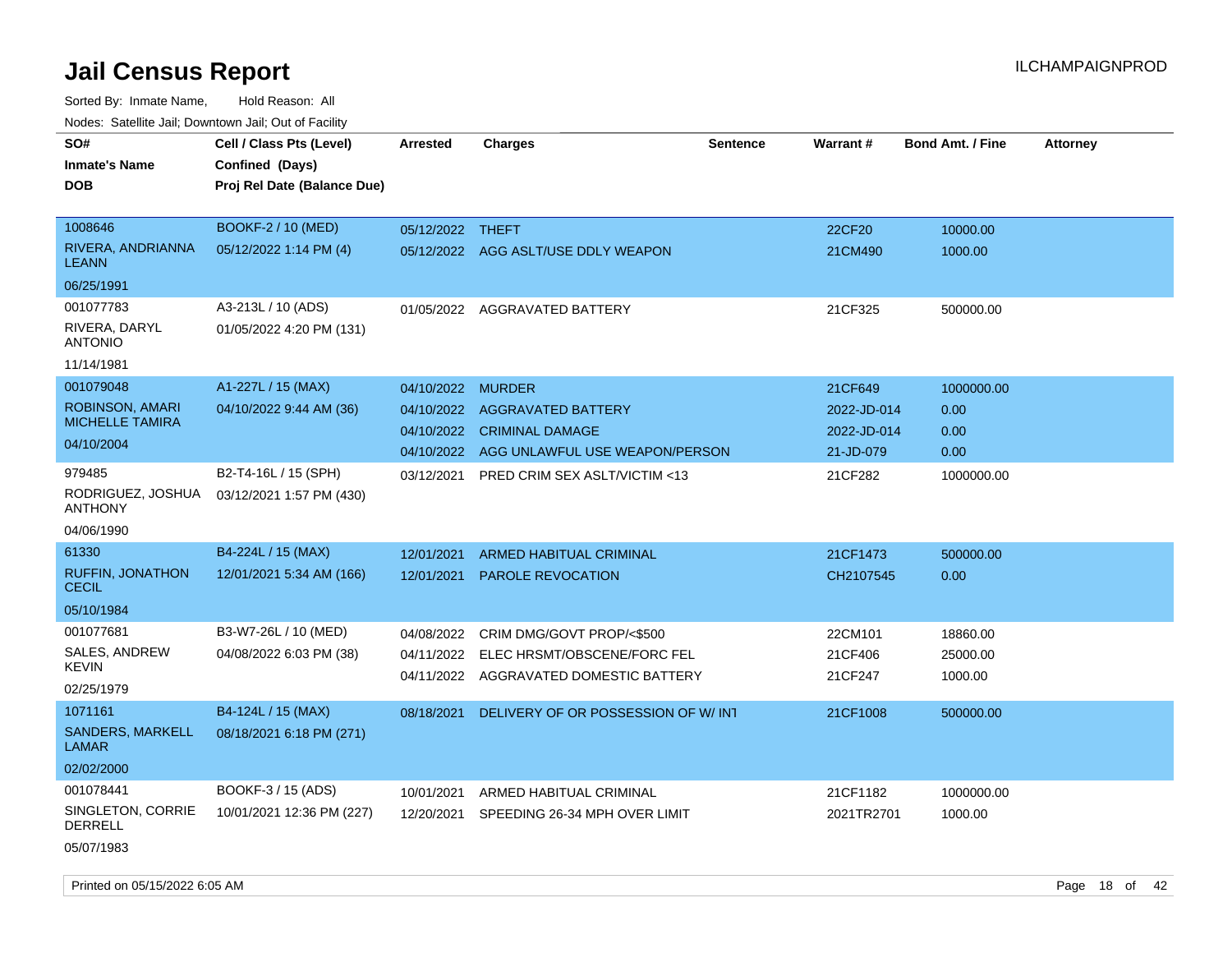| Nodes. Satellite Jali, Downtown Jali, Out of Facility |                                              |                   |                                          |                 |                 |                         |                 |
|-------------------------------------------------------|----------------------------------------------|-------------------|------------------------------------------|-----------------|-----------------|-------------------------|-----------------|
| SO#                                                   | Cell / Class Pts (Level)                     | <b>Arrested</b>   | <b>Charges</b>                           | <b>Sentence</b> | <b>Warrant#</b> | <b>Bond Amt. / Fine</b> | <b>Attorney</b> |
| Inmate's Name                                         | Confined (Days)                              |                   |                                          |                 |                 |                         |                 |
| DOB                                                   | Proj Rel Date (Balance Due)                  |                   |                                          |                 |                 |                         |                 |
|                                                       |                                              |                   |                                          |                 |                 |                         |                 |
| 001078608                                             | A3-112U / 5 (ADS)                            |                   | 04/28/2022 MFG/DEL CANNABIS/30-500 GRAMS |                 | 22CF520         | 4460.00                 |                 |
| <b>SOMERS, DYLAN</b><br>THOMAS                        | 04/28/2022 4:49 AM (18)                      |                   |                                          |                 |                 |                         |                 |
| 05/18/2000                                            |                                              |                   |                                          |                 |                 |                         |                 |
| 975068                                                | A4-203U / 15 (MAX)                           | 04/26/2022        | DRVG ON SUSP LICENSE/FTA                 |                 | 19TR17004       | 690.00                  |                 |
| SPEARMAN, JOE<br><b>DEMARKUS TERREL</b>               | 04/26/2022 3:34 PM (20)                      |                   | 04/26/2022 ARMED VIOLENCE/CATEGORY I     |                 | 22CF515         | 300000.00               |                 |
| 12/15/1989                                            |                                              |                   |                                          |                 |                 |                         |                 |
| 1064798                                               | A3-112L / 15 (ADS)                           | 01/17/2022 MURDER |                                          |                 | 2021CF695       | 1500000.00              |                 |
| <b>STENNIS, BRUCE</b><br><b>DEONTAY</b>               | 01/17/2022 1:29 PM (119)                     |                   | 01/17/2022 MFG/DEL 1<15 GR COCAINE/ANLG  |                 | 21CF520         | 50000.00                |                 |
| 08/12/1998                                            |                                              |                   |                                          |                 |                 |                         |                 |
| 001077770                                             | A1-124U / 5 (MIN)                            |                   | 01/06/2022 RESIDENTIAL BURGLARY          |                 | 21CF319         | 0.00                    |                 |
|                                                       | STOFFLE, KELLY ANNE 01/06/2022 3:14 PM (130) |                   |                                          |                 |                 |                         |                 |
| 04/12/1989                                            |                                              |                   |                                          |                 |                 |                         |                 |
| 38305                                                 | B2-T2-06L / 10 (SPH)                         | 03/18/2020        | <b>CRIMINAL SEXUAL ABUSE</b>             |                 | 20CF-343        | 500000.00               |                 |
| STOVER, JOSH<br><b>ANDREW</b>                         | 03/18/2020 10:24 AM (789)                    |                   |                                          |                 |                 |                         |                 |
| 08/18/1973                                            |                                              |                   |                                          |                 |                 |                         |                 |
| 001078742                                             | A2-222L / 5 (MIN)                            |                   | 04/01/2022 BURGLARY                      |                 | 22CF33          | 10000.00                |                 |
|                                                       | TAYLOR, ERIKA LYNN 04/01/2022 10:15 AM (45)  |                   |                                          |                 |                 |                         |                 |
|                                                       |                                              |                   |                                          |                 |                 |                         |                 |
| 04/09/1996                                            |                                              |                   |                                          |                 |                 |                         |                 |
| 1066794                                               | B3-W7-28L / 5 (MIN)                          |                   | 04/15/2022 VIO ORDER/PRIOR VIO OF ORDER  |                 | 2021CF1061      | 50000.00                |                 |
| TAYLOR, STANLEY<br>JAMES                              | 04/15/2022 9:27 AM (31)                      |                   |                                          |                 |                 |                         |                 |
| 01/05/1994                                            |                                              |                   |                                          |                 |                 |                         |                 |
| 32058                                                 | B4-123U / 15 (MAX)                           |                   | 06/14/2021 AGG DISCH FIREARM             |                 | 21CF690         | 750000.00               |                 |
| THOMPSON, STEVEN<br>ONEAL                             | 06/14/2021 6:44 AM (336)                     |                   |                                          |                 |                 |                         |                 |
| 03/14/1969                                            |                                              |                   |                                          |                 |                 |                         |                 |
|                                                       |                                              |                   |                                          |                 |                 |                         |                 |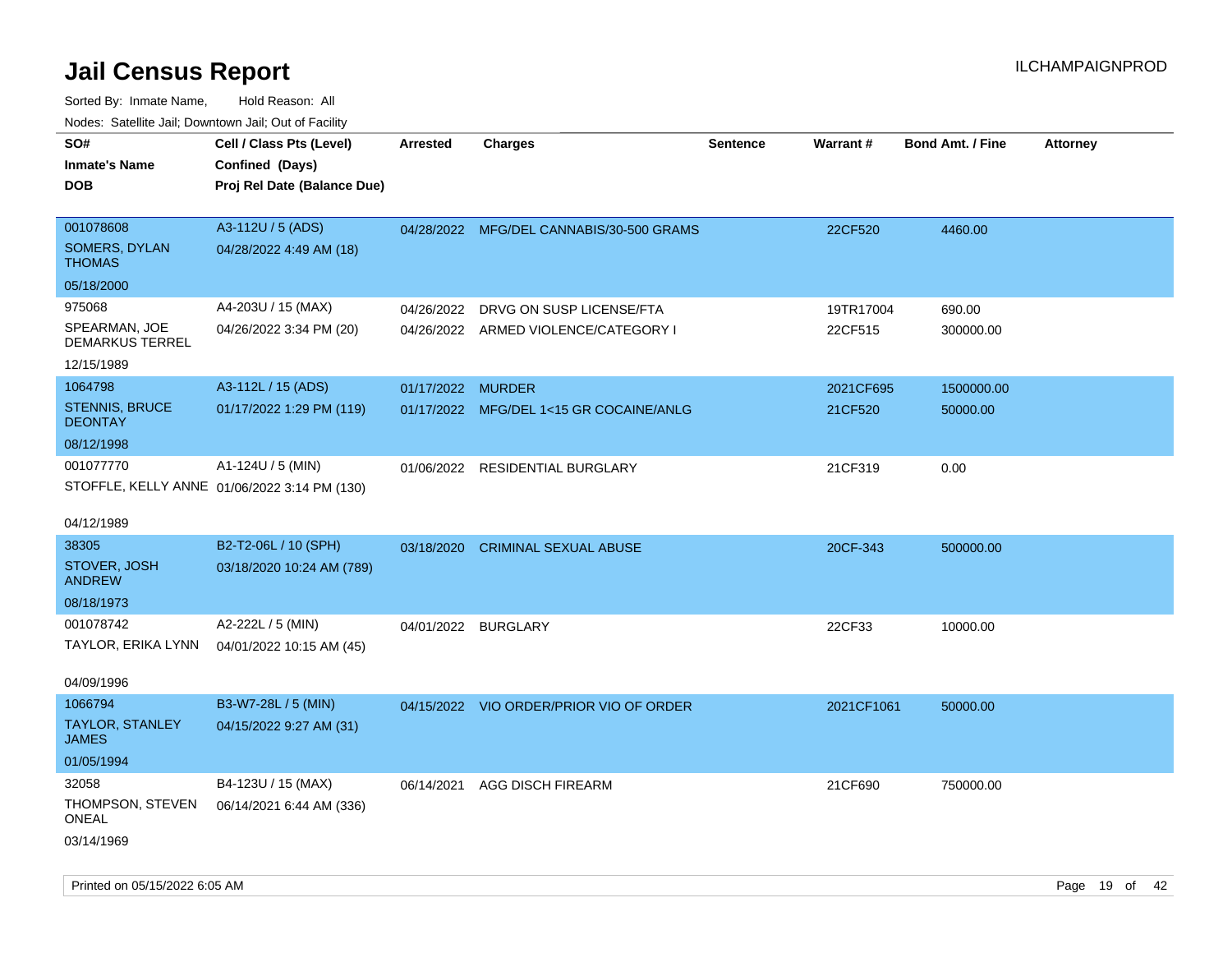| SO#<br><b>Inmate's Name</b><br><b>DOB</b>                             | Cell / Class Pts (Level)<br>Confined (Days)<br>Proj Rel Date (Balance Due) | Arrested                                                    | <b>Charges</b>                                                                                                     | <b>Sentence</b> | Warrant #                                                 | <b>Bond Amt. / Fine</b>                                   | <b>Attorney</b> |
|-----------------------------------------------------------------------|----------------------------------------------------------------------------|-------------------------------------------------------------|--------------------------------------------------------------------------------------------------------------------|-----------------|-----------------------------------------------------------|-----------------------------------------------------------|-----------------|
| 001079167<br><b>TILLMAN, PAUL</b><br><b>TIMOTHY</b><br>06/29/1989     | BOOKH-3<br>05/14/2022 6:15 PM (2)                                          |                                                             | 05/14/2022 AGGRAVATED ASSAULT/PUBLIC PROP                                                                          |                 | 2022CMAWOW                                                | 100.00                                                    |                 |
| 993660<br>TORRES-NEGRON,<br><b>JUAN CARLOS</b><br>11/18/1983          | B3-W2-07U / 10 (MED)<br>05/04/2022 4:34 AM (12)                            | 05/04/2022                                                  | <b>BURGLARY</b><br>05/11/2022 PROBATION VIOLATION                                                                  |                 | 22CF544<br>22CF11                                         | 2140.00<br>5000.00                                        |                 |
| 001078792<br>TRAMBLE, TOM<br><b>MARCUS</b><br>02/28/1985              | B4-122U / 15 (MAX)<br>01/24/2022 10:24 AM (112)                            |                                                             | 01/24/2022 FUGITIVE FROM JUSTICE<br>01/24/2022 ARMED VIOLENCE/CATEGORY I                                           |                 | 22CF99<br>22CF101                                         | 30000.00<br>750000.00                                     |                 |
| 1056971<br>TRAVIS, DENZEL<br><b>DANTRELL</b><br>03/21/1993            | A4-202U<br>08/07/2021 7:36 AM (282)                                        | 08/07/2021<br>08/08/2021                                    | FELON POSS/USE WEAPON/FIREARM<br>AGG BATTERY/PUBLIC PLACE                                                          |                 | 21CF948<br>2020CF647                                      | 500000.00<br>25000.00                                     |                 |
| 1071272<br><b>TSHINGUTA,</b><br><b>GERTRUDE KABONGO</b><br>06/04/1976 | A2-121L / 10 (ADS)<br>05/04/2022 10:38 AM (12)                             | 05/04/2022                                                  | <b>AGGRAVATED BATTERY</b>                                                                                          |                 | 22CF549                                                   | 1000.00                                                   |                 |
| 1076325<br><b>TURNER, PRINTISS</b><br>VASHAWN-DEMAN,<br>11/10/2001    | A4-201L / 15 (MAX)<br>03/25/2022 3:15 PM (52)                              | 03/25/2022<br>03/25/2022 MURDER<br>03/25/2022<br>03/25/2022 | AGG UUW/LOADED/NO FCCA/FOID<br>DOMESTIC BATTERY<br>AGG UUW/LOADED/NO FCCA/FOID<br>03/28/2022 FUGITIVE FROM JUSTICE |                 | 2020CF742<br>2021CF1071<br>20CM468<br>21CF1520<br>22CF360 | 25000.00<br>1500000.00<br>1000.00<br>50000.00<br>50000.00 |                 |
| 50548<br><b>VINEYARD, SHORNOR</b><br><b>JAMAL</b><br>12/14/1979       | B3-W4-14L / 10 (MED)<br>03/29/2022 8:51 AM (48)<br>5/19/2022 (0.00)        | 03/29/2022                                                  | AGG UNLAWFUL USE OF WEAPON/VEH                                                                                     |                 | 21CF1067                                                  | 0.00                                                      |                 |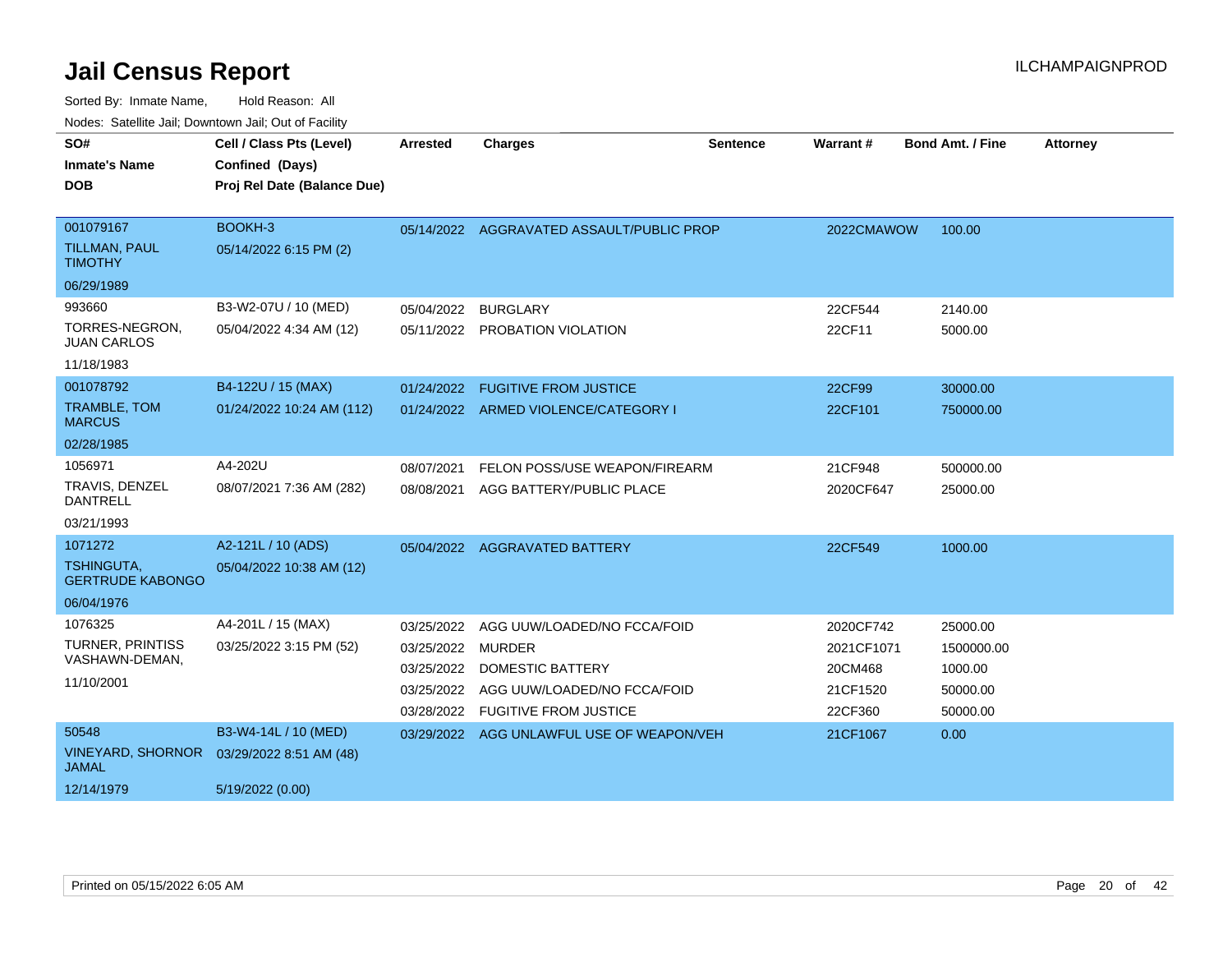| rouco. Calcillo Jali, Downtown Jali, Out of Facility |                             |            |                                           |                 |           |                         |                 |
|------------------------------------------------------|-----------------------------|------------|-------------------------------------------|-----------------|-----------|-------------------------|-----------------|
| SO#                                                  | Cell / Class Pts (Level)    | Arrested   | <b>Charges</b>                            | <b>Sentence</b> | Warrant#  | <b>Bond Amt. / Fine</b> | <b>Attorney</b> |
| <b>Inmate's Name</b>                                 | Confined (Days)             |            |                                           |                 |           |                         |                 |
| <b>DOB</b>                                           | Proj Rel Date (Balance Due) |            |                                           |                 |           |                         |                 |
|                                                      |                             |            |                                           |                 |           |                         |                 |
| 39204                                                | B3-W3-09U / 5 (ADS)         |            | 05/08/2022 POSS DRUG PARAPHERNALIA        |                 | 22CM152   | 1260.00                 |                 |
| VOGEL, ALLEN RENO                                    | 05/08/2022 4:50 PM (8)      |            |                                           |                 |           |                         |                 |
| 07/18/1974                                           |                             |            |                                           |                 |           |                         |                 |
| 968681                                               |                             |            |                                           |                 |           |                         |                 |
|                                                      | B1-103L / 15 (ADS)          | 08/27/2021 | AGG CRIM SX AB/VIC 13<18/TRUST            |                 | 2020CF499 | 250000.00               |                 |
| WADE, DEMETRIUS<br>DARYL                             | 08/27/2021 2:25 AM (262)    | 08/27/2021 | INDIRECT CRIMINAL CONTEMPT                | 3y (DOC)        | 2021CC16  | 0.00                    |                 |
| 01/07/1987                                           |                             |            |                                           |                 |           |                         |                 |
| 1076520                                              | B4-222L / 15 (MAX)          |            | 04/20/2022 ARMED VIOLENCE/CATEGORY I      |                 | 22CF485   | 200000.00               |                 |
| WARNER-UDUEBOR,<br><b>JAESEN CHI</b>                 | 04/20/2022 2:56 PM (26)     |            |                                           |                 |           |                         |                 |
| 04/11/2001                                           |                             |            |                                           |                 |           |                         |                 |
| 1070737                                              | A1-126L / 15 (MAX)          | 10/14/2021 | AGG KIDNAPG/<13/INTEL DISABL              | (DHS)           | 2020CF418 | 250000.00               |                 |
| WASHINGTON,<br>JASTINA VIRGINIA                      | 10/14/2021 12:02 PM (214)   |            |                                           |                 |           |                         |                 |
| 04/11/2000                                           |                             |            |                                           |                 |           |                         |                 |
| 977140                                               | A4-206L / 10 (MED)          | 10/24/2021 | ARMED HABITUAL CRIMINAL                   |                 | 21CF1289  | 750000.00               |                 |
| <b>WEBSTER, DERRIAL</b><br><b>DEVON</b>              | 10/24/2021 2:46 AM (204)    |            |                                           |                 |           |                         |                 |
| 01/14/1990                                           |                             |            |                                           |                 |           |                         |                 |
| 001077235                                            | B4-221U / 10 (MED)          | 04/26/2022 | POSS AMT CON SUB EXCEPT(A)/(D)            |                 | 20CF1077  | 940.00                  |                 |
| WHITLEY, CHARLES                                     | 04/26/2022 6:11 PM (20)     | 04/26/2022 | WARRANT OUT OF COUNTY                     |                 | 20TR10761 | 3000.00                 |                 |
|                                                      |                             | 04/26/2022 | WARRANT OUT OF COUNTY                     |                 | 20TR10760 | 3000.00                 |                 |
| 09/03/1975                                           |                             | 04/26/2022 | WARRANT OUT OF COUNTY                     |                 | 20CM646   | 5000.00                 |                 |
| 54212                                                | B1-204U / 10 (ADS)          | 12/21/2021 | ARMED VIOLENCE/CATEGORY I                 |                 | 21CF1576  | 150000.00               |                 |
| <b>WHITLOCK, GEORGE</b>                              | 12/21/2021 1:20 PM (146)    | 12/21/2021 | RECEIVE/POSS/SELL STOLEN VEH              |                 | 2021CF669 | 10000.00                |                 |
| <b>ABRAM</b>                                         |                             | 12/21/2021 | <b>VIOLATE ORDER PROTECTION</b>           |                 | 2021CM391 | 1000.00                 |                 |
| 11/10/1978                                           |                             |            |                                           |                 |           |                         |                 |
| 963324                                               | B1-203U / 10 (ADS)          | 04/24/2022 | AGG BTRY/PREGNANT/HANDICAPPED             |                 | 16CF1327  | 150000.00               |                 |
| WILLIAMS, HERMAN<br>RASHAAD                          | 04/24/2022 6:46 PM (22)     | 04/24/2022 | <b>CIVIL FTA WARRANT</b>                  |                 | 07F10     | 110000.00               |                 |
| 12/01/1988                                           |                             |            | 04/24/2022 POSS AMT CON SUB EXCEPT(A)/(D) |                 | 19CF273   | 150000.00               |                 |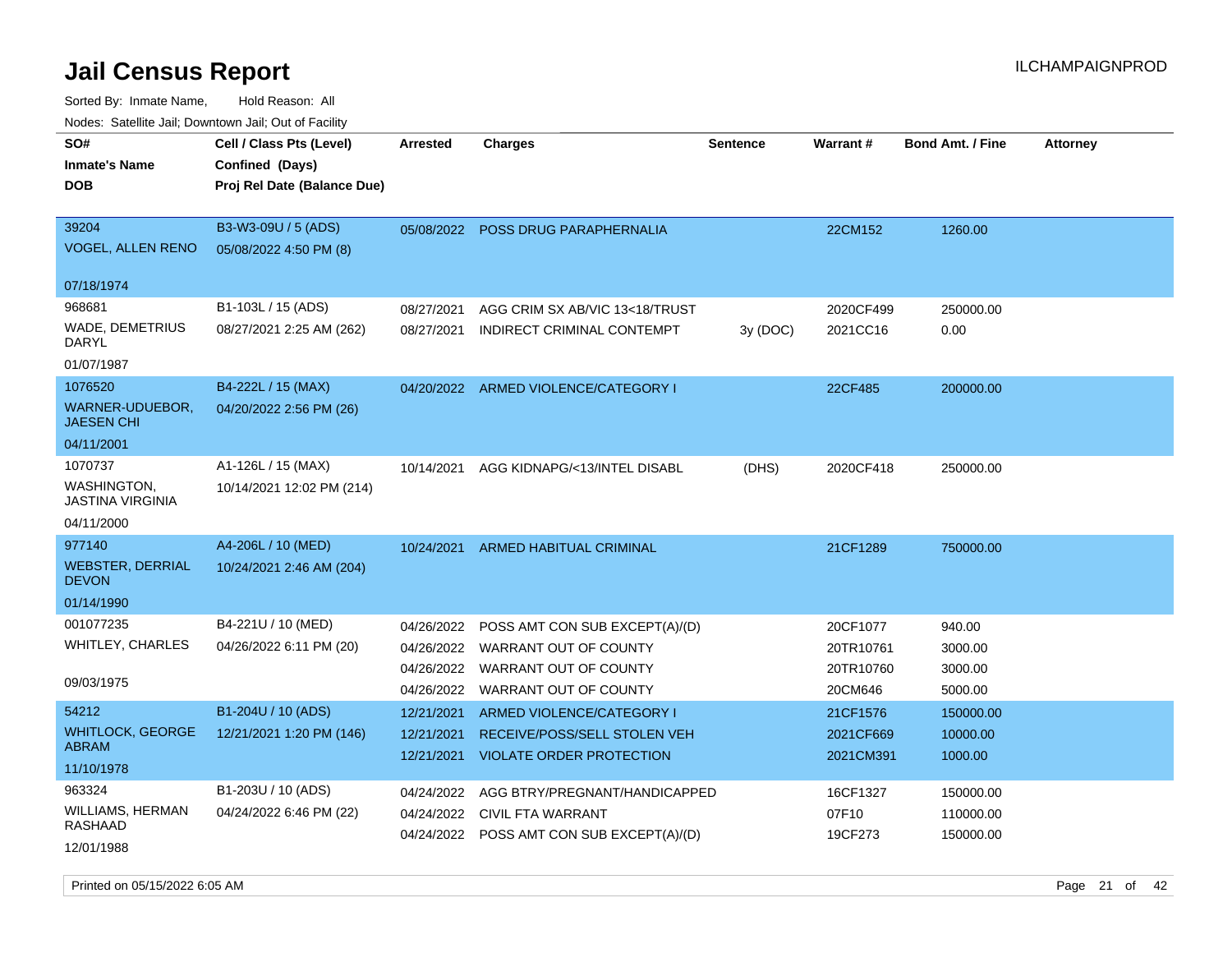Sorted By: Inmate Name, Hold Reason: All

Nodes: Satellite Jail; Downtown Jail; Out of Facility

| SO#<br><b>Inmate's Name</b><br><b>DOB</b>                   | Cell / Class Pts (Level)<br>Confined (Days)<br>Proj Rel Date (Balance Due) | Arrested          | Charges                                                                   | <b>Sentence</b>      | Warrant#           | <b>Bond Amt. / Fine</b> | <b>Attorney</b> |  |
|-------------------------------------------------------------|----------------------------------------------------------------------------|-------------------|---------------------------------------------------------------------------|----------------------|--------------------|-------------------------|-----------------|--|
| 1058072<br><b>WILLIAMS, KENNETH</b><br><b>BERNARD</b>       | A4-105U<br>02/25/2021 3:24 PM (445)                                        | 02/25/2021        | ARMED HABITUAL CRIMINAL                                                   |                      |                    | 0.00                    |                 |  |
| 10/04/1985                                                  |                                                                            |                   |                                                                           |                      |                    |                         |                 |  |
| 638552<br><b>WILLIAMS, MICHAEL</b><br><b>JAMES</b>          | B2-T2-08L / 5 (SPH)<br>10/07/2021 12:20 PM (221)                           | 10/07/2021        | CHILD PORNOGRAPHY/PHOTOGRAPH                                              |                      | 2021CF1207         | 250000.00               |                 |  |
| 03/29/1964                                                  |                                                                            |                   |                                                                           |                      |                    |                         |                 |  |
| 1066370<br><b>WILLIAMS, REONTE</b><br><b>REMIR</b>          | A4-101U / 15 (MAX)<br>07/28/2021 5:40 AM (292)                             | 07/28/2021        | ARMED VIOLENCE/CATEGORY III                                               |                      | 2021 CF 882        | 500000.00               |                 |  |
| 05/14/1999                                                  |                                                                            |                   |                                                                           |                      |                    |                         |                 |  |
| 1051953<br>WINSTON, ALYSSIA<br><b>LETEECE</b><br>03/17/1996 | A1-226L / 10 (MED)<br>02/02/2022 4:29 AM (103)                             | 02/02/2022        | DOMESTIC BATTERY/OTHER PRIOR<br>03/28/2022 AGG ROBBERY/INDICATE ARM W/FIR | 8y (DOC)<br>8y (DOC) | 22CF144<br>22CF353 | 50000.00<br>40000.00    |                 |  |
| 001079166<br>WOOD, HAILI DAWN                               | BOOKF-2                                                                    |                   | 05/14/2022 AGG ASLT PEACE OFF/FIRE/ER WRK                                 |                      | 2022CFAWOW         | 0.00                    |                 |  |
|                                                             | 05/14/2022 7:28 AM (2)                                                     |                   |                                                                           |                      |                    |                         |                 |  |
| 08/31/2001<br>48244                                         | BOOKF-2                                                                    |                   |                                                                           |                      |                    |                         |                 |  |
| WOOD, NICOLE RAE                                            | 05/14/2022 6:39 PM (2)                                                     |                   | 05/14/2022 AGGRAVATED BATTERY                                             |                      | 22CFAWOW           | 0.00                    |                 |  |
| 09/21/1969                                                  |                                                                            |                   |                                                                           |                      |                    |                         |                 |  |
| 001077731                                                   | A4-206U / 15 (MAX)                                                         |                   | 04/12/2022 ATTEMPT (FIRST DEGREE MURDER)                                  |                      | 22CF428            | 1500000.00              |                 |  |
| YOUNG, AARON<br><b>BLAKE</b>                                | 04/12/2022 12:53 PM (34)                                                   |                   |                                                                           |                      |                    |                         |                 |  |
| 03/04/2000                                                  |                                                                            |                   |                                                                           |                      |                    |                         |                 |  |
| 001078246                                                   | BOOKF-2                                                                    |                   | 05/13/2022 RECEIVE/POSS/SELL STOLEN VEH                                   |                      | 22CF438            | 10000.00                |                 |  |
| ZAWISZA, JOSEPHINE<br><b>DORTHORY</b>                       | 05/13/2022 1:53 PM (3)                                                     |                   |                                                                           |                      |                    |                         |                 |  |
| 10/10/1991                                                  |                                                                            |                   |                                                                           |                      |                    |                         |                 |  |
| <b>Total Satellite Jail: 171</b>                            |                                                                            | <b>Males: 142</b> | Females: 29<br>Unknown: 0                                                 |                      |                    |                         |                 |  |
| Printed on 05/15/2022 6:05 AM                               |                                                                            |                   |                                                                           |                      |                    |                         | Page 22 of 42   |  |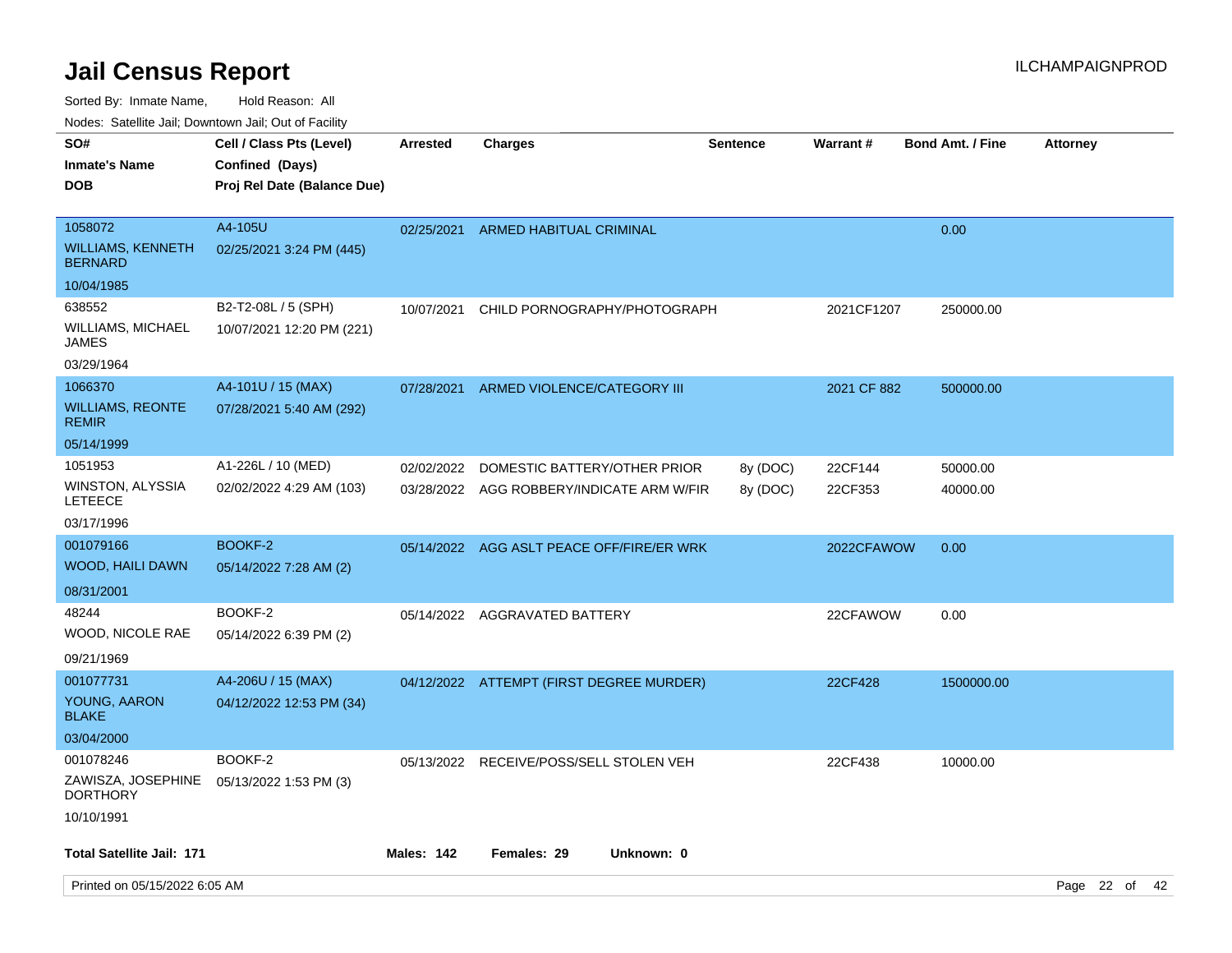| <b>Downtown Jail</b><br>SO#           | Cell / Class Pts (Level)                    | <b>Arrested</b> | <b>Charges</b>                           | <b>Sentence</b> | Warrant#   | <b>Bond Amt. / Fine</b> | <b>Attorney</b> |
|---------------------------------------|---------------------------------------------|-----------------|------------------------------------------|-----------------|------------|-------------------------|-----------------|
| <b>Inmate's Name</b>                  | Confined (Days)                             |                 |                                          |                 |            |                         |                 |
| <b>DOB</b>                            | Proj Rel Date (Balance Due)                 |                 |                                          |                 |            |                         |                 |
|                                       |                                             |                 |                                          |                 |            |                         |                 |
| 001078900                             | G9L / 15 (ADS)                              |                 | 03/02/2022 MURDER/INTENT TO KILL/INJURE  |                 | 22CF252    | 2000000.00              |                 |
| <b>BYRD, ANDREW</b><br><b>DARNELL</b> | 03/02/2022 11:59 PM (75)                    |                 |                                          |                 |            |                         |                 |
| 12/30/2003                            |                                             |                 |                                          |                 |            |                         |                 |
| 001078092                             | H2U / 10 (ADS)                              | 12/27/2021      | AGG BATTERY/PUBLIC PLACE                 |                 | 2021CF1042 | 5000.00                 |                 |
| <b>WILLIAM</b>                        | CHOUNARD, STANLEY 12/27/2021 10:47 PM (140) |                 |                                          |                 |            |                         |                 |
| 06/25/1986                            |                                             |                 |                                          |                 |            |                         |                 |
| 32913                                 | $11/15$ (ADS)                               | 12/03/2021      | PRED CRIM SEX ASLT/VICTIM <13            |                 | 21CF1481   | 400000.00               |                 |
| GROB, WARREN A,<br>Junior             | 12/03/2021 4:24 PM (164)                    |                 |                                          |                 |            |                         |                 |
| 12/07/1950                            |                                             |                 |                                          |                 |            |                         |                 |
| 501278                                | $H1L / 5$ (ADS)                             | 04/18/2022      | <b>INDIRECT CIVIL CONTEMPT</b>           |                 |            | 987.00                  |                 |
| HURSEY, DANIEL<br><b>SCOTT</b>        | 04/18/2022 9:26 AM (28)                     |                 |                                          |                 |            |                         |                 |
| 08/30/1987                            | 5/17/2022 (0.00)                            |                 |                                          |                 |            |                         |                 |
| 1073894                               | <b>H6L / 5 (ADS)</b>                        |                 | 04/07/2022 PROBATION VIOLATION           |                 | 2021CF920  | 3000.00                 |                 |
| <b>JOKICH, ANTON VEGO</b>             | 04/07/2022 5:40 PM (39)                     |                 |                                          |                 |            |                         |                 |
| 05/30/1969                            |                                             |                 |                                          |                 |            |                         |                 |
| 527447                                | G7L / 10 (ADS)                              | 02/22/2022      | <b>BURGLARY</b>                          |                 | 22CF224    | 50000.00                |                 |
| KIRKWOOD, TYLER                       | 02/22/2022 10:47 AM (83)                    | 02/22/2022      | AGG BATTERY/GREAT BODILY HARM            |                 | 22CF223    | 50000.00                |                 |
| <b>JAMES</b>                          |                                             | 02/23/2022      | <b>BURGLARY</b>                          |                 | 22CF152    | 1000.00                 |                 |
| 10/04/1985                            |                                             | 04/05/2022      | <b>RESIDENTIAL BURGLARY</b>              |                 | 22CF383    | 25000.00                |                 |
| 1070610                               | G3L / 10 (ADS)                              | 03/03/2022      | AGG BATTERY/PUBLIC PLACE                 |                 | 21CF930    | 25000.00                |                 |
| PHILLIS, AARON<br><b>MONTRELL</b>     | 03/03/2022 2:49 PM (74)                     |                 | 03/03/2022 AGG BATTERY/GREAT BODILY HARM |                 | 21CF482    | 5000.00                 |                 |
| 03/26/1999                            |                                             |                 |                                          |                 |            |                         |                 |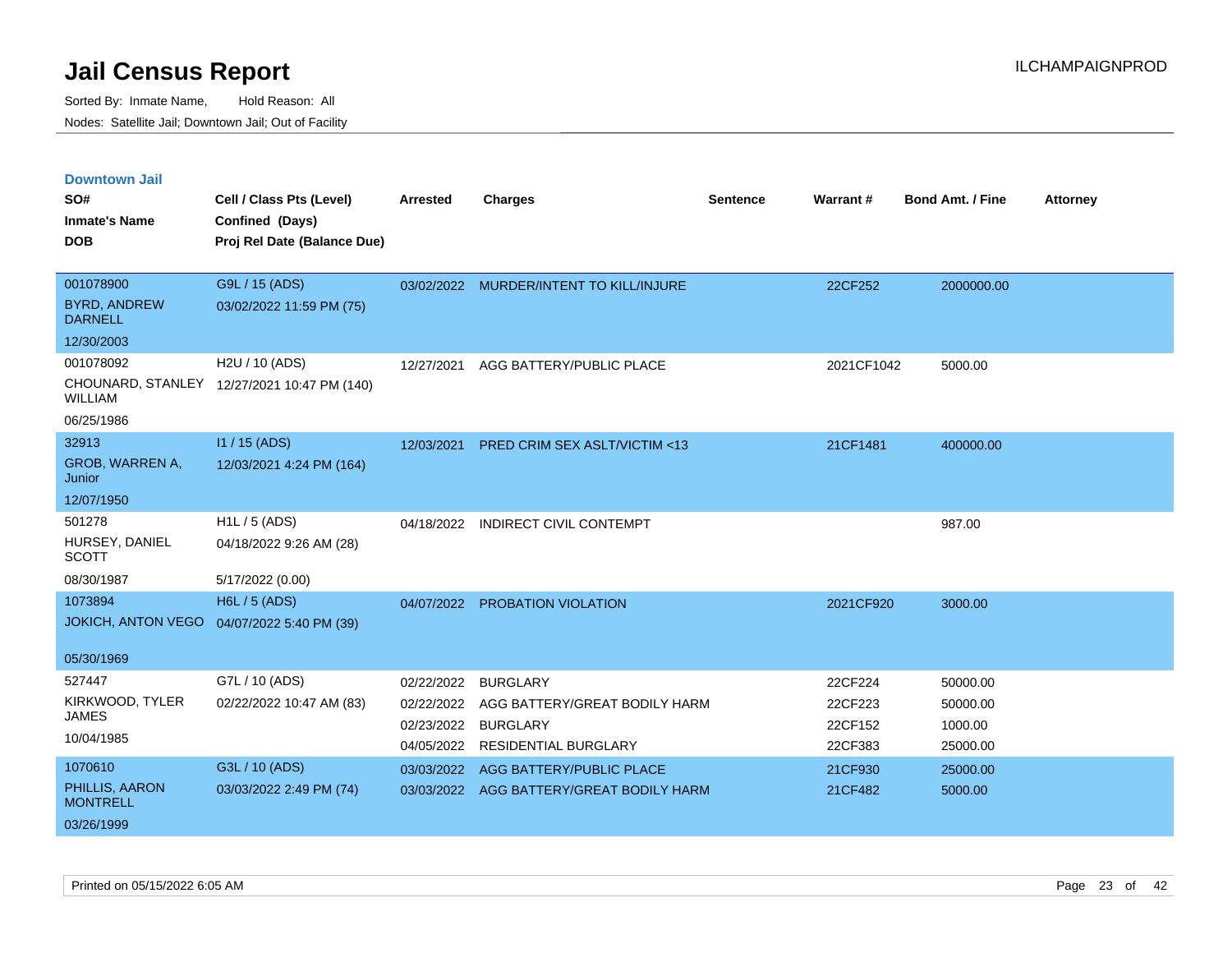| SO#<br><b>Inmate's Name</b>                             | Cell / Class Pts (Level)<br>Confined (Days) | Arrested                 | Charges                                                    |            | <b>Sentence</b> | Warrant#            | <b>Bond Amt. / Fine</b> | <b>Attorney</b> |
|---------------------------------------------------------|---------------------------------------------|--------------------------|------------------------------------------------------------|------------|-----------------|---------------------|-------------------------|-----------------|
| <b>DOB</b>                                              | Proj Rel Date (Balance Due)                 |                          |                                                            |            |                 |                     |                         |                 |
| 30108<br>VANDYKE, DARYL<br><b>ANTHONY</b>               | G6L / 15 (ADS)<br>07/30/2021 8:29 PM (290)  | 07/30/2021               | <b>MURDER</b>                                              |            |                 | 21CF902             | 2000000.00              |                 |
| 10/04/1965                                              |                                             |                          |                                                            |            |                 |                     |                         |                 |
| 1070971<br>WEIR, CLINTON<br><b>HOWARD</b><br>03/15/1983 | H3L / 5 (ADS)<br>12/08/2021 3:45 AM (159)   | 12/07/2021<br>12/07/2021 | <b>IDENTITY THEFT/&lt;\$300</b><br><b>RECKLESS DRIVING</b> |            |                 | 20CF922<br>19TR2348 | 0.00<br>0.00            |                 |
| <b>Total Downtown Jail: 9</b>                           |                                             | Males: 9                 | Females: 0                                                 | Unknown: 0 |                 |                     |                         |                 |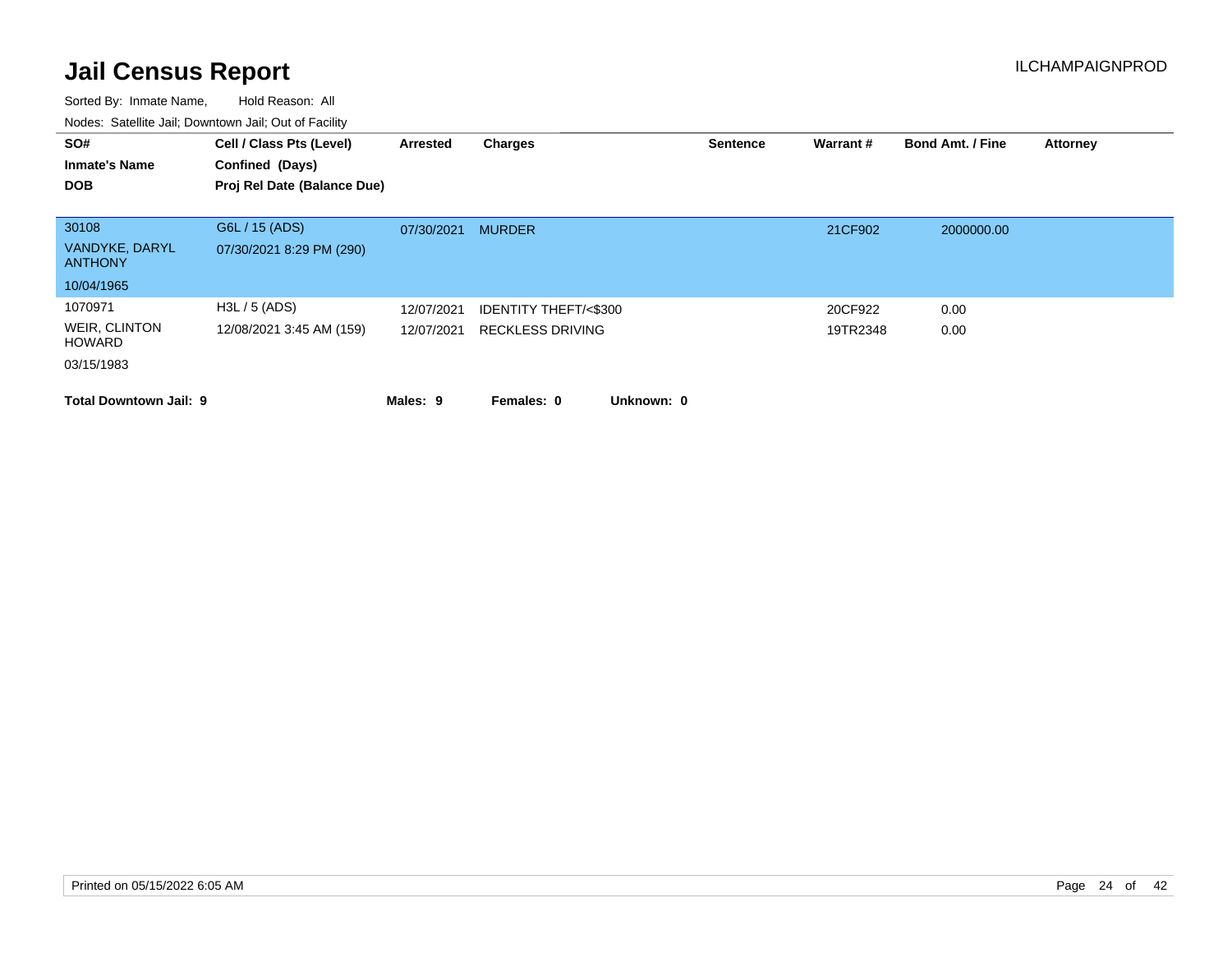|  | <b>Out of Facility</b> |  |
|--|------------------------|--|
|  |                        |  |
|  |                        |  |

| SO#<br><b>Inmate's Name</b><br><b>DOB</b>                                | Cell / Class Pts (Level)<br>Confined (Days)<br>Proj Rel Date (Balance Due) | <b>Arrested</b>                        | <b>Charges</b>                                                                  | <b>Sentence</b> | Warrant#                           | <b>Bond Amt. / Fine</b>           | <b>Attorney</b> |
|--------------------------------------------------------------------------|----------------------------------------------------------------------------|----------------------------------------|---------------------------------------------------------------------------------|-----------------|------------------------------------|-----------------------------------|-----------------|
| 983810<br>AKINS, KEVIN IVAN                                              | <b>KAN / 15 (MAX)</b><br>12/14/2021 5:34 PM (153)                          | 12/14/2021                             | ARMED HABITUAL CRIMINAL                                                         |                 | 21CF1526                           | 750000.00                         |                 |
| 09/23/1990                                                               |                                                                            |                                        |                                                                                 |                 |                                    |                                   |                 |
| 952871<br>AUTEBERRY, JOSHUA<br><b>DAVID</b><br>12/28/1984                | $KAN / 5$ (MIN)<br>03/13/2022 7:24 PM (64)                                 | 03/13/2022                             | METH DELIVERY/5<15 GRAMS                                                        |                 | 22CF300                            | 75000.00                          |                 |
| 001078292                                                                | <b>KAN / 10 (MED)</b>                                                      |                                        | 03/27/2022 ARMED VIOLENCE/CATEGORY I                                            |                 | 22CF361                            | 250000.00                         |                 |
| <b>BAILEY, DIVONTAE</b><br><b>ANTONIO JEWELEON</b>                       | 03/27/2022 7:43 PM (50)                                                    |                                        |                                                                                 |                 |                                    |                                   |                 |
| 09/28/2001                                                               |                                                                            |                                        |                                                                                 |                 |                                    |                                   |                 |
| 548350<br><b>BAILEY, NORBERT</b><br>WILLIAM                              | EHD<br>03/29/2022 9:11 AM (48)                                             | 03/29/2022                             | AGG DUI/NO VALID DL                                                             |                 | 2020CF268                          | 0.00                              |                 |
| 02/14/1992                                                               | 5/23/2022 (0.00)                                                           |                                        |                                                                                 |                 |                                    |                                   |                 |
| 001078565<br><b>BARBER, MARK</b><br><b>ANTHONY, Junior</b><br>09/24/2003 | <b>KAN / 15 (MAX)</b><br>11/05/2021 7:40 AM (192)                          | 11/05/2021<br>11/05/2021<br>11/05/2021 | POSSESSION OF STOLEN FIREARM<br>RECEIVE/POSS/SELL STOLEN VEH<br><b>BURGLARY</b> |                 | 21CF1366<br>2021CF1309<br>21CF1369 | 150000.00<br>25000.00<br>75000.00 |                 |
| 001077899<br>BARKSDALE, RAY<br><b>SHAWN</b><br>10/31/1990                | KAN / 5 (MIN)<br>03/20/2022 2:40 PM (57)                                   | 03/20/2022<br>03/20/2022<br>03/20/2022 | <b>BURGLARY</b><br>POSSESSION OF METH/5<15 GRAMS<br>POSS STOLEN VEHICLE         |                 | 21CF593<br>21CF655<br>21CF505      | 20000.00<br>20000.00<br>20000.00  |                 |
| 516062<br><b>BENNETT, JOHN</b><br><b>MICHAEL</b><br>04/30/1986           | <b>KAN / 15 (MAX)</b><br>02/22/2021 10:47 AM (448)                         | 02/22/2021<br>02/22/2021               | AGG DISCH FIR/VEH/PC OFF/FRMAN<br><b>PHONE HARASSMENT/2+</b>                    |                 | 21CF210<br>20CF194                 | 2000000.00<br>5000.00             |                 |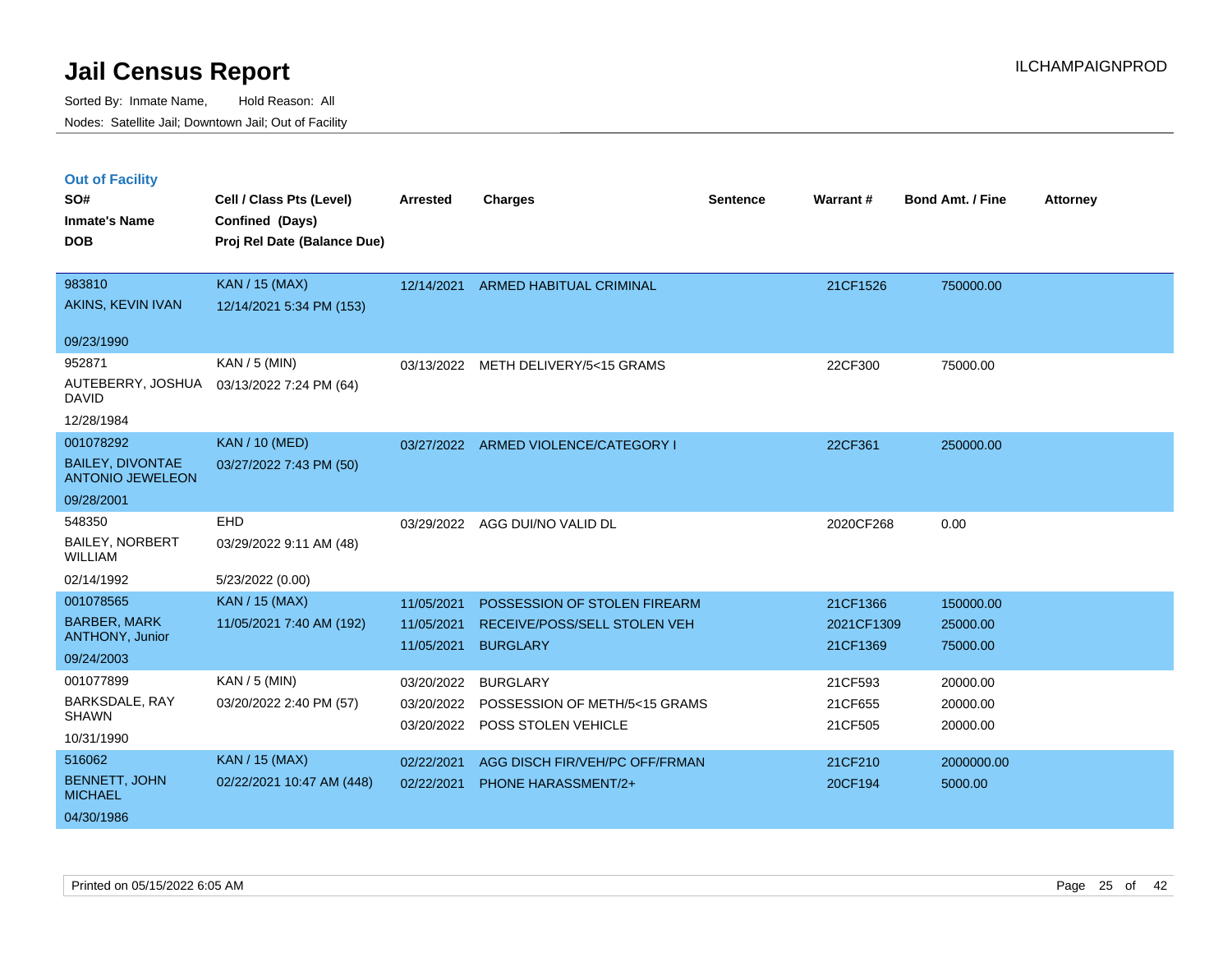| SO#<br><b>Inmate's Name</b><br><b>DOB</b>              | Cell / Class Pts (Level)<br>Confined (Days)<br>Proj Rel Date (Balance Due) | <b>Arrested</b> | <b>Charges</b>                            | Sentence | Warrant#    | <b>Bond Amt. / Fine</b> | <b>Attorney</b> |
|--------------------------------------------------------|----------------------------------------------------------------------------|-----------------|-------------------------------------------|----------|-------------|-------------------------|-----------------|
| 001078969<br><b>BEVERLY, SAYVION</b><br><b>LAMONTE</b> | <b>KAN / 10 (MED)</b><br>03/22/2022 10:20 PM (55)                          |                 | 03/22/2022 AGG UNLAWFUL USE WEAPON/PERSON |          | 22CF345     | 100000.00               |                 |
| 11/20/2002                                             |                                                                            |                 |                                           |          |             |                         |                 |
| 35366                                                  | <b>EHD</b>                                                                 | 04/05/2022      | DRIVING RVK/SUSP DUI/SSS 4-9              |          | 2020CF1405  | 0.00                    |                 |
| <b>BRADLEY, EARNEST</b><br>ANGELO VALENTIN             | 04/05/2022 8:58 AM (41)                                                    | 04/05/2022      | DRIVING RVK/SUSP DUI/SSS 4-9              |          | 2021CF361   | 0.00                    |                 |
| 07/30/1968                                             | 6/2/2022 (0.00)                                                            |                 |                                           |          |             |                         |                 |
| 1074315                                                | <b>KAN / 15 (MAX)</b>                                                      | 07/27/2021      | AGG DISCHARGE FIREARM/VEH/SCH             |          | 21CF927     | 2000000.00              |                 |
| <b>BRIGGS, PATRICK</b><br><b>MONTAY</b>                | 08/03/2021 4:56 PM (286)                                                   |                 |                                           |          |             |                         |                 |
| 08/05/2001                                             |                                                                            |                 |                                           |          |             |                         |                 |
| 001078880                                              | KAN / 15 (MAX)                                                             | 02/25/2022      | <b>PAROLE REVOCATION</b>                  |          | HN-2200660  | 0.00                    |                 |
| BROACH, CAREU                                          | 02/25/2022 3:58 PM (80)                                                    | 02/25/2022      | ARMED VIOLENCE/CATEGORY I                 |          | 22CF237     | 0.00                    |                 |
| 02/27/2003                                             |                                                                            | 02/25/2022      | AGG DISCHARGE FIREARM/BLDG/SCH            |          | 22600096201 | 0.00                    |                 |
| 001079000                                              | <b>KAN / 15 (MAX)</b>                                                      |                 | 04/01/2022 MURDER/STRONG PROB KILL/INJURE |          | 22CF102     | 2000000.00              |                 |
| <b>BROCK, TONY LAMAR</b>                               | 04/01/2022 9:02 AM (45)                                                    |                 |                                           |          |             |                         |                 |
| 04/01/2004                                             |                                                                            |                 |                                           |          |             |                         |                 |
| 001078065                                              | KAN / 10 (ADS)                                                             | 06/17/2021      | AGG BATTERY/DISCHARGE FIREARM             |          | 21CF704     | 1000000.00              |                 |
| BROWN, CHARMAN<br><b>LAKEEF</b>                        | 06/17/2021 12:32 PM (333)                                                  |                 |                                           |          |             |                         |                 |
| 11/30/2002                                             |                                                                            |                 |                                           |          |             |                         |                 |
| 001078008                                              | <b>KAN / 15 (MAX)</b>                                                      |                 | 02/15/2022 AGG BATTERY/DISCHARGE FIREARM  |          | 21CF1090    | 500000.00               |                 |
| <b>BROWN, CODY</b><br><b>RUSSELL</b>                   | 02/15/2022 9:17 AM (90)                                                    |                 |                                           |          |             |                         |                 |
| 02/15/2004                                             |                                                                            |                 |                                           |          |             |                         |                 |
| 1038554                                                | KAN / 15 (MAX)                                                             | 08/18/2021      | DELIVERY OF OR POSSESSION OF W/INT        |          | 21CF1009    | 500000.00               |                 |
| <b>BROWN, CORRION</b><br><b>DEVONTAE</b>               | 08/18/2021 5:40 PM (271)                                                   | 08/18/2021      | ARMED HABITUAL CRIMINAL                   |          | 21CF1162    | 500000.00               |                 |
| 04/19/1995                                             |                                                                            |                 |                                           |          |             |                         |                 |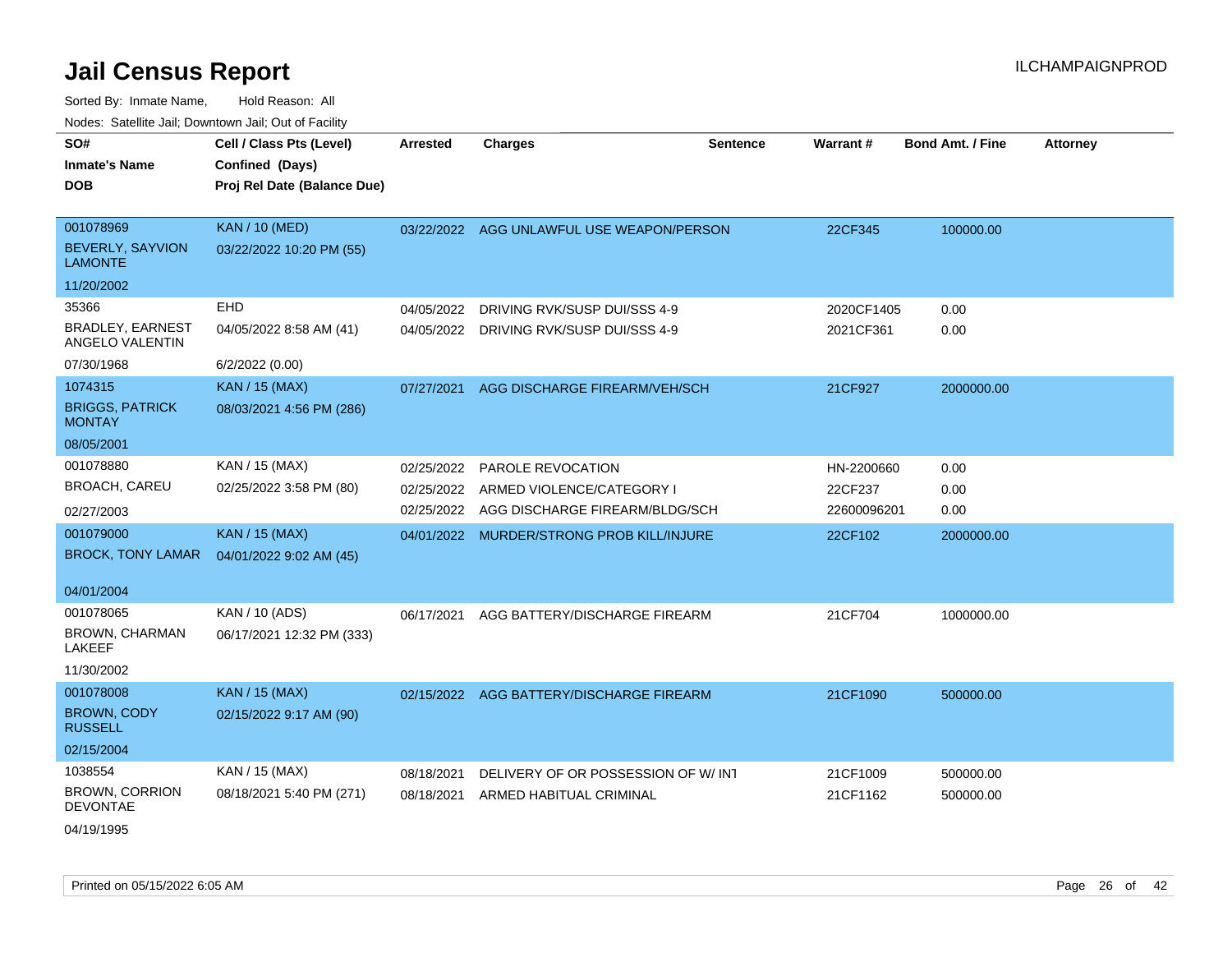| SO#<br><b>Inmate's Name</b><br><b>DOB</b>                                       | Cell / Class Pts (Level)<br>Confined (Days)<br>Proj Rel Date (Balance Due) | Arrested                 | <b>Charges</b>                                                           | <b>Sentence</b> | Warrant#            | <b>Bond Amt. / Fine</b> | <b>Attorney</b> |
|---------------------------------------------------------------------------------|----------------------------------------------------------------------------|--------------------------|--------------------------------------------------------------------------|-----------------|---------------------|-------------------------|-----------------|
| 1067476<br><b>BROWN, JAMES</b><br><b>BRONELL</b>                                | <b>KAN / 10 (MED)</b><br>11/13/2021 2:35 AM (184)                          | 11/13/2021<br>11/13/2021 | AGG DOMESTIC BATTERY/STRANGLE<br><b>RESIDENTIAL BURGLARY</b>             |                 | 20CF575<br>21CF385  | 5000.00<br>25000.00     |                 |
| 01/08/1996                                                                      |                                                                            |                          |                                                                          |                 |                     |                         |                 |
| 1028357<br><b>BROWN, MARCUS</b><br><b>RICKELL</b><br>01/06/1995                 | KAN / 15 (MAX)<br>03/23/2022 7:13 PM (54)                                  | 03/23/2022               | DOMESTIC BATTERY/OTHER PRIOR<br>03/23/2022 FELON POSS/USE WEAPON/FIREARM |                 | 22CF348<br>22CF349  | 150000.00<br>150000.00  |                 |
| 1038579<br><b>BROWN, MARKEL</b><br><b>RIKKI</b>                                 | <b>KAN / 15 (MAX)</b><br>08/18/2021 2:05 PM (271)                          | 08/18/2021               | FELON POSS/USE WEAPON/FIREARM                                            |                 | 21CF1010            | 1000000.00              |                 |
| 01/06/1995<br>1003006<br><b>BROWN, ROCKEITH</b><br><b>JAVONTE</b><br>07/23/1991 | KAN / 15 (MAX)<br>08/19/2021 12:55 AM (270)                                | 08/19/2021               | FELON POSS/USE MACHINE GUN                                               |                 | 21CF1011            | 750000.00               |                 |
| 1068812<br>BRYANT, DANNY<br><b>EUGENE</b>                                       | KAN / 15 (MAX)<br>12/21/2021 1:50 PM (146)                                 | 12/21/2021<br>12/21/2021 | AGG DISCHARGE FIREARM/OCC VEH<br><b>FELON POSS/USE FIREARM PRIOR</b>     |                 | 21CF741<br>21CF1568 | 0.00<br>150000.00       |                 |
| 11/22/1989                                                                      |                                                                            |                          |                                                                          |                 |                     |                         |                 |
| 987334<br>CAIN, ISAIAH<br><b>DEPRIEST</b><br>12/23/1990                         | KAN / 15 (MAX)<br>03/10/2021 2:22 PM (432)                                 |                          | 03/10/2021 ATTEMPT (FIRST DEGREE MURDER)                                 |                 | 19CF689             | 2000000.00              |                 |
| 001077954<br>01/01/1992                                                         | <b>KAN / 10 (MED)</b><br>CALKINS, STEVEN RAY 12/21/2021 6:35 AM (146)      | 12/21/2021               | <b>RESIDENTIAL BURGLARY</b>                                              |                 | 21CF1570            | 250000.00               |                 |
| 992962<br>CAMPBELL, KEITH<br><b>KNAQEEB</b><br>07/22/1991                       | KAN / 15 (ADS)<br>05/25/2021 1:19 PM (356)                                 |                          | 05/25/2021 MURDER/INTENT TO KILL/INJURE                                  |                 | 2018CF1045          | 1000000.00              |                 |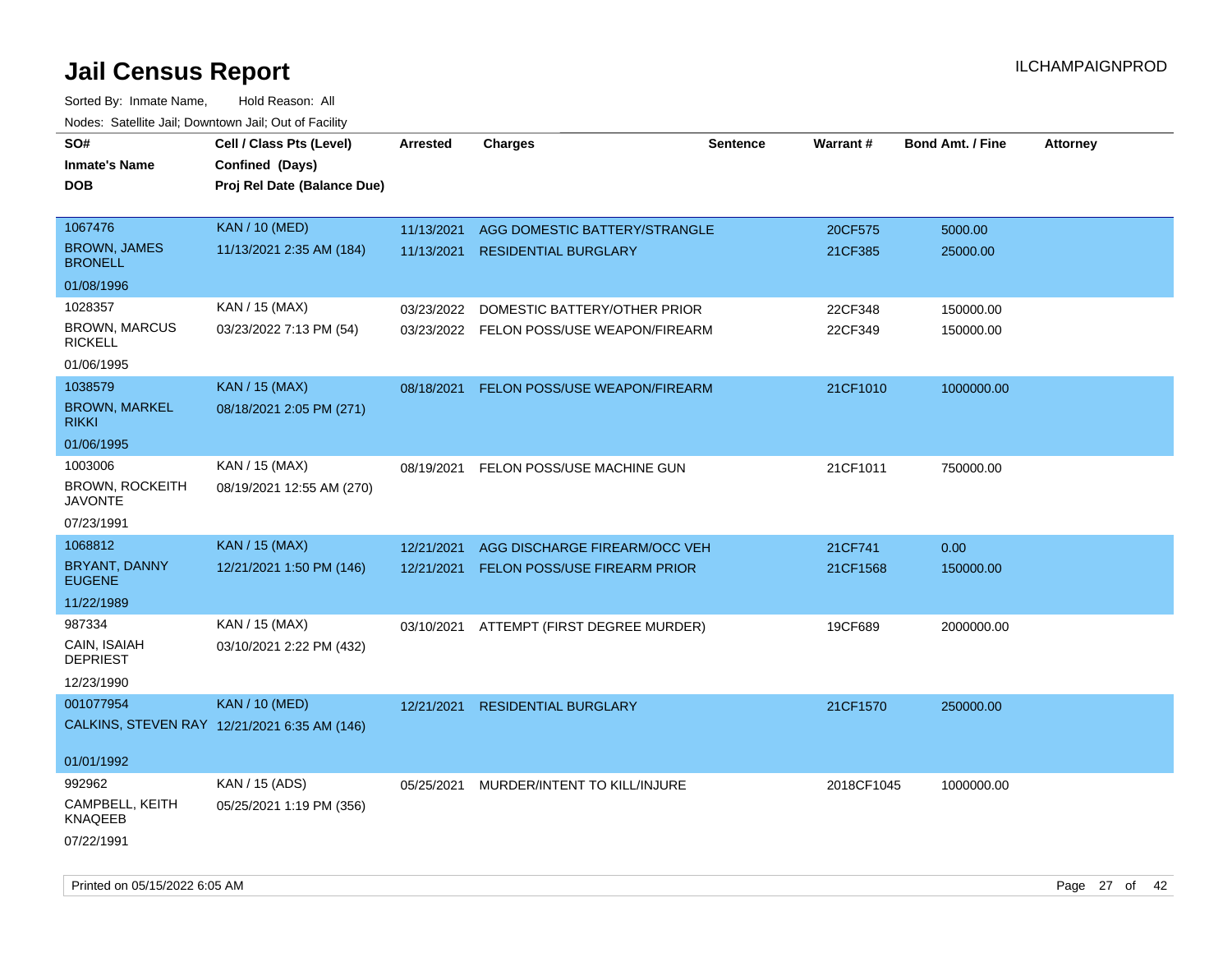| SO#<br><b>Inmate's Name</b><br><b>DOB</b>                                                              | Cell / Class Pts (Level)<br>Confined (Days)<br>Proj Rel Date (Balance Due)                    | <b>Arrested</b>                                                                  | <b>Charges</b>                                                                                                                                                                                      | <b>Sentence</b> | Warrant#                                                                 | <b>Bond Amt. / Fine</b>                                          | <b>Attorney</b> |
|--------------------------------------------------------------------------------------------------------|-----------------------------------------------------------------------------------------------|----------------------------------------------------------------------------------|-----------------------------------------------------------------------------------------------------------------------------------------------------------------------------------------------------|-----------------|--------------------------------------------------------------------------|------------------------------------------------------------------|-----------------|
| 001078953<br>CAMPBELL,<br><b>MOHAMMED BURNELL</b><br>09/25/1991                                        | <b>KAN / 10 (MED)</b><br>03/15/2022 10:50 PM (62)                                             | 03/15/2022                                                                       | POSSESSION OF STOLEN FIREARM                                                                                                                                                                        |                 | 2022CF319                                                                | 150000.00                                                        |                 |
| 1045467<br>CARPENTER-MOORE,<br>JOSEPH CARL, Junior<br>04/18/1992                                       | KAN / 15 (MAX)<br>04/02/2022 5:22 PM (44)                                                     | 04/01/2022<br>04/01/2022                                                         | MFG/DEL CANNABIS/30-500 GRAMS<br>MFG/DEL CANNABIS/30-500 GRAMS                                                                                                                                      |                 | 20CF87<br>19CF1770                                                       | 100000.00 / 34.00<br>100000.00 / 34.00                           |                 |
| 001078576<br>CARTER, DEMONDRE<br><b>DAVON</b><br>05/27/2001                                            | <b>KAN / 15 (MAX)</b><br>11/09/2021 6:01 PM (188)                                             | 11/09/2021                                                                       | UNLAWFUL USE OF A WEAPON                                                                                                                                                                            |                 | 21CF1383                                                                 | 350000.00                                                        |                 |
| 1060436<br>CARTER, DERESHEO<br><b>DEWAYNE</b><br>09/10/1991                                            | KAN / 10 (MED)<br>01/06/2022 8:43 PM (130)                                                    | 01/06/2022<br>01/06/2022                                                         | AGGRAVATED UNLAWFUL RESTRAINT<br>FELON ESCAPE/PEACE OFFICER                                                                                                                                         |                 | 22CF29<br>22CF28                                                         | 50000.00<br>25000.00                                             |                 |
| 1064838<br>CARTER, JAMAL<br><b>ANTONIO</b><br>09/25/1997<br>001077353<br>CARTER, JAMES<br><b>IVORY</b> | <b>KAN / 15 (MAX)</b><br>04/13/2022 6:34 PM (33)<br>KAN / 15 (MAX)<br>02/13/2022 1:19 AM (92) | 04/13/2022<br>04/13/2022<br>04/13/2022<br>04/18/2022<br>02/12/2022<br>02/12/2022 | <b>VIOLATE OP/OTHER PRIOR</b><br>DRIVING DURING SUSPENSION<br>FELON POSS/USE WEAPON/FIREARM<br><b>CRIMINAL TRESPASS TO PROPERTY</b><br>ALCOHOL SALES - MINOR 19-20<br>FELON POSS/USE WEAPON/FIREARM |                 | 2022CM68<br>2022MT403<br>2022CF464<br>2020CF1015<br>2020OV127<br>22CF173 | 5000.00<br>200.00<br>75000.00<br>5000.00<br>1000.00<br>200000.00 |                 |
| 08/12/2000<br>1064992<br><b>CARTER, KEJUAN</b><br><b>JAVONTE</b>                                       | KAN / 15 (MAX)<br>09/20/2021 11:42 PM (238)                                                   | 09/20/2021                                                                       | ARMED VIOLENCE/CATEGORY I                                                                                                                                                                           |                 | 21CF1137                                                                 | 500000.00                                                        |                 |
| 06/27/1998<br>001078729<br>CARTER, TROY<br><b>DEMON</b><br>01/02/2004                                  | KAN / 15 (ADS)<br>01/02/2022 10:29 AM (134)                                                   |                                                                                  | 01/02/2022 MURDER/INTENT TO KILL/INJURE                                                                                                                                                             |                 | 20CF396                                                                  | 1000000.00                                                       |                 |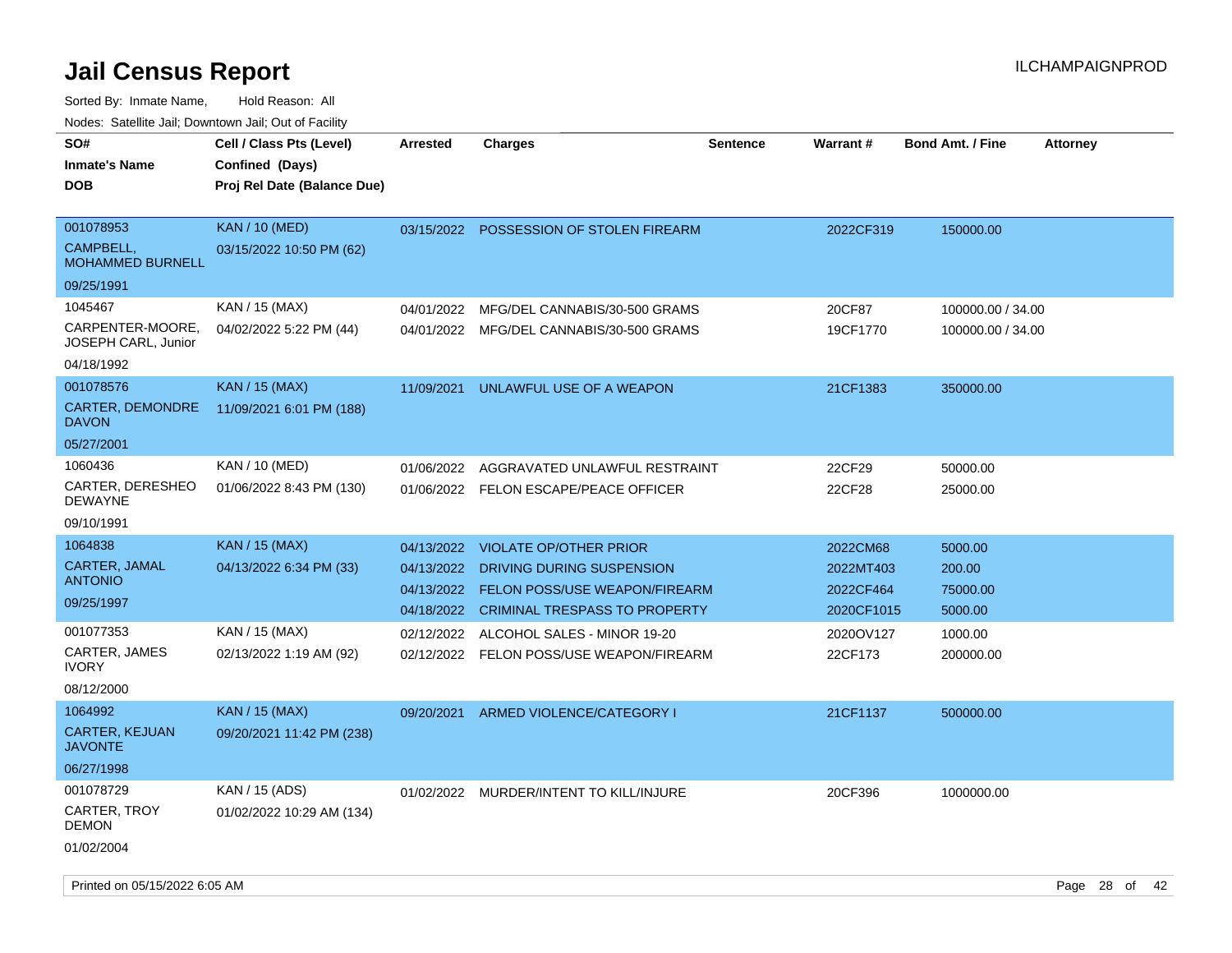Sorted By: Inmate Name, Hold Reason: All Nodes: Satellite Jail; Downtown Jail; Out of Facility

| roaco. Calcinio dan, Domnomi dan, Cal or Fability |                                                                            |                 |                                          |                 |                 |                         |                 |
|---------------------------------------------------|----------------------------------------------------------------------------|-----------------|------------------------------------------|-----------------|-----------------|-------------------------|-----------------|
| SO#<br>Inmate's Name<br><b>DOB</b>                | Cell / Class Pts (Level)<br>Confined (Days)<br>Proj Rel Date (Balance Due) | <b>Arrested</b> | <b>Charges</b>                           | <b>Sentence</b> | <b>Warrant#</b> | <b>Bond Amt. / Fine</b> | <b>Attorney</b> |
| 957936                                            | <b>KAN / 15 (MAX)</b>                                                      | 03/10/2022      | DELIVERY OF OR POSSESSION OF W/INT       |                 | 22CF295         | 500000.00               |                 |
| CAVETTE, JUSTIN<br><b>EUGENE</b>                  | 03/10/2022 12:10 PM (67)                                                   |                 |                                          |                 |                 |                         |                 |
| 08/02/1988                                        |                                                                            |                 |                                          |                 |                 |                         |                 |
| 001078812                                         | KAN / 15 (MAX)                                                             |                 | 02/01/2022 ARMED ROBBERY/ARMED W/FIREARM |                 | 22CF145         | 500000.00               |                 |
| COBB, SINTRAE<br>SANCHEZ                          | 02/01/2022 8:33 PM (104)                                                   |                 |                                          |                 |                 |                         |                 |
| 07/05/2002                                        |                                                                            |                 |                                          |                 |                 |                         |                 |
| 1048488                                           | <b>KAN / 10 (ADS)</b>                                                      |                 | 12/30/2021 ARMED VIOLENCE/CATEGORY I     |                 | 2022CF4         | 500000.00               |                 |
| <b>COLSON, WAYNE</b><br><b>ARTHUR, Third</b>      | 12/30/2021 8:27 AM (137)                                                   |                 |                                          |                 |                 |                         |                 |
| 10/14/1995                                        |                                                                            |                 |                                          |                 |                 |                         |                 |
| 975008                                            | <b>EHD</b>                                                                 | 05/03/2022      | DRIVING RVK/SUSP DUI/SSS 2ND             |                 | 2021CF729       | 0.00                    |                 |
| COOK, MICHAEL<br>EDWARD                           | 05/03/2022 10:15 AM (13)                                                   |                 | 05/03/2022 DUI ALC/INTOX COMPOUND/DRUG   |                 | 2020DT282       | 0.00                    |                 |
| 02/13/1963                                        | 5/16/2022 (0.00)                                                           |                 |                                          |                 |                 |                         |                 |
| 57733                                             | <b>KAN / 15 (SPH)</b>                                                      | 02/25/2020      | <b>HOMICIDE</b>                          |                 | 2020-CF250      | 0.00                    |                 |
| <b>CRAIG, ANTOINE</b><br><b>DARRELL</b>           | 02/25/2020 4:08 PM (811)                                                   | 02/25/2020      | FELON POSS/USE WEAPON/FIREARM            |                 | 19CF-1827       | 0.00                    |                 |
| 10/09/1982                                        |                                                                            |                 |                                          |                 |                 |                         |                 |
| 526864                                            | <b>EHD</b>                                                                 | 05/10/2022      | DRIVING RVK/SUSP DUI/SSS 2ND             |                 | 2020CF913       | 0.00                    |                 |
| CROOM, STEVEN<br>NATE                             | 05/10/2022 10:32 AM (6)                                                    |                 |                                          |                 |                 |                         |                 |
| 08/04/1984                                        | 6/8/2022 (0.00)                                                            |                 |                                          |                 |                 |                         |                 |
| 001077939                                         | <b>KAN / 10 (MED)</b>                                                      | 05/10/2021      | FIREARM/FOID INVALID/NOT ELIG            |                 | 21CF526         | 350000.00               |                 |
| <b>CROSS, PATRICK</b><br><b>DONTRELLE</b>         | 05/10/2021 7:31 PM (371)                                                   | 06/02/2021      | POSS STOLEN VEHICLE > \$25,000           |                 | 21CF612         | 10000.00                |                 |
| 11/07/2001                                        |                                                                            |                 |                                          |                 |                 |                         |                 |
| 1023587                                           | KAN / 15 (MAX)                                                             | 09/24/2021      | MFG/DEL CANNABIS/2.5-10 GRAMS            |                 | 21CF1155        | 50000.00                |                 |
| DAVIS, MARTIN<br><b>DENNIS</b>                    | 09/24/2021 9:38 PM (234)                                                   | 09/24/2021      | ARMED HABITUAL CRIMINAL                  |                 | 2021-CF681      | 500000.00               |                 |
|                                                   |                                                                            |                 |                                          |                 |                 |                         |                 |

12/02/1994

Printed on 05/15/2022 6:05 AM Page 29 of 42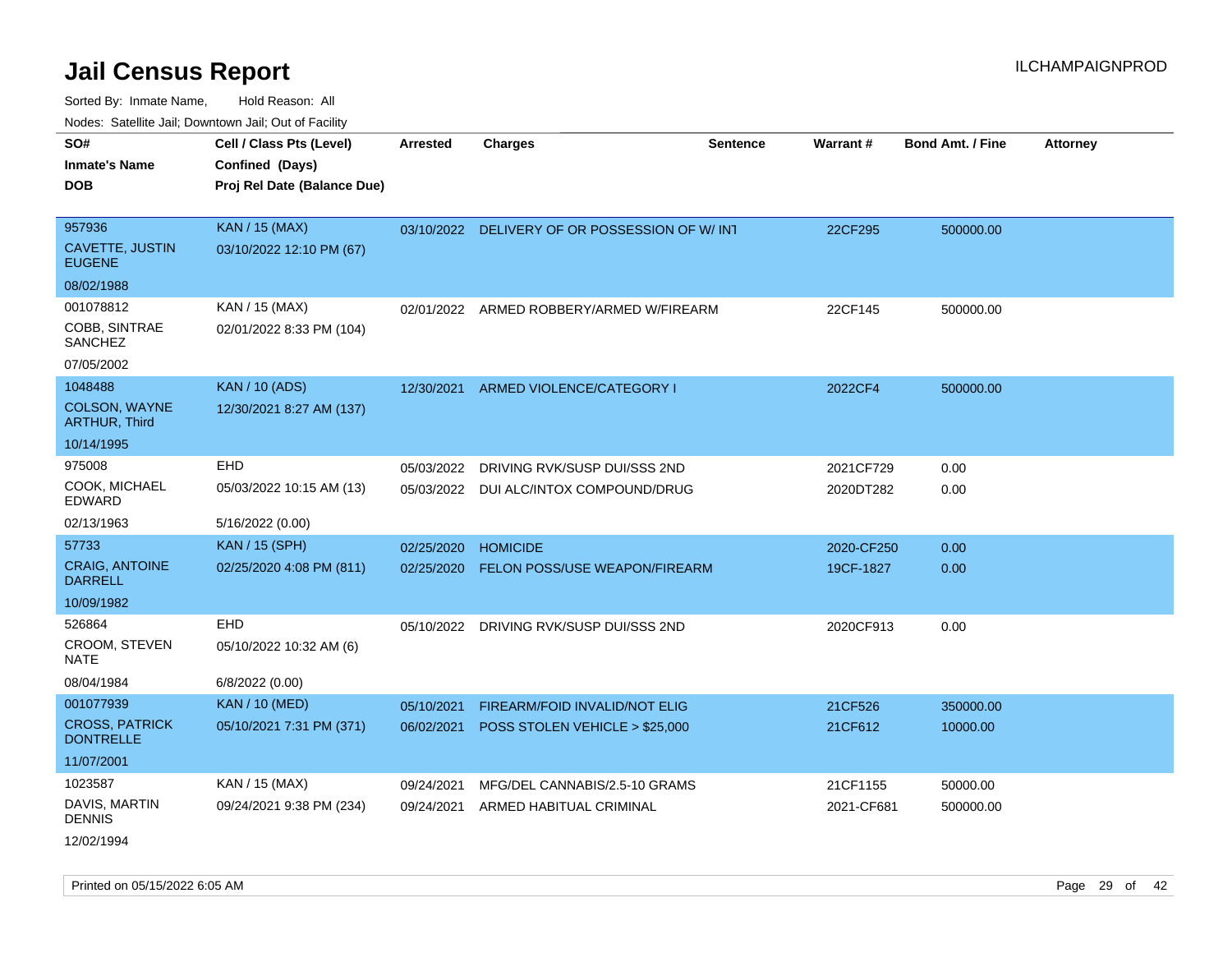| SO#                                     | Cell / Class Pts (Level)    | <b>Arrested</b>   | <b>Charges</b>                          | <b>Sentence</b> | <b>Warrant#</b> | <b>Bond Amt. / Fine</b> | <b>Attorney</b> |
|-----------------------------------------|-----------------------------|-------------------|-----------------------------------------|-----------------|-----------------|-------------------------|-----------------|
| <b>Inmate's Name</b>                    | Confined (Days)             |                   |                                         |                 |                 |                         |                 |
| <b>DOB</b>                              | Proj Rel Date (Balance Due) |                   |                                         |                 |                 |                         |                 |
|                                         |                             |                   |                                         |                 |                 |                         |                 |
| 001077214                               | <b>KAN / 15 (MAX)</b>       | 12/20/2021 MURDER |                                         |                 | 21CF1572        | 5000000.00              |                 |
| DAVIS-MURDOCK,<br><b>ERION VASSHAD</b>  | 12/21/2021 10:13 AM (146)   |                   |                                         |                 |                 |                         |                 |
| 06/22/1998                              |                             |                   |                                         |                 |                 |                         |                 |
| 001078538                               | KAN / 10 (ADS)              | 10/26/2021        | <b>CRIM SEX ASSAULT/FORCE</b>           |                 | 21CF1301        | 250000.00               |                 |
| DAWKINS, LEN                            | 10/26/2021 8:18 PM (202)    |                   |                                         |                 |                 |                         |                 |
| 03/23/1987                              |                             |                   |                                         |                 |                 |                         |                 |
| 64070                                   | <b>KAN / 10 (MED)</b>       |                   | 02/18/2022 BURGLARY                     |                 | 21CF1176        | 20000.00                |                 |
| DECKER, ANTHONY V                       | 02/18/2022 6:52 PM (87)     |                   |                                         |                 |                 |                         |                 |
|                                         |                             |                   |                                         |                 |                 |                         |                 |
| 11/27/1982                              |                             |                   |                                         |                 |                 |                         |                 |
| 001078223                               | KAN / 5 (MIN)               | 11/09/2021        | AGG DUI/NO VALID DL                     |                 | 21CF1382        | 250000.00               |                 |
| DIEGO-MATEO,                            | 11/09/2021 10:52 PM (188)   |                   |                                         |                 |                 |                         |                 |
| <b>JOAQUIN</b>                          |                             |                   |                                         |                 |                 |                         |                 |
| 01/23/2002                              |                             |                   |                                         |                 |                 |                         |                 |
| 1061304                                 | <b>KAN / 15 (MAX)</b>       | 10/11/2021        | ARMED HABITUAL CRIMINAL                 |                 | 21CF1226        | 750000.00               |                 |
| <b>DORRIS, KEMION</b><br><b>DAETOCE</b> | 10/11/2021 7:30 PM (217)    | 10/11/2021        | HOME INVASION/FIREARM                   |                 | 21CF1228        | 1000000.00              |                 |
| 11/19/1997                              |                             | 10/11/2021        | ARMED HABITUAL CRIMINAL                 |                 | 21CF1227        | 750000.00               |                 |
|                                         |                             |                   |                                         |                 |                 |                         |                 |
| 959292                                  | KAN / 15 (ADS)              | 04/01/2021        | ATTEMPT (FIRST DEGREE MURDER)           |                 | 2020CF565       | 2000000.00              |                 |
| DUNCAN, COREYON<br><b>ANTHONY</b>       | 04/01/2021 8:46 PM (410)    | 12/17/2021        | <b>MURDER</b>                           |                 | 21CF1542        | 2500000.00              |                 |
| 01/17/1989                              |                             |                   |                                         |                 |                 |                         |                 |
| 665841                                  | <b>EHD</b>                  |                   | 05/03/2022 DRIVING RVK/SUSP DUI/SSS 2ND |                 | 2021CF1492      | 0.00                    |                 |
| EVELAND, JEREMY<br><b>DOUGLAS</b>       | 05/03/2022 8:55 AM (13)     |                   |                                         |                 |                 |                         |                 |
| 12/03/1973                              | 6/15/2022 (0.00)            |                   |                                         |                 |                 |                         |                 |
| 1053207                                 | KAN / 15 (SPH)              |                   | 06/06/2019 MURDER/INTENT TO KILL/INJURE |                 | 2019-CF849      | 2000000.00              |                 |
| FAUST, JAQUAVEON<br>LAVELL              | 06/06/2019 2:24 PM (1,075)  |                   |                                         |                 |                 |                         |                 |
| 07/25/1996                              |                             |                   |                                         |                 |                 |                         |                 |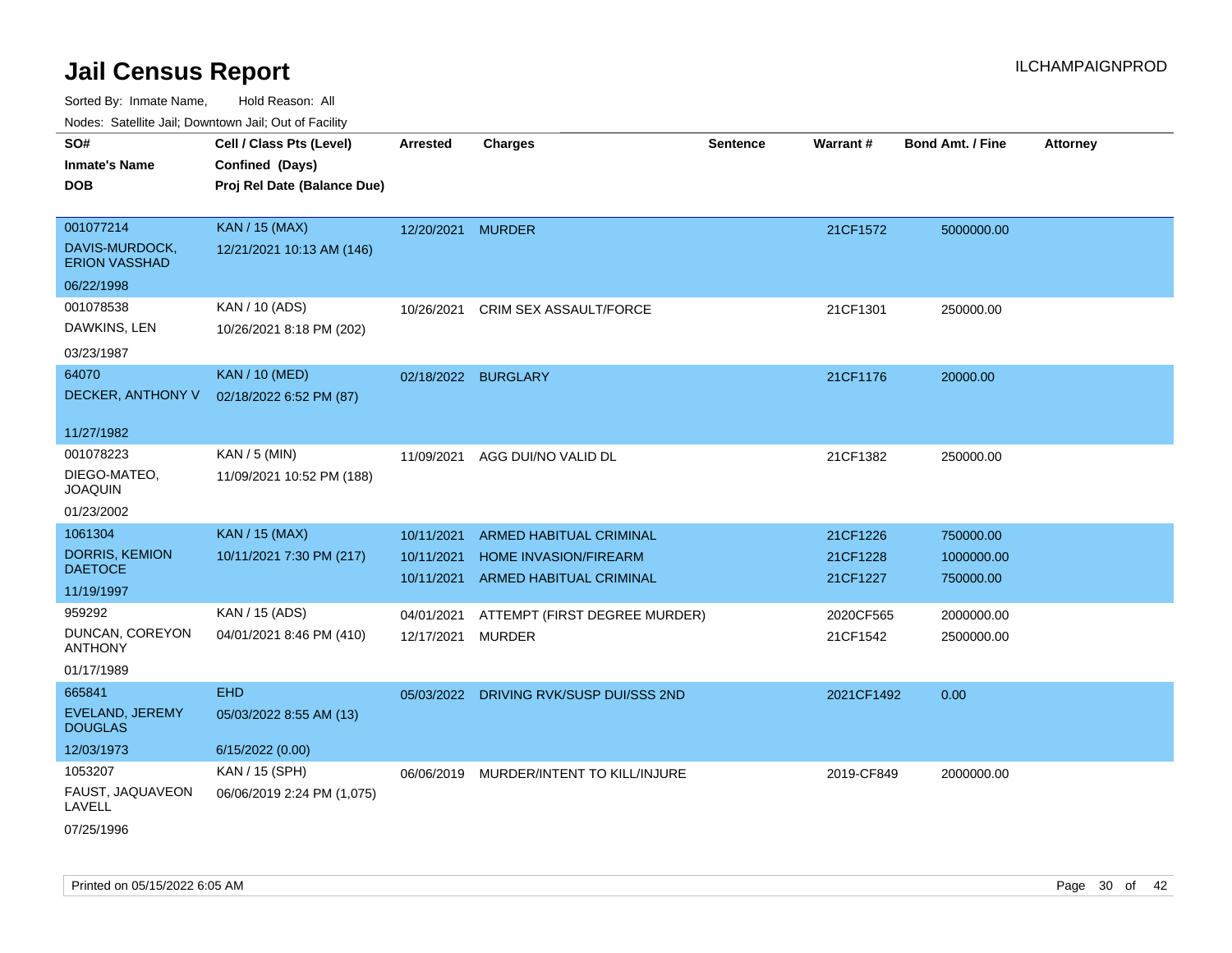Sorted By: Inmate Name, Hold Reason: All

|  |  | Nodes: Satellite Jail; Downtown Jail; Out of Facility |  |  |
|--|--|-------------------------------------------------------|--|--|
|--|--|-------------------------------------------------------|--|--|

| SO#<br><b>Inmate's Name</b><br><b>DOB</b> | Cell / Class Pts (Level)<br>Confined (Days)<br>Proj Rel Date (Balance Due) | Arrested   | <b>Charges</b>                           | <b>Sentence</b> | <b>Warrant#</b> | <b>Bond Amt. / Fine</b> | <b>Attorney</b> |
|-------------------------------------------|----------------------------------------------------------------------------|------------|------------------------------------------|-----------------|-----------------|-------------------------|-----------------|
| 001079018                                 | <b>EHD</b>                                                                 |            | 04/05/2022 DRIVING RVK/SUSP DUI/SSS 4-9  |                 | 2022CF22        | 0.00                    |                 |
| FINLEY, KEITH DAVID                       | 04/05/2022 10:38 AM (41)                                                   |            |                                          |                 |                 |                         |                 |
| 08/23/1963                                | 10/1/2022 (0.00)                                                           |            |                                          |                 |                 |                         |                 |
| 001078961                                 | KAN / 10 (MED)                                                             |            | 03/21/2022 AGG BATTERY/DISCHARGE FIREARM |                 | 22CF39          | 750000.00               |                 |
| FISCHER, KYRE<br><b>ORLANDO</b>           | 03/21/2022 1:21 PM (56)                                                    |            |                                          |                 |                 |                         |                 |
| 04/14/2002                                |                                                                            |            |                                          |                 |                 |                         |                 |
| 524764                                    | <b>KAN / 5 (MIN)</b>                                                       |            | 09/18/2021 METH DELIVERY/15<100 GRAMS    |                 | 21CF627         | 50000.00                |                 |
| <b>FISCUS, ROBERT</b><br><b>LOWELL</b>    | 09/18/2021 10:50 AM (240)                                                  |            |                                          |                 |                 |                         |                 |
| 02/17/1986                                |                                                                            |            |                                          |                 |                 |                         |                 |
| 1075614                                   | KAN / 15 (MAX)                                                             | 03/19/2022 | <b>PAROLE REVOCATION</b>                 |                 | CM2201590       | 0.00                    |                 |
| <b>GANT, TEVIN</b><br><b>ODELROW</b>      | 03/19/2022 5:29 PM (58)                                                    | 03/19/2022 | AGGRAVATED DOMESTIC BATTERY              |                 | 22CF333         | 75000.00                |                 |
| 03/03/1991                                |                                                                            |            |                                          |                 |                 |                         |                 |
| 1013012                                   | <b>KAN / 15 (MAX)</b>                                                      | 07/08/2021 | <b>FELON POSS/USE FIREARM PRIOR</b>      |                 | 21CF798         | 500000.00               |                 |
| <b>GARY, XAVIER LAMAR</b>                 | 07/08/2021 9:24 AM (312)                                                   | 07/08/2021 | ATTEMPT (FIRST DEGREE MURDER)            |                 | 2021CF790       | 1000000.00              |                 |
| 12/14/1991                                |                                                                            | 07/08/2021 | <b>FELON POSS/USE FIREARM PRIOR</b>      |                 | 2020CF650       | 25000.00                |                 |
| 1065946                                   | KAN / 10 (MED)                                                             | 09/04/2021 | AGG BATTERY/DISCHARGE FIREARM            |                 | 21CF1057        | 750000.00               |                 |
| GODBOLT, DESMOND<br><b>DEVONTAE</b>       | 09/04/2021 1:17 AM (254)                                                   | 09/04/2021 | RESIST/OBSTRUCTING A PEACE OFFICEI       |                 | 21CM407         | 0.00                    |                 |
| 11/15/1997                                |                                                                            |            |                                          |                 |                 |                         |                 |
| 1070118                                   | <b>KAN / 15 (MAX)</b>                                                      | 08/31/2021 | AGGRAVATED DOMESTIC BATTERY              |                 | 21CF1049        | 750000.00               |                 |
| <b>GRAHAM, CORTEZ</b><br><b>LAMON</b>     | 08/31/2021 9:32 PM (258)                                                   | 09/02/2021 | PROBATION VIOLATION                      |                 | 21CF55          | 50000.00                |                 |
| 03/31/1976                                |                                                                            |            |                                          |                 |                 |                         |                 |
| 1076506                                   | KAN / 15 (MAX)                                                             | 09/17/2021 | AGG UUW/PERSON/CM THREAT VIOL            |                 | 21CF1131        | 100000.00               |                 |
|                                           | GRAY, JAMARH EMERE 09/17/2021 10:41 AM (241)                               | 09/20/2021 | <b>DOMESTIC BATTERY</b>                  |                 | 21CM430         | 5000.00                 |                 |

06/21/2003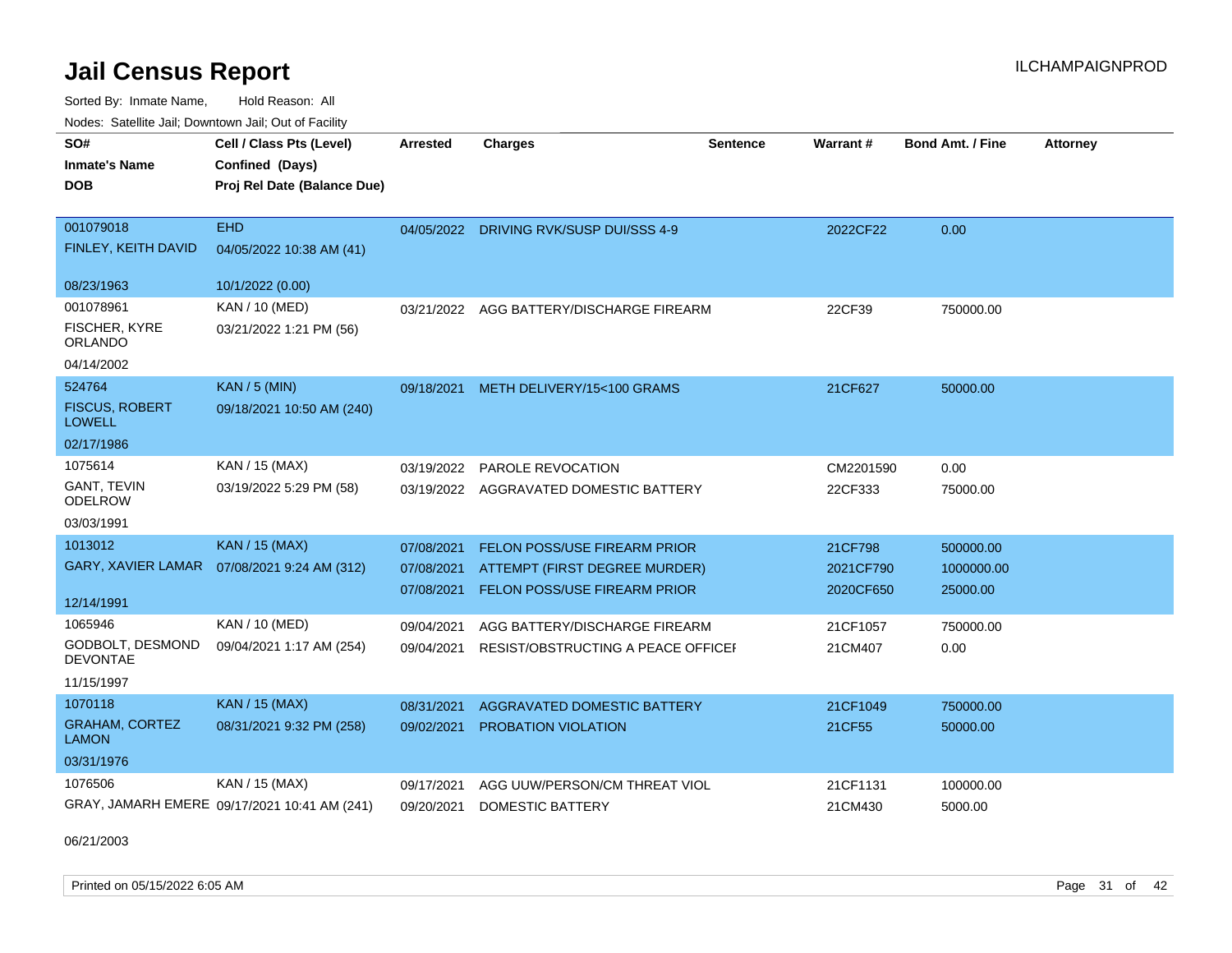| SO#<br><b>Inmate's Name</b><br><b>DOB</b>          | Cell / Class Pts (Level)<br>Confined (Days)<br>Proj Rel Date (Balance Due) | Arrested             | <b>Charges</b>                            | <b>Sentence</b> | <b>Warrant#</b> | <b>Bond Amt. / Fine</b> | <b>Attorney</b> |
|----------------------------------------------------|----------------------------------------------------------------------------|----------------------|-------------------------------------------|-----------------|-----------------|-------------------------|-----------------|
| 1055117<br><b>GREAM, JOHN</b><br><b>ROBERT LEE</b> | <b>EHD</b><br>02/15/2022 10:44 AM (90)                                     |                      | 02/15/2022 AGG BATTERY/PUBLIC PLACE       |                 | 2021CM47        | 0.00                    |                 |
| 08/23/1996                                         | 6/13/2022 (0.00)                                                           |                      |                                           |                 |                 |                         |                 |
| 001078871                                          | $KAN / 5$ (MIN)                                                            | 02/22/2022           | <b>RESIDENTIAL BURGLARY</b>               |                 | 2020JD14        | 0.00                    |                 |
| <b>HARRIS, MARTELL</b><br><b>TE'SHAWN</b>          | 02/22/2022 3:44 PM (83)                                                    | 02/22/2022           | INDIRECT CRIMINAL CONTEMPT                |                 | 2020CC9         | 20000.00                |                 |
|                                                    |                                                                            |                      | 02/22/2022 ESCAPE/VIOLATE ELEC MONITORING |                 | 22CF316         | 150000.00               |                 |
| 07/02/2003                                         |                                                                            |                      |                                           |                 |                 |                         |                 |
| 001079080                                          | <b>KAN / 15 (MAX)</b>                                                      |                      | 04/18/2022 FELON POSS/USE WEAPON/FIREARM  |                 | 22CF477         | 300000.00               |                 |
| <b>HARRIS, MILEEK</b><br><b>JAEQUAN</b>            | 04/19/2022 12:10 AM (27)                                                   |                      |                                           |                 |                 |                         |                 |
| 08/04/2000                                         |                                                                            |                      |                                           |                 |                 |                         |                 |
| 1037683                                            | EHD                                                                        | 02/23/2022           | AGG DUI/LIC SUSP OR REVOKED               |                 | 2020CF350       | 0.00                    |                 |
| HARRISON, HAROLD<br>RAY                            | 02/23/2022 10:01 AM (82)                                                   | 02/23/2022 AGG DUI/3 |                                           |                 | 2020CF1351      | 0.00                    |                 |
| 11/30/1963                                         | 5/22/2022 (0.00)                                                           |                      |                                           |                 |                 |                         |                 |
| 1073611                                            | <b>KAN / 5 (MIN)</b>                                                       | 02/09/2021           | DELIVERY OF OR POSSESSION OF W/INT        |                 | 21CF160         | 750000.00               |                 |
| <b>HAYES, CAMERON</b><br><b>TAYLOR MALEEK</b>      | 02/09/2021 3:10 PM (461)                                                   | 02/09/2021           | MFG 15>100 GR ECSTASY/ANALOG              |                 | 21CF121         | 500000.00               |                 |
| 08/10/1998                                         |                                                                            |                      |                                           |                 |                 |                         |                 |
| 1045186                                            | KAN / 15 (MAX)                                                             | 08/16/2021           | ARMED VIOLENCE/CATEGORY I                 |                 | 21CF934         | 1000000.00              |                 |
| HOLBROOK, JOHNNIE                                  | 08/16/2021 11:07 AM (273)                                                  | 08/16/2021           | FELON POSS/USE WEAPON/FIREARM             |                 | 19CF968         | 50000.00                |                 |
| <b>MATHIS</b>                                      |                                                                            | 08/16/2021           | AGG FLEEING POLICE/21 MPH OVER            |                 | 21CF988         | 1810.00                 |                 |
| 07/19/1996                                         |                                                                            | 08/16/2021           | FELON POSS/USE WEAPON/FIREARM             |                 | 21CF989         | 100000.00               |                 |
|                                                    |                                                                            | 03/30/2022           | MURDER                                    |                 |                 | 2000000.00              |                 |
| 972300                                             | <b>KAN / 10 (MED)</b>                                                      | 12/22/2021           | <b>RESIDENTIAL BURGLARY</b>               |                 | 18CF1691        | 25000.00                |                 |
| <b>HOLT, MICHAEL</b><br><b>TERRELL</b>             | 12/22/2021 8:36 AM (145)                                                   | 12/22/2021           | AGG CRIM SEX ABUSE/VICTIM <9              |                 | 19CF1277        | 250000.00               |                 |
| 12/25/1989                                         |                                                                            |                      |                                           |                 |                 |                         |                 |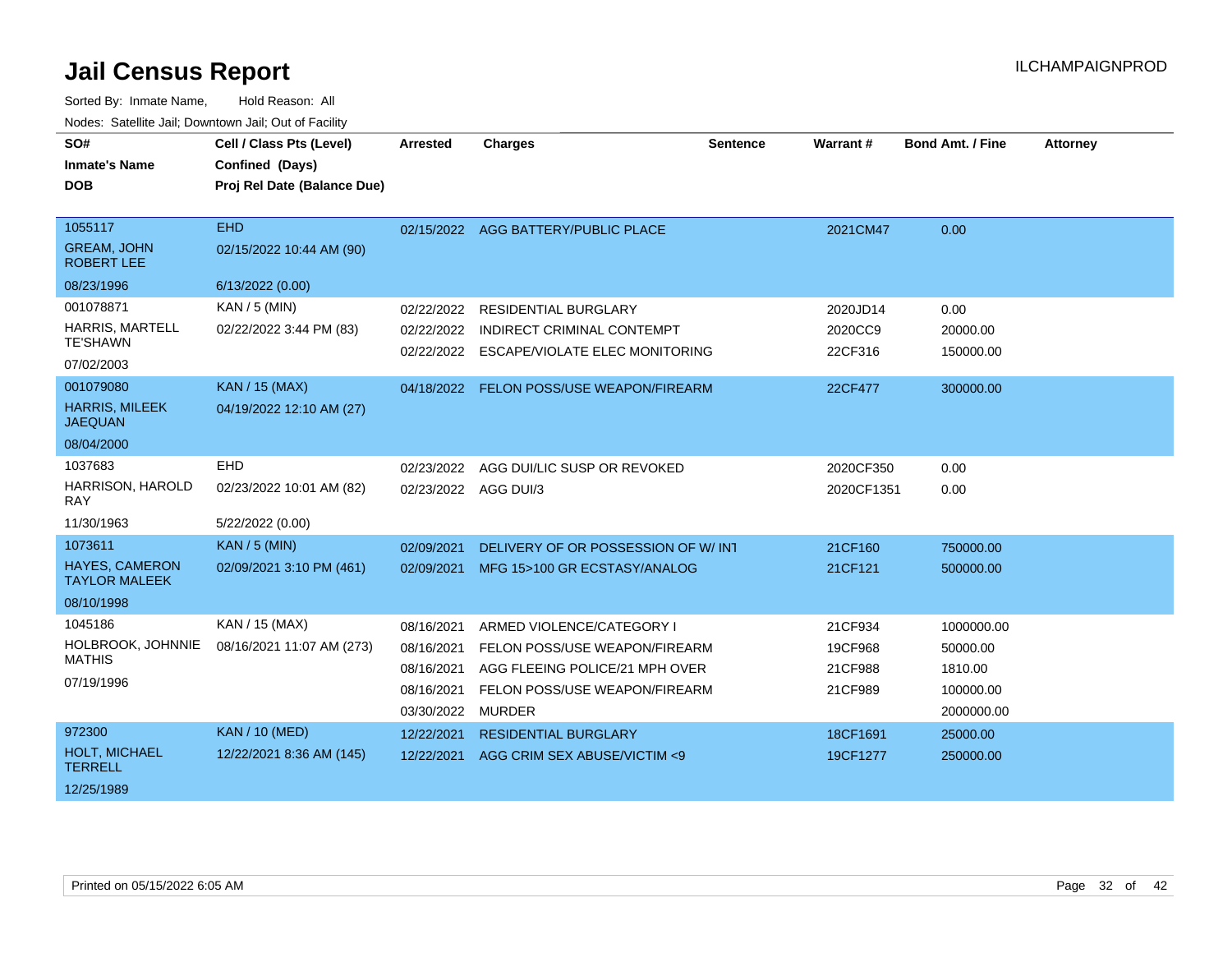| rouco. Calcinic Jan, Downtown Jan, Out of Facility |                             |                 |                                     |                 |            |                         |                 |
|----------------------------------------------------|-----------------------------|-----------------|-------------------------------------|-----------------|------------|-------------------------|-----------------|
| SO#                                                | Cell / Class Pts (Level)    | <b>Arrested</b> | <b>Charges</b>                      | <b>Sentence</b> | Warrant#   | <b>Bond Amt. / Fine</b> | <b>Attorney</b> |
| <b>Inmate's Name</b>                               | Confined (Days)             |                 |                                     |                 |            |                         |                 |
| DOB                                                | Proj Rel Date (Balance Due) |                 |                                     |                 |            |                         |                 |
|                                                    |                             |                 |                                     |                 |            |                         |                 |
| 987949                                             | <b>KAN / 10 (SPH)</b>       |                 | 03/29/2022 FELON POSS/FIREARM       |                 | 22CF365    | 150000.00               |                 |
| <b>HOLT, TERRELL</b><br><b>VALENTINO</b>           | 03/29/2022 12:53 AM (48)    |                 |                                     |                 |            |                         |                 |
| 02/17/1991                                         |                             |                 |                                     |                 |            |                         |                 |
| 001078146                                          | KAN / 15 (MAX)              | 07/09/2021      | AGG BATTERY/DISCHARGE FIREARM       |                 | 21CF795    | 1000000.00              |                 |
| HUNT, TEIGAN<br>JAZAIREO                           | 07/09/2021 12:41 PM (311)   | 07/09/2021      | ARMED ROBBERY/ARMED W/FIREARM       |                 | 21CF806    | 1000000.00              |                 |
| 05/14/2003                                         |                             |                 |                                     |                 |            |                         |                 |
| 989743                                             | <b>KAN / 15 (ADS)</b>       | 04/13/2021      | AGGRAVATED DOMESTIC BATTERY         |                 | 21CF399    | 250000.00               |                 |
| JACKSON, STEVE<br>ALLEN                            | 04/13/2021 2:45 AM (398)    |                 |                                     |                 |            |                         |                 |
| 06/04/1991                                         |                             |                 |                                     |                 |            |                         |                 |
| 001078788                                          | KAN / 5 (ADS)               |                 | 01/21/2022 AGGRAVATED BATTERY       |                 | 22CF93     | 75000.00                |                 |
| JOHNSON, BRENTON<br>ZAE                            | 01/21/2022 8:33 PM (115)    |                 |                                     |                 |            |                         |                 |
| 08/07/1987                                         |                             |                 |                                     |                 |            |                         |                 |
| 1042582                                            | <b>KAN</b> / 15 (MAX)       |                 | 03/10/2022 VIOLATE ORDER PROTECTION |                 | 22CM61     | 200000.00               |                 |
| JONES, DEONTA<br>DANTRAL                           | 03/10/2022 4:50 AM (67)     |                 |                                     |                 |            |                         |                 |
| 02/01/1993                                         |                             |                 |                                     |                 |            |                         |                 |
| 956822                                             | KAN / 15 (MAX)              | 11/25/2021      | AGGRAVATED DOMESTIC BATTERY         |                 | 21CF1442   | 150000.00               |                 |
| JONES, MARIO                                       | 11/25/2021 10:37 AM (172)   | 11/25/2021      | PAROLE REVOCATION                   |                 | CH2106361  | 0.00                    |                 |
| NATHANIEL                                          |                             | 11/25/2021      | UNLAWFUL RESTRAINT                  |                 | 21CF1443   | 150000.00               |                 |
| 10/27/1987                                         |                             |                 |                                     |                 |            |                         |                 |
| 45193                                              | <b>KAN / 10 (MED)</b>       | 04/29/2022      | <b>FELON POSS/USE FIREARM PRIOR</b> |                 | 22CF531    | 100000.00               |                 |
| KASPERS, JOHNNY<br>RAY.                            | 04/29/2022 11:00 AM (17)    |                 |                                     |                 |            |                         |                 |
| 05/28/1977                                         |                             |                 |                                     |                 |            |                         |                 |
| 57271                                              | EHD                         | 03/08/2022      | DRIVING RVK/SUSP DUI/SSS 4-9        |                 | 2021CF34   | 0.00                    |                 |
| KEYS, CAPREE<br>REMONE                             | 03/08/2022 9:17 AM (69)     | 03/08/2022      | DRIVING RVK/SUSP DUI/SSS 4-9        |                 | 2020CF1116 | 0.00                    |                 |
| 11/23/1982                                         | 9/3/2022(0.00)              |                 |                                     |                 |            |                         |                 |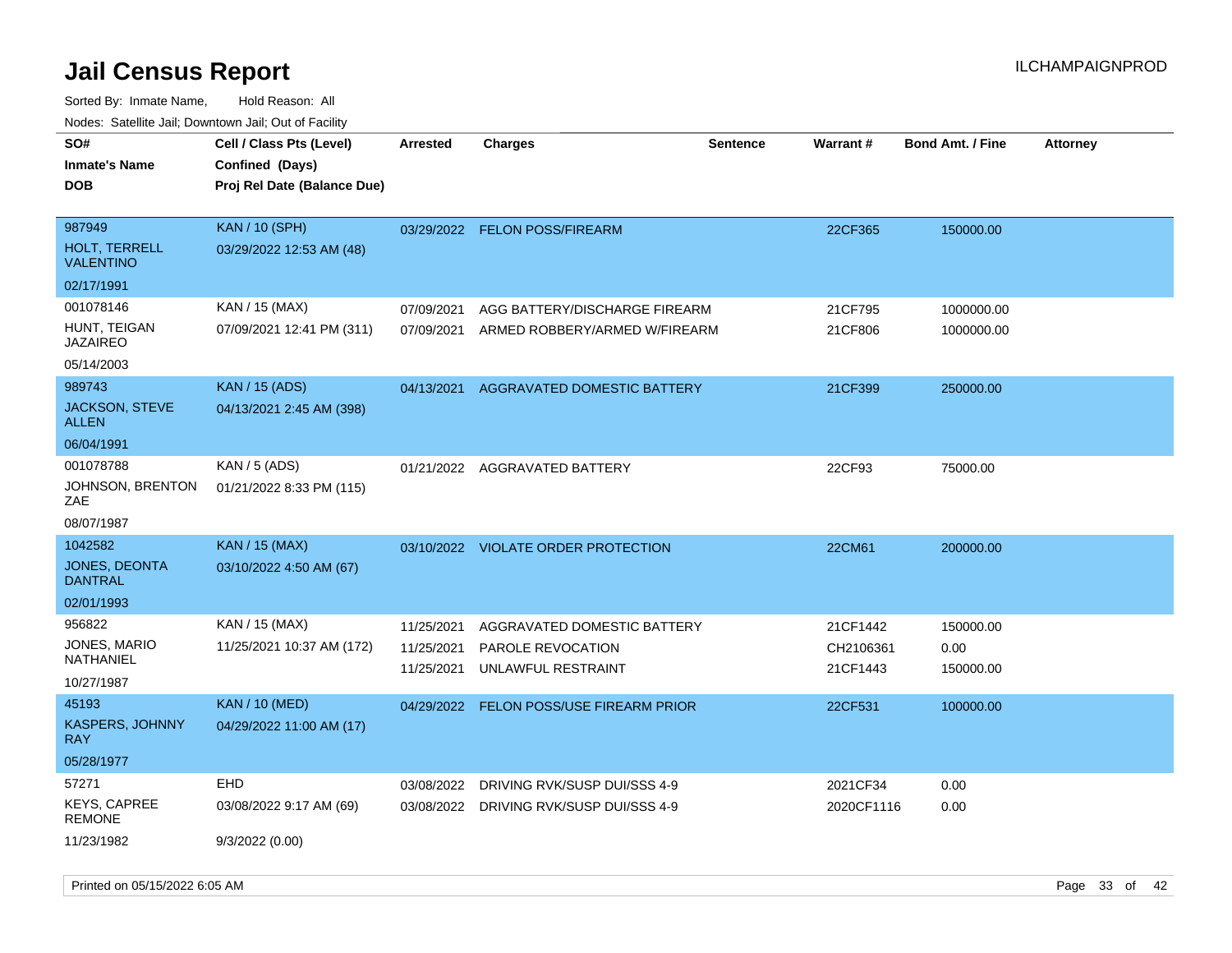| SO#<br><b>Inmate's Name</b><br><b>DOB</b>                   | Cell / Class Pts (Level)<br>Confined (Days)<br>Proj Rel Date (Balance Due) | <b>Arrested</b>                        | <b>Charges</b>                                                                                 | <b>Sentence</b> | <b>Warrant#</b>                  | <b>Bond Amt. / Fine</b>            | <b>Attorney</b> |
|-------------------------------------------------------------|----------------------------------------------------------------------------|----------------------------------------|------------------------------------------------------------------------------------------------|-----------------|----------------------------------|------------------------------------|-----------------|
| 1036509<br><b>LARRY, QUENTIN</b><br><b>CORNILUES JUWAN,</b> | <b>EHD</b><br>05/10/2022 11:14 AM (6)                                      | 05/10/2022                             | DRIVING ON SUSPENDED LICENSE                                                                   |                 | 2020TR4855                       | 0.00                               |                 |
| 05/12/1992                                                  | 5/19/2022 (0.00)                                                           |                                        |                                                                                                |                 |                                  |                                    |                 |
| 1064445<br>LARUE, TERENCE<br><b>TRAMEL</b><br>12/23/1998    | KAN / 15 (MAX)<br>04/23/2021 11:18 AM (388)                                | 04/23/2021<br>04/23/2021<br>04/23/2021 | AGG DISCHARGE FIREARM/OCC VEH<br>POSSESS 15<100 GRAMS COCAINE<br>FELON POSS/USE FIREARM/PAROLE |                 | 2021CF295<br>19CF1052<br>21CF899 | 500000.00<br>10000.00<br>500000.00 |                 |
| 001078470<br>LEE, AMAHRION<br><b>JA'MERE</b>                | <b>KAN / 15 (MAX)</b><br>10/10/2021 1:23 PM (218)                          | 10/10/2021                             | MURDER/INTENT TO KILL/INJURE                                                                   |                 | 21CF1221                         | 1000000.00                         |                 |
| 11/05/2002<br>1052425<br>LEO, MICHAEL JAMES<br>04/09/1994   | <b>EHD</b><br>04/26/2022 9:13 AM (20)<br>5/25/2022 (0.00)                  |                                        | 04/26/2022 DRIVING ON SUSPENDED LICENSE                                                        |                 | 2021TR9328                       | 0.00                               |                 |
| 1005717                                                     | <b>KAN / 5 (MIN)</b>                                                       | 03/31/2022 AGG DUI/3                   |                                                                                                |                 | 22CF372                          | 100000.00                          |                 |
| LEWIS, ORLANDO<br><b>DESHONE</b>                            | 03/31/2022 1:56 PM (46)                                                    | 03/31/2022 AGG DUI/3                   |                                                                                                |                 | 22CF373                          | 100000.00                          |                 |
| 01/31/1987                                                  |                                                                            |                                        |                                                                                                |                 |                                  |                                    |                 |
| 56792<br>LILLARD, LAWRENCE<br><b>TYRONE</b><br>10/20/1982   | KAN / 10 (MED)<br>02/02/2021 2:11 PM (468)                                 | 02/02/2021<br>02/22/2021               | ARMED HABITUAL CRIMINAL<br>DRIVING ON REVOKED LICENSE                                          |                 | 2021CF141<br>21TR426             | 500000.00<br>5000.00               |                 |
| 001077850<br><b>MALDONADO-</b><br><b>GUITIERREZ, FELIX</b>  | <b>EHD</b><br>05/04/2022 10:11 AM (12)                                     |                                        | 05/04/2022 DRIVING RVK/SUSP DUI/SSS 4-9                                                        |                 | 2021CF303                        | 0.00                               |                 |
| 06/19/1977                                                  | 10/30/2022 (0.00)                                                          |                                        |                                                                                                |                 |                                  |                                    |                 |
| 001078896<br>MANN, DAVID<br>WILBERT, Junior<br>04/02/1976   | KAN / 15 (MAX)<br>03/01/2022 4:35 AM (76)                                  |                                        | 03/01/2022 ARMED HABITUAL CRIMINAL                                                             |                 | 22CF239                          | 350000.00                          |                 |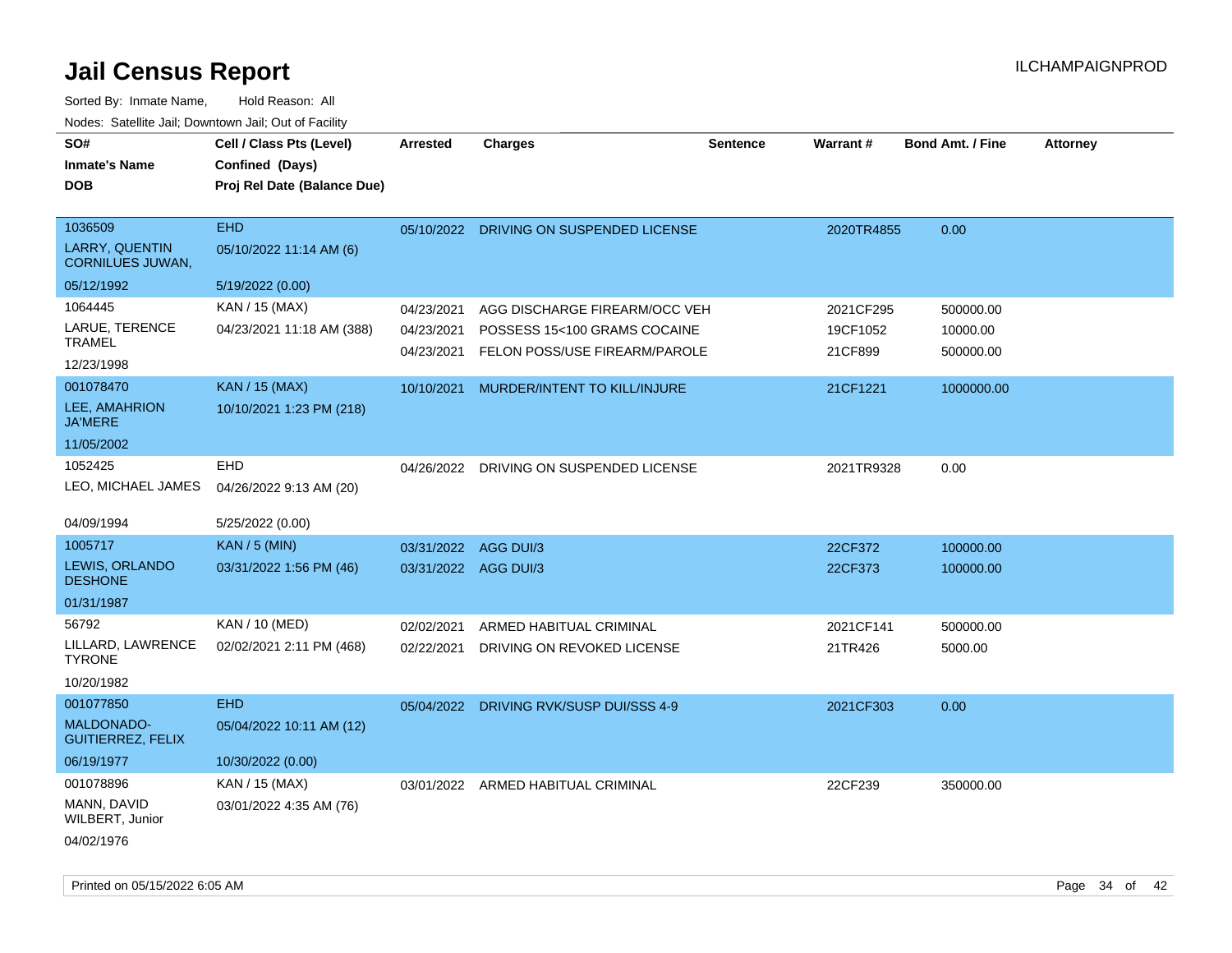Sorted By: Inmate Name, Hold Reason: All Nodes: Satellite Jail; Downtown Jail; Out of Facility

| routs. Saltille Jali, Downlown Jali, Out of Facility |                                           |                   |                                          |                 |            |                         |                 |  |
|------------------------------------------------------|-------------------------------------------|-------------------|------------------------------------------|-----------------|------------|-------------------------|-----------------|--|
| SO#                                                  | Cell / Class Pts (Level)                  | <b>Arrested</b>   | <b>Charges</b>                           | <b>Sentence</b> | Warrant#   | <b>Bond Amt. / Fine</b> | <b>Attorney</b> |  |
| <b>Inmate's Name</b>                                 | Confined (Days)                           |                   |                                          |                 |            |                         |                 |  |
| <b>DOB</b>                                           | Proj Rel Date (Balance Due)               |                   |                                          |                 |            |                         |                 |  |
|                                                      |                                           |                   |                                          |                 |            |                         |                 |  |
| 1004137                                              | <b>KAN / 15 (MAX)</b>                     |                   | 02/14/2022 AGG CRIM SEX ABUSE/VIC 13-17  |                 | 22CF165    | 250000.00               |                 |  |
|                                                      | MCDONALD, DAVON D 02/14/2022 4:21 PM (91) |                   |                                          |                 |            |                         |                 |  |
| 11/08/1992                                           |                                           |                   |                                          |                 |            |                         |                 |  |
| 001078575                                            | KAN / 10 (MED)                            | 11/09/2021        | <b>GUNRUNNING</b>                        |                 | 21CF1330   | 750000.00               |                 |  |
| <b>MCLAURIN, KEYON A</b>                             | 11/09/2021 12:41 PM (188)                 |                   |                                          |                 |            |                         |                 |  |
|                                                      |                                           |                   |                                          |                 |            |                         |                 |  |
| 11/19/2002                                           |                                           |                   |                                          |                 |            |                         |                 |  |
| 1011046                                              | <b>KAN / 15 (ADS)</b>                     | 04/10/2021        | ATTEMPT (FIRST DEGREE MURDER)            |                 | 21CF392    | 1000000.00              |                 |  |
| <b>MILES, DARRION</b><br><b>ANTONIO KEVONTA</b>      | 04/11/2021 12:46 AM (400)                 | 03/24/2022 MURDER |                                          |                 | 22CF346    | 3000000.00              |                 |  |
| 03/18/1990                                           |                                           |                   |                                          |                 |            |                         |                 |  |
| 1075635                                              | KAN / 10 (ADS)                            | 05/11/2021        | AGG DISCHARGE FIREARM/OCC VEH            |                 | 21CF538    | 750000.00               |                 |  |
| MILES, DEVLON VON,                                   | 05/11/2021 10:39 PM (370)                 | 05/11/2021        | MFG/DEL CANNABIS/30-500 GRAMS            |                 | 20CF1402   | 100000.00               |                 |  |
| Junior                                               |                                           | 02/23/2022        | MURDER                                   |                 | 22CF219    | 1000000.00              |                 |  |
| 11/04/2000                                           |                                           |                   |                                          |                 |            |                         |                 |  |
| 001077278                                            | <b>KAN / 15 (MAX)</b>                     | 10/06/2020        | MURDER/INTENT TO KILL/INJURE             |                 | 2020CF146  | 2000000.00              |                 |  |
| MILLER, D'ANDRE                                      | 10/06/2020 12:49 PM (587)                 | 10/06/2020        | AGG FLEEING POLICE/21 MPH OVER           |                 | 2019CF1171 | 50000.00                |                 |  |
| 09/08/1986                                           |                                           |                   |                                          |                 |            |                         |                 |  |
| 001078712                                            | KAN / 10 (MED)                            | 12/23/2021        | AGG DISCH FIREARM/1ST AID PERS           |                 | 21CF1581   | 200000.00               |                 |  |
| MONTGOMERY,<br>RASHARD MYKI                          | 12/23/2021 4:27 PM (144)                  |                   |                                          |                 |            |                         |                 |  |
| 11/05/2001                                           |                                           |                   |                                          |                 |            |                         |                 |  |
| 001078517                                            | <b>KAN / 15 (MAX)</b>                     |                   | 10/19/2021 ATTEMPT (FIRST DEGREE MURDER) |                 | 21CF1267   | 1000000.00              |                 |  |
| <b>NELSON, RORY</b><br><b>DEMOND</b>                 | 10/19/2021 3:55 AM (209)                  |                   |                                          |                 |            |                         |                 |  |
| 08/14/1984                                           |                                           |                   |                                          |                 |            |                         |                 |  |
| 1026477                                              | KAN / 15 (ADS)                            | 09/21/2021        | AGG DISCHARGE FIREARM/OCC VEH            |                 | 21CF1138   | 2000000.00              |                 |  |
| NEWBILL, DEVONTRE<br><b>LAMONT</b>                   | 09/21/2021 2:27 AM (237)                  | 09/22/2021        | PROBATION VIOLATION                      |                 | 20CF577    | 10000.00                |                 |  |
| 11,0011000                                           |                                           |                   |                                          |                 |            |                         |                 |  |

11/22/1993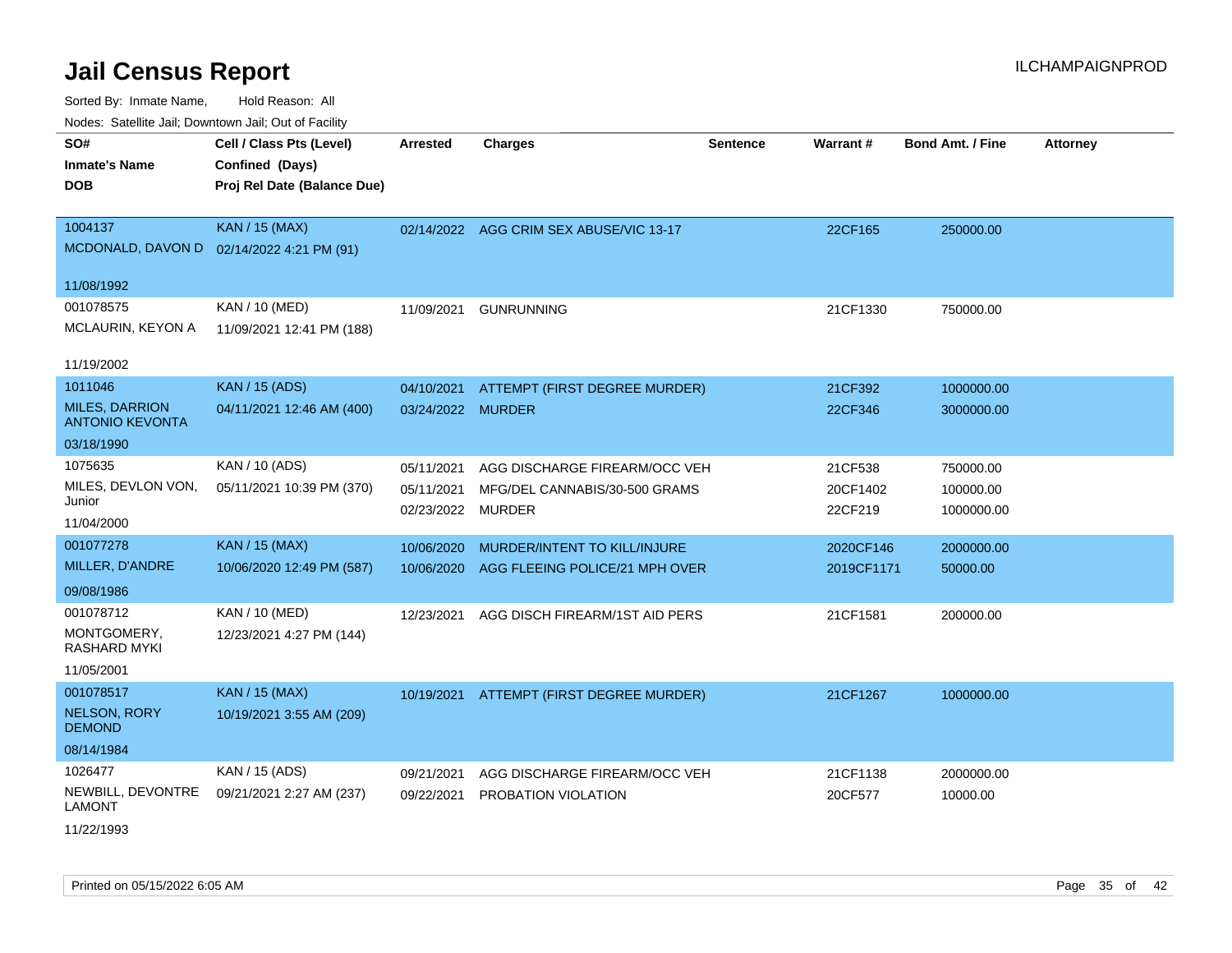| Todoo. Catolino can, Bomnomi can, Cat of Faoint<br>SO# | Cell / Class Pts (Level)                      | <b>Arrested</b> | <b>Charges</b>                           | <b>Sentence</b> | Warrant#    | <b>Bond Amt. / Fine</b> | <b>Attorney</b> |
|--------------------------------------------------------|-----------------------------------------------|-----------------|------------------------------------------|-----------------|-------------|-------------------------|-----------------|
| <b>Inmate's Name</b>                                   | Confined (Days)                               |                 |                                          |                 |             |                         |                 |
| <b>DOB</b>                                             | Proj Rel Date (Balance Due)                   |                 |                                          |                 |             |                         |                 |
|                                                        |                                               |                 |                                          |                 |             |                         |                 |
| 001078063                                              | <b>KAN / 15 (MAX)</b>                         | 06/15/2021      | AGG CRIM SEX ASSAULT/WEAPON              |                 | 2021CF678   | 1000000.00              |                 |
|                                                        | PERRY, ROBERT Junior 06/15/2021 4:37 PM (335) | 06/15/2021      | <b>ROBBERY</b>                           |                 | 2021CF159   | 25000.00                |                 |
| 12/21/1990                                             |                                               |                 |                                          |                 |             |                         |                 |
| 1059512                                                | KAN / 10 (MED)                                | 04/12/2022      | <b>DOMESTIC BATTERY</b>                  | 2y (DOC)        | 2019-CF-589 | 0.00                    |                 |
| PHILLIPS, LAMAR<br><b>DESHAWN</b>                      | 04/12/2022 5:15 PM (34)                       |                 | 04/12/2022 RESIST/OBSTRUCT WITH INJURY   |                 | 22CF451     | 30000.00                |                 |
| 04/02/1996                                             |                                               |                 |                                          |                 |             |                         |                 |
| 1015033                                                | <b>KAN / 10 (MED)</b>                         |                 | 03/05/2022 POSSESSION OF STOLEN FIREARM  |                 | 21CF1172    | 500000.00               |                 |
| PICKENS, DANTE<br><b>DEVON</b>                         | 03/05/2022 4:01 AM (72)                       |                 |                                          |                 |             |                         |                 |
| 01/05/1993                                             |                                               |                 |                                          |                 |             |                         |                 |
| 001078799                                              | KAN / 10 (MED)                                |                 | 01/27/2022 FIREARM/FOID INVALID/NOT ELIG |                 | 22CF116     | 100000.00               |                 |
| PURNELL, MARKISE<br><b>MONROE</b>                      | 01/27/2022 9:50 AM (109)                      |                 |                                          |                 |             |                         |                 |
| 07/13/2002                                             |                                               |                 |                                          |                 |             |                         |                 |
| 001078942                                              | <b>KAN / 5 (MIN)</b>                          |                 | 03/13/2022 MFG/DEL CANNABIS/500<2000 GR  |                 | 22CF307     | 350000.00               |                 |
| <b>QATTOUM, ADHAM M</b>                                | 03/13/2022 11:31 PM (64)                      |                 |                                          |                 |             |                         |                 |
| 07/22/1994                                             |                                               |                 |                                          |                 |             |                         |                 |
| 001078482                                              | KAN / 10 (MED)                                | 03/14/2022      | AGG DISCHARGE FIREARM/VEH/SCH            |                 | 22CF299     | 250000.00               |                 |
| <b>REED, MONTRES</b><br><b>ANTRON</b>                  | 03/14/2022 12:06 PM (63)                      |                 |                                          |                 |             |                         |                 |
| 02/26/2004                                             |                                               |                 |                                          |                 |             |                         |                 |
| 982660                                                 | <b>KAN / 10 (MED)</b>                         |                 | 03/22/2022 BURGLARY                      |                 | 22CF339     | 200000.00               |                 |
| REYNOLDS, DAVID<br><b>ALLEN</b>                        | 03/22/2022 4:11 AM (55)                       |                 |                                          |                 |             |                         |                 |
| 03/27/2002                                             |                                               |                 |                                          |                 |             |                         |                 |
| 24139                                                  | EHD                                           |                 | 05/11/2022 DRIVING RVK/SUSP DUI/SSS 4-9  |                 | 2021CF437   | 0.00                    |                 |
| <b>ROBERTS, ERIC</b><br><b>BRYANT</b>                  | 05/11/2022 10:28 AM (5)                       |                 |                                          |                 |             |                         |                 |
| 03/15/1964                                             | 11/6/2022 (0.00)                              |                 |                                          |                 |             |                         |                 |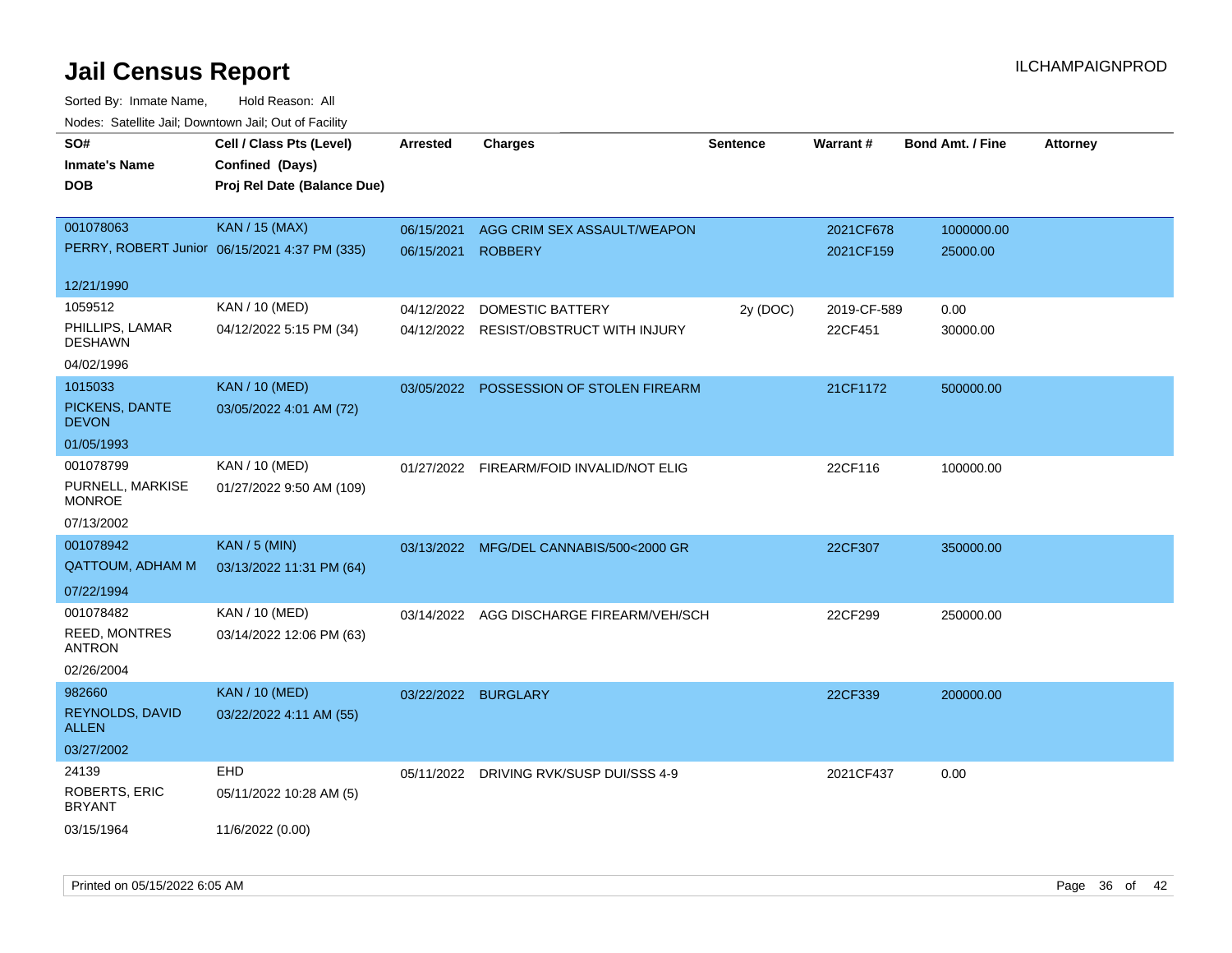| SO#<br><b>Inmate's Name</b><br>DOB                        | Cell / Class Pts (Level)<br>Confined (Days)<br>Proj Rel Date (Balance Due) | <b>Arrested</b>                                                    | <b>Charges</b>                                                                                                                                                   | <b>Sentence</b> | Warrant#                                                            | <b>Bond Amt. / Fine</b>                                      | <b>Attorney</b> |
|-----------------------------------------------------------|----------------------------------------------------------------------------|--------------------------------------------------------------------|------------------------------------------------------------------------------------------------------------------------------------------------------------------|-----------------|---------------------------------------------------------------------|--------------------------------------------------------------|-----------------|
| 1072114<br><b>LEVON</b><br>10/23/2000                     | <b>KAN / 15 (SPH)</b><br>ROBINSON, DONNELL 01/17/2021 2:40 PM (484)        | 01/17/2021<br>01/17/2021<br>02/17/2021                             | ATTEMPT (FIRST DEGREE MURDER)<br>ARMED ROBBERY/NO FIREARM<br>AGGRAVATED BATTERY                                                                                  | 4y (DOC)        | 2021CF65<br>2020CF824                                               | 500000.00<br>75000.00<br>250000.00                           |                 |
| 001077614<br><b>DEVON</b><br>09/22/2002                   | KAN / 15 (MAX)<br>ROBINSON, DONTRELL 01/17/2021 3:08 PM (484)              | 01/17/2021                                                         | ATTEMPT (FIRST DEGREE MURDER)                                                                                                                                    |                 | 21CF66                                                              | 500000.00                                                    |                 |
| 982614<br>RODGERS, DAVID<br><b>BENARD</b><br>11/17/1990   | <b>EHD</b><br>05/11/2022 9:34 AM (5)<br>6/9/2022 (0.00)                    | 05/11/2022                                                         | DRIVING ON SUSPENDED LICENSE                                                                                                                                     |                 | 2019TR10982                                                         | 0.00                                                         |                 |
| 1061216<br>RUNGE, ANDRE<br><b>MARSEAN</b><br>12/05/1997   | KAN / 10 (MED)<br>06/22/2021 4:42 PM (328)                                 | 06/22/2021                                                         | HOME INVASION/FIREARM                                                                                                                                            |                 | 21CF727                                                             | 750000.00                                                    |                 |
| 650295<br>SANDAGE, JERALD<br><b>EUGENE</b><br>06/07/1971  | <b>PIA / 50 (MAX)</b><br>04/22/2020 6:30 AM (754)                          | 04/22/2020<br>04/22/2020<br>04/22/2020<br>04/22/2020<br>04/22/2020 | <b>CRIMINAL SEXUAL ASSAULT</b><br><b>CRIMINAL SEXUAL ASSAULT</b><br><b>CRIMINAL SEXUAL ABUSE</b><br><b>CRIMINAL SEXUAL ASSAULT</b><br><b>OFFICIAL MISCONDUCT</b> |                 | 2020-CF407<br>2020-CF408<br>2020-CF409<br>2020-CF410<br>2019-CF1811 | 750000.00<br>750000.00<br>750000.00<br>750000.00<br>25000.00 |                 |
| 1075386<br>SANDERS, MARQUIS<br><b>JOVON</b><br>01/19/2002 | KAN / 15 (MAX)<br>04/13/2022 7:18 PM (33)                                  | 04/13/2022                                                         | AGG UNLAWFUL USE OF WEAPON/VEH                                                                                                                                   |                 | 2022CF463                                                           | 25000.00                                                     |                 |
| 59178<br>SANDERS, MICHAEL<br>JEAN<br>12/22/1967           | <b>KAN / 15 (MAX)</b><br>12/13/2021 4:17 PM (154)                          | 12/13/2021                                                         | AGG DISCHARGE FIREARM/OCC VEH                                                                                                                                    |                 | 21CF1274                                                            | 1500000.00                                                   |                 |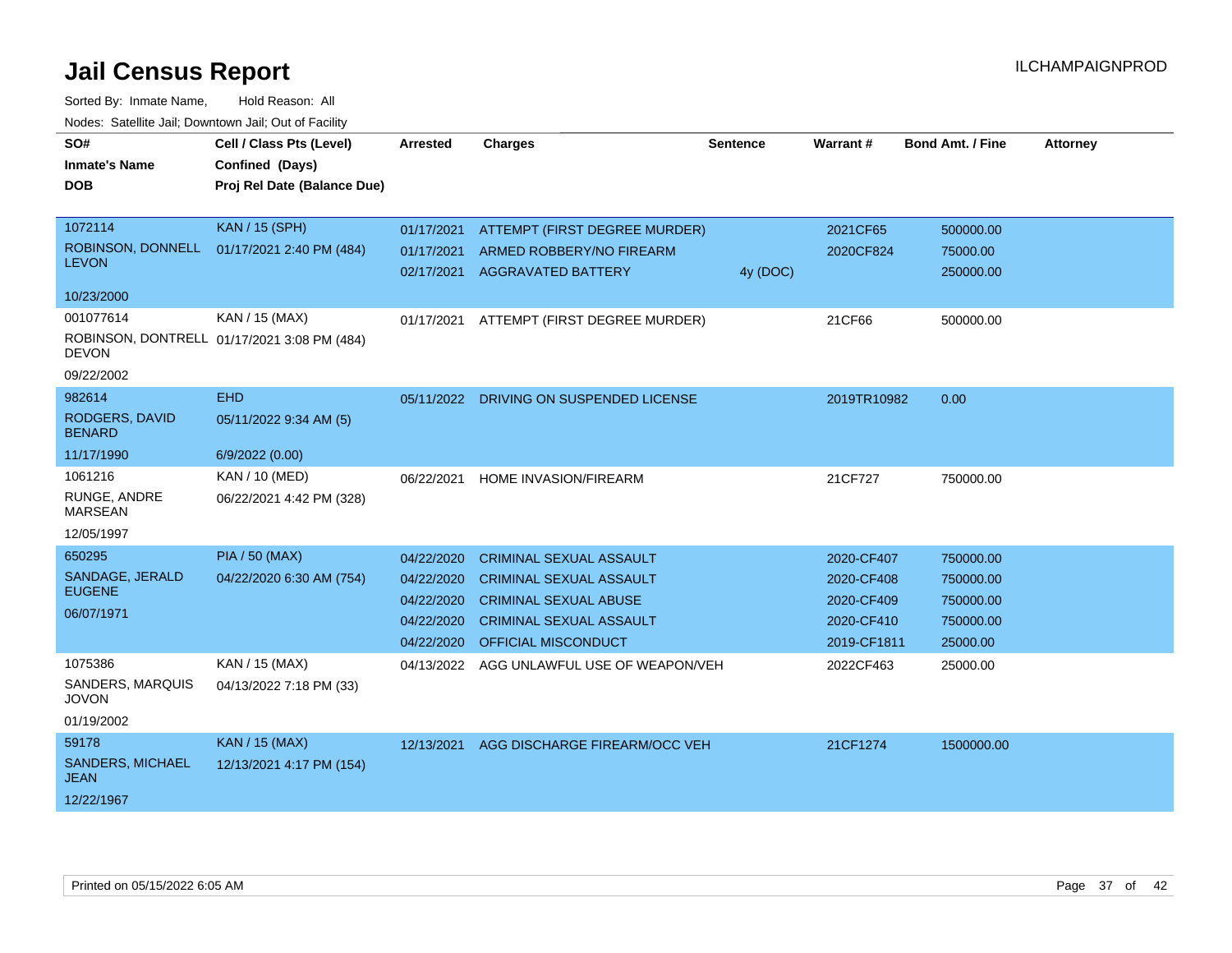| roaco. Catolino dall, Downtown dall, Out of Fability         |                                                                            |                          |                                                                         |                 |                          |                         |                 |
|--------------------------------------------------------------|----------------------------------------------------------------------------|--------------------------|-------------------------------------------------------------------------|-----------------|--------------------------|-------------------------|-----------------|
| SO#<br><b>Inmate's Name</b><br><b>DOB</b>                    | Cell / Class Pts (Level)<br>Confined (Days)<br>Proj Rel Date (Balance Due) | <b>Arrested</b>          | Charges                                                                 | <b>Sentence</b> | Warrant#                 | <b>Bond Amt. / Fine</b> | <b>Attorney</b> |
| 001078898<br>SAROLAS, JONATHAN<br>Е.<br>07/16/1988           | <b>KAN / 15 (MAX)</b><br>03/02/2022 9:20 AM (75)                           |                          | 03/02/2022 AGG DISCHARGE FIREARM                                        |                 | 22CF254                  | 800000.00               |                 |
| 1000820<br>SCHNEIDER, SONGAN<br>MICHAEL<br>08/18/1992        | KAN / 15 (MAX)<br>01/24/2022 8:20 AM (112)                                 | 01/24/2022               | FELON POSS/USE WEAPON/FIREARM<br>01/24/2022 AGGRAVATED DOMESTIC BATTERY |                 | 22CF105<br>21CF1433      | 300000.00<br>25000.00   |                 |
| 001078704<br>SHORTER, JAQUAN<br><b>MAURICE</b><br>10/08/1998 | <b>KAN / 15 (MAX)</b><br>12/23/2021 1:23 AM (144)                          | 12/21/2021               | MURDER/INTENT TO KILL/INJURE                                            |                 | 21CF1575                 | 5000000.00              |                 |
| 47195<br>SIMMONS, JAMES<br>ROBERT<br>03/13/1975              | KAN / 5 (MIN)<br>12/27/2021 8:42 AM (140)                                  | 12/27/2021<br>12/28/2021 | <b>RESIDENTIAL BURGLARY</b><br>RESIDENTIAL BURGLARY                     |                 | 2020CF1222<br>2021CF1596 | 10000.00<br>10000.00    |                 |
| 1062194<br>SIMMONS, MICHAEL<br>JAMAL<br>11/03/1997           | <b>KAN / 15 (MAX)</b><br>02/27/2020 1:11 PM (809)                          | 02/27/2020<br>09/23/2020 | MURDER/OTHER FORCIBLE FELONY<br>AGG BATTERY/DISCHARGE FIREARM           |                 | 20CF-247<br>20CF1061     | 1000000.00<br>500000.00 |                 |
| 1038158<br>SMITH, RASHAD<br>JARECE<br>09/16/1995             | KAN / 10 (MED)<br>02/04/2022 11:42 PM (101)                                | 02/04/2022               | CRIMINAL SEX ASSAULT/CONSENT                                            |                 | 22CF146                  | 500000.00               |                 |
| 001077868<br>SPEARMENT,<br><b>KENTRELL</b><br>01/21/2002     | <b>KAN / 15 (MAX)</b><br>04/21/2021 9:48 PM (390)                          | 04/21/2021<br>08/19/2021 | ARMED ROBBERY/ARMED W/FIREARM<br>FLEEING/ATTEMPT ELUDE OFFICER          |                 | 21CF445<br>2021TR1053    | 500000.00<br>1000.00    |                 |
| 001078182<br>STRONG, KEVIN<br>GARDNER<br>02/12/1963          | $EHD / 5$ (MIN)<br>12/20/2021 4:34 PM (147)<br>6/18/2022 (0.00)            | 12/20/2021               | DRIVING ON REVOKED LICENSE                                              |                 | 2021CF800                | 0.00                    |                 |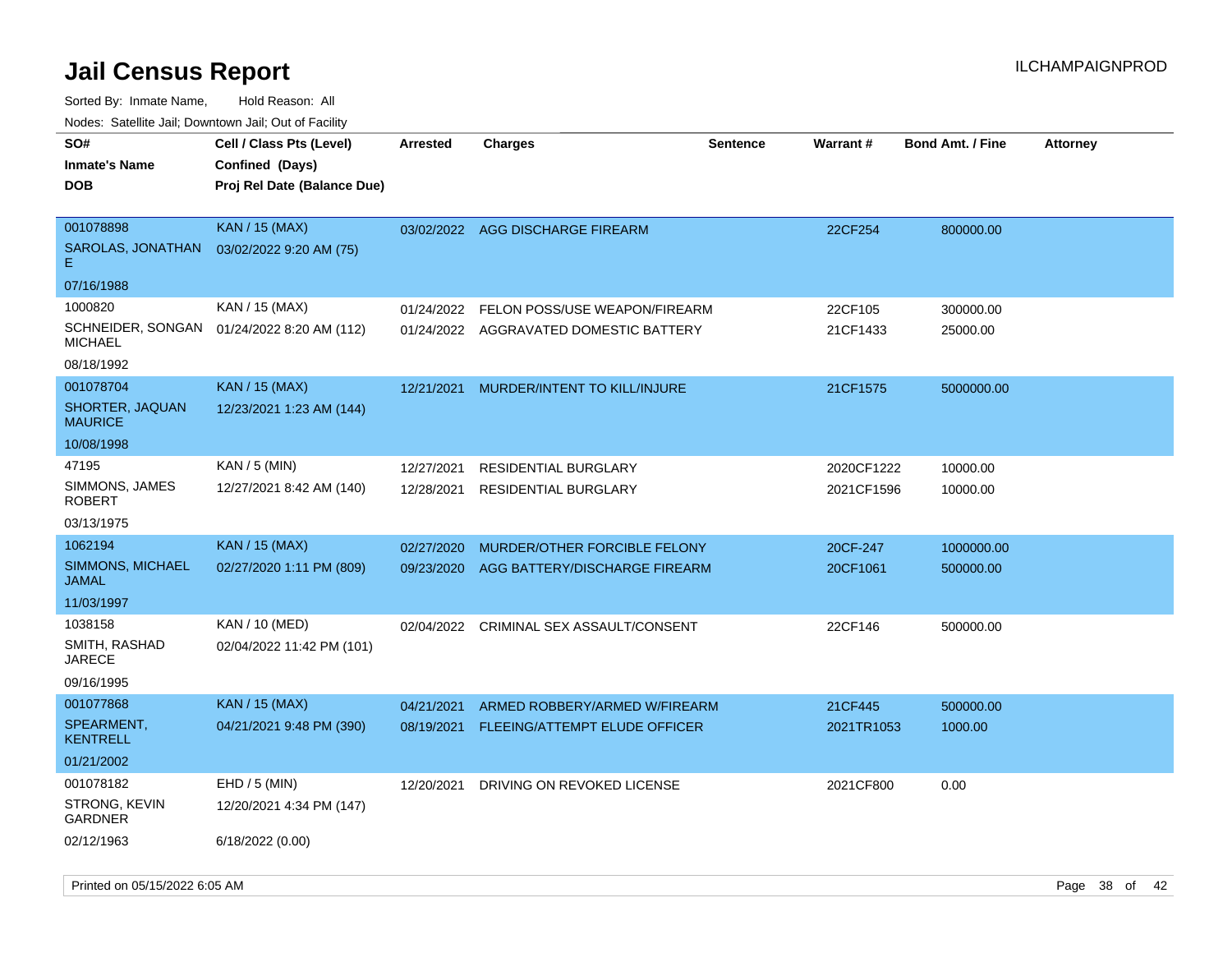| ivous. Saleling Jali, Downtown Jali, Out of Facility |                                               |                 |                                          |                     |                 |                         |                 |
|------------------------------------------------------|-----------------------------------------------|-----------------|------------------------------------------|---------------------|-----------------|-------------------------|-----------------|
| SO#                                                  | Cell / Class Pts (Level)                      | <b>Arrested</b> | <b>Charges</b>                           | <b>Sentence</b>     | <b>Warrant#</b> | <b>Bond Amt. / Fine</b> | <b>Attorney</b> |
| <b>Inmate's Name</b>                                 | Confined (Days)                               |                 |                                          |                     |                 |                         |                 |
| <b>DOB</b>                                           | Proj Rel Date (Balance Due)                   |                 |                                          |                     |                 |                         |                 |
|                                                      |                                               |                 |                                          |                     |                 |                         |                 |
| 65920                                                | <b>KAN / 15 (MAX)</b>                         |                 | 12/21/2021 ARMED ROBBERY/ARMED W/FIREARM |                     | 21CF1543        | 100000.00               |                 |
| TAPSCOTT,<br><b>CORNELIUS</b>                        | 12/21/2021 10:57 PM (146)                     |                 |                                          |                     |                 |                         |                 |
| 07/14/1985                                           |                                               |                 |                                          |                     |                 |                         |                 |
| 1046632                                              | KAN / 15 (MAX)                                | 09/14/2021      | ARMED VIOLENCE/CATEGORY II               |                     | 21CF912         | 750000.00               |                 |
|                                                      | TATE, JAVON MARQUIS 09/14/2021 12:10 PM (244) |                 |                                          |                     |                 |                         |                 |
|                                                      |                                               |                 |                                          |                     |                 |                         |                 |
| 08/10/1996                                           |                                               |                 |                                          |                     |                 |                         |                 |
| 64779                                                | <b>EHD</b>                                    | 04/27/2022      | DRIVING RVK/SUSP DUI/SSS 4-9             |                     | 2021CF864       | 0.00                    |                 |
| <b>TERRY, MICHAEL</b><br><b>DWAYNE</b>               | 04/27/2022 9:57 AM (19)                       |                 |                                          |                     |                 |                         |                 |
| 03/02/1963                                           | 10/23/2022 (0.00)                             |                 |                                          |                     |                 |                         |                 |
| 001079064                                            | KAN / 10 (MED)                                | 04/15/2022      | AGG UUW/VEHICLE/NO FOID                  |                     | 2022CFAWOW      | 250000.00               |                 |
| TOLBERT, ERIC<br><b>LAMONT</b>                       | 04/15/2022 6:29 PM (31)                       |                 |                                          |                     |                 |                         |                 |
| 05/27/1997                                           |                                               |                 |                                          |                     |                 |                         |                 |
| 1033031                                              | <b>KAN / 15 (MAX)</b>                         | 08/19/2020      | *AGG BATTERY W/FIREARM/PERSON            |                     | 2020-CF923      | 500000.00               |                 |
| TOMS, ANDREW<br><b>CHUCKY</b>                        | 08/19/2020 5:59 PM (635)                      |                 |                                          |                     |                 |                         |                 |
| 09/28/1978                                           |                                               |                 |                                          |                     |                 |                         |                 |
| 1004142                                              | KAN / 15 (MAX)                                | 10/27/2021      | POSSESSION OF METH/15<100GRAMS           |                     | 2021CF1298      | 1500000.00              |                 |
| TOY, KAYON LARENZ                                    | 10/22/2021 1:01 PM (206)                      |                 |                                          |                     |                 |                         |                 |
|                                                      |                                               |                 |                                          |                     |                 |                         |                 |
| 09/12/1991                                           |                                               |                 |                                          |                     |                 |                         |                 |
| 001078250                                            | <b>KAN / 10 (ADS)</b>                         | 08/07/2021      | FELON POSS WEAPON/BODY ARMOR             | 4y/6m (DOC) 21CF950 |                 | 1000000.00              |                 |
| <b>TRAVIS, JORDAN</b><br><b>TESHAUN</b>              | 08/07/2021 10:27 AM (282)                     |                 |                                          |                     |                 |                         |                 |
| 03/03/1996                                           |                                               |                 |                                          |                     |                 |                         |                 |
| 512160                                               | KAN / 15 (MAX)                                |                 | 03/10/2022 ARMED HABITUAL CRIMINAL       |                     | 22CF296         | 200000.00               |                 |
| <b>TURNER, CHARLES</b><br>EDWARD                     | 03/10/2022 12:00 PM (67)                      |                 |                                          |                     |                 |                         |                 |
| 09/05/1986                                           |                                               |                 |                                          |                     |                 |                         |                 |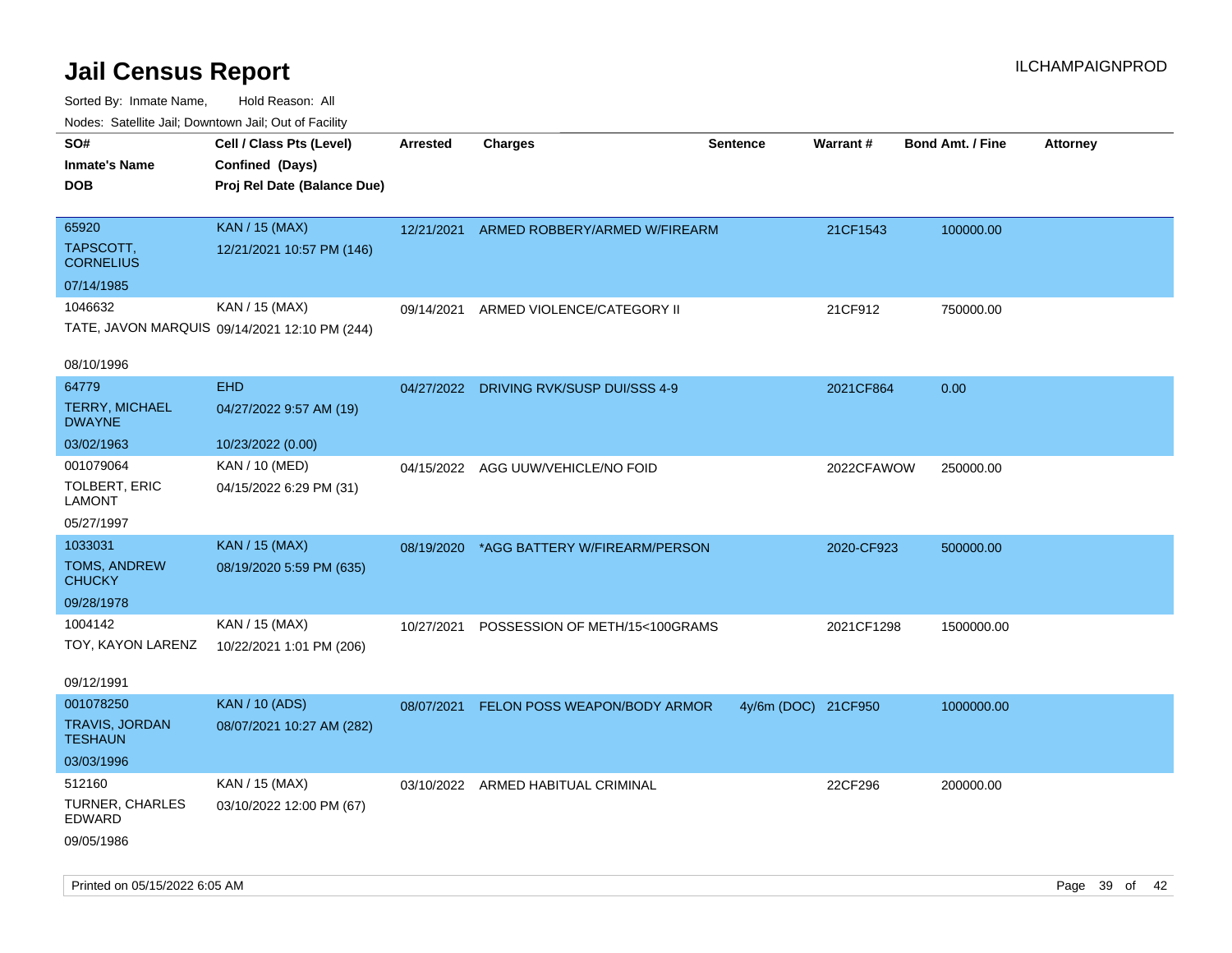| SO#<br><b>Inmate's Name</b><br><b>DOB</b>                          | Cell / Class Pts (Level)<br>Confined (Days)<br>Proj Rel Date (Balance Due) | <b>Arrested</b>                                                    | <b>Charges</b>                                                                                                                                                     | Sentence | Warrant #                                                                     | <b>Bond Amt. / Fine</b>                      | <b>Attorney</b> |
|--------------------------------------------------------------------|----------------------------------------------------------------------------|--------------------------------------------------------------------|--------------------------------------------------------------------------------------------------------------------------------------------------------------------|----------|-------------------------------------------------------------------------------|----------------------------------------------|-----------------|
| 1068806<br>VELEZ-MENDEZ,<br><b>JAIME MANUAL</b><br>09/03/1983      | <b>EHD</b><br>05/04/2022 12:05 PM (12)<br>6/2/2022 (0.00)                  |                                                                    | 05/04/2022 AGG DUI/NO VALID DL                                                                                                                                     |          | 2020CF1474                                                                    | 0.00                                         |                 |
| 001077992<br>WADE, DONTE<br><b>LAMONT</b><br>09/05/1986            | KAN / 15 (MAX)<br>03/31/2022 1:25 PM (46)                                  | 03/31/2022                                                         | ARMED ROBBERY/NO FIREARM                                                                                                                                           |          | 21CF590                                                                       | 100000.00                                    |                 |
| 001079004<br><b>WALLS, MICHAEL</b><br><b>DIANSIO</b><br>06/21/1991 | <b>KAN / 15 (MED)</b><br>04/02/2022 4:16 AM (44)                           |                                                                    | 04/02/2022 FELON POSS/USE WEAPON/FIREARM                                                                                                                           |          | 22CF391                                                                       | 250000.00                                    |                 |
| 961786<br>WARREN, DESIE<br><b>ARNEZ</b><br>04/28/1988              | KAN / 15 (ADS)<br>01/24/2022 7:23 AM (112)                                 |                                                                    | 01/24/2022 ARMED HABITUAL CRIMINAL                                                                                                                                 |          | 22CF104                                                                       | 300000.00                                    |                 |
| 1035462<br><b>WASHINGTON, MARK</b><br><b>ANTHONY</b><br>01/06/1994 | <b>KAN / 15 (MAX)</b><br>03/25/2022 8:47 AM (52)                           | 03/25/2022                                                         | <b>ARMED HABITUAL CRIMINAL</b>                                                                                                                                     |          | 22CF186                                                                       | 750000.00                                    |                 |
| 1062558<br>WELLS, JIAMANTE<br><b>AMORE</b><br>09/02/1995           | KAN / 10 (MED)<br>10/02/2021 8:29 PM (226)                                 | 10/02/2021                                                         | FELON POSS/USE WEAPON/FIREARM                                                                                                                                      |          | 21CF1185                                                                      | 200000.00                                    |                 |
| 1002033<br><b>WEST, ANTONIO</b><br><b>DEONTA</b><br>04/15/1992     | <b>KAN / 15 (MAX)</b><br>09/08/2021 11:01 PM (250)                         | 09/08/2021<br>09/08/2021<br>09/08/2021<br>09/08/2021<br>09/08/2021 | DRIVING ON SUSPENDED LICENSE<br>ARMED ROBBERY/ARMED W/FIREARM<br>AGG UNLAWFUL USE OF WEAPON/VEH<br><b>OBSTRCT JUSTICE/LEAVE STATE</b><br>ARMED VIOLENCE/CATEGORY I |          | 2019-TR-11944<br>2020-CF-1406<br>2021-CF-AWOW<br>2021-CF-AWOW<br>2021-CF-AWOW | 5000.00<br>500000.00<br>0.00<br>0.00<br>0.00 |                 |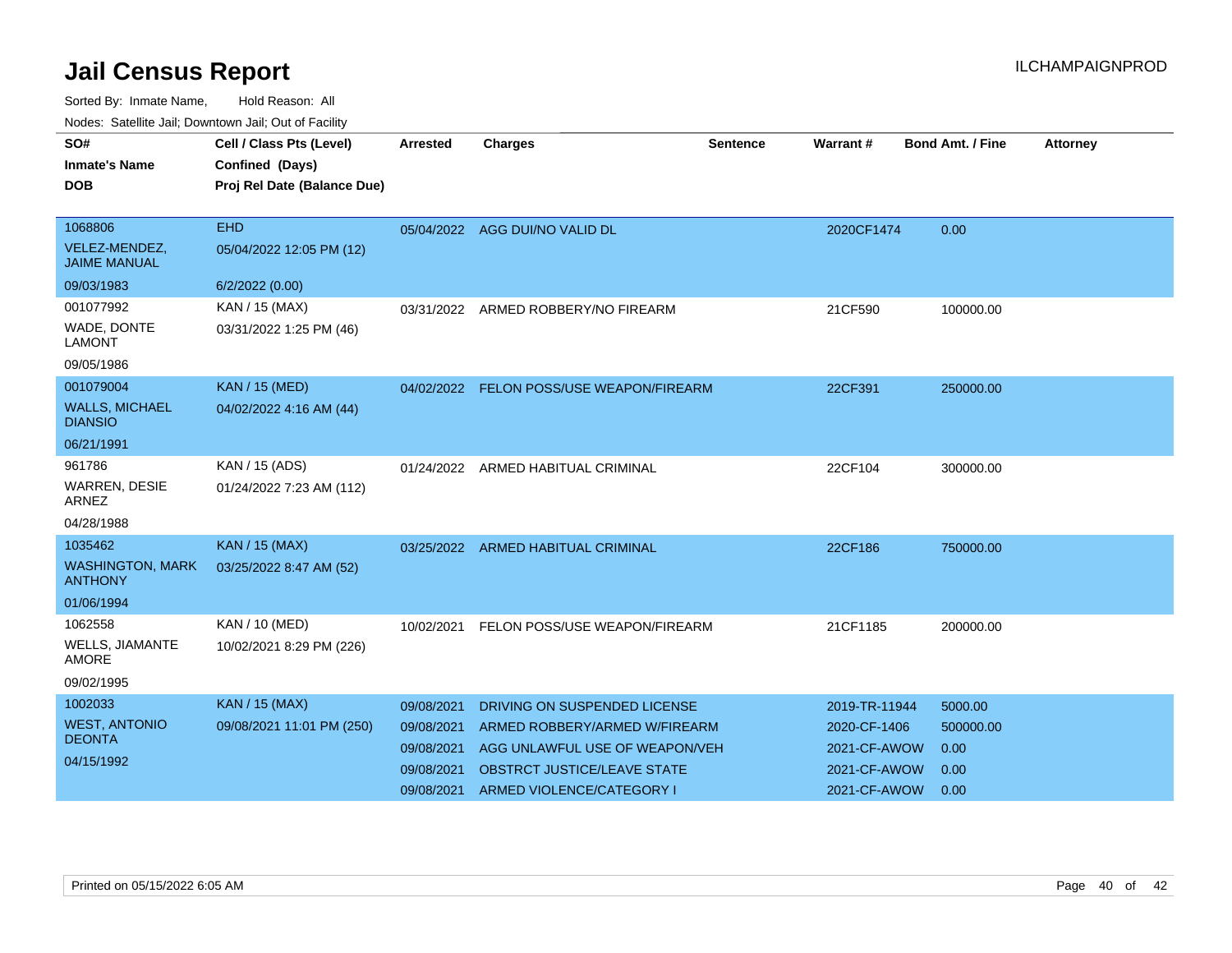| Todoo. Catolino can, Bomnomi can, Cat of Faoint   |                                                                            |                          |                                          |                 |                         |                         |                 |
|---------------------------------------------------|----------------------------------------------------------------------------|--------------------------|------------------------------------------|-----------------|-------------------------|-------------------------|-----------------|
| SO#<br><b>Inmate's Name</b><br>DOB                | Cell / Class Pts (Level)<br>Confined (Days)<br>Proj Rel Date (Balance Due) | <b>Arrested</b>          | <b>Charges</b>                           | <b>Sentence</b> | <b>Warrant#</b>         | <b>Bond Amt. / Fine</b> | <b>Attorney</b> |
| 001078328<br>WHITE, JUSTIN<br><b>STEVEN</b>       | <b>KAN / 15 (MAX)</b><br>08/30/2021 10:48 AM (259)                         |                          | 08/30/2021 FELON POSS/USE WEAPON/FIREARM |                 | 21CF1045                | 100000.00               |                 |
| 10/25/1995                                        |                                                                            |                          |                                          |                 |                         |                         |                 |
| 1022068<br>WILKINS, MICHAEL<br>CARL<br>07/10/1992 | KAN / 15 (ADS)<br>10/10/2021 5:07 AM (218)                                 | 10/10/2021               | FELON POSS/USE WEAPON/FIREARM            |                 | 21CF1212                | 75000.00                |                 |
| 001078709                                         | <b>KAN / 15 (MAX)</b>                                                      |                          |                                          |                 |                         |                         |                 |
|                                                   | WILLIAMS, DAVID LEE 12/22/2021 11:00 AM (145)                              | 12/22/2021               | ARMED VIOLENCE/CATEGORY I                |                 | 21CF1586                | 250000.00               |                 |
| 12/18/1989                                        |                                                                            |                          |                                          |                 |                         |                         |                 |
| 1049234<br>WILLIAMS, KHAMRON<br>MARCELL           | KAN / 10 (MED)<br>01/22/2022 9:30 AM (114)                                 | 01/22/2022               | AGGRAVATED DOMESTIC BATTERY              |                 | 22CF94                  | 75000.00                |                 |
| 08/15/1995                                        |                                                                            |                          |                                          |                 |                         |                         |                 |
| 64846                                             | <b>EHD</b>                                                                 | 05/04/2022               | DRIVING RVK/SUSP DUI/SSS 3RD             |                 | 2021CF572               | 0.00                    |                 |
| WILLIAMS.<br><b>MUHAMMAD TIRRELL</b>              | 05/04/2022 10:46 AM (12)                                                   |                          |                                          |                 |                         |                         |                 |
| 11/05/1982                                        | 6/1/2022 (0.00)                                                            |                          |                                          |                 |                         |                         |                 |
| 1037579                                           | KAN / 10 (MED)                                                             | 08/17/2021               | FELON POSS/USE WEAPON/FIREARM            |                 | 2019CF73                | 0.00                    |                 |
| WILLIAMS, STEVEN<br>PATRICK, Second               | 08/17/2021 8:16 PM (272)                                                   |                          |                                          |                 |                         |                         |                 |
| 11/25/1994                                        |                                                                            |                          |                                          |                 |                         |                         |                 |
| 1020914                                           | <b>KAN / 10 (MED)</b>                                                      |                          | 03/06/2022 FELON POSS/USE WEAPON/FIREARM |                 | 21CF1337                | 250000.00               |                 |
| <b>WILSON, BRANDON</b><br>LARON                   | 03/06/2022 11:46 AM (71)                                                   |                          |                                          |                 |                         |                         |                 |
| 07/05/1994                                        |                                                                            |                          |                                          |                 |                         |                         |                 |
| 545746                                            | KAN / 15 (ADS)                                                             | 08/07/2021               | FELON POSS/USE WEAPON/FIREARM            |                 | 21CF949                 | 500000.00               |                 |
| WOODS, MICHAEL<br>LACKENDRICK                     | 08/07/2021 8:40 AM (282)                                                   | 08/07/2021<br>08/07/2021 | <b>BURGLARY</b><br>WARRANT OUT OF COUNTY |                 | 2020CF597<br>2020TR9119 | 50000.00<br>5000.00     |                 |
| 10/06/1996                                        |                                                                            |                          |                                          |                 |                         |                         |                 |